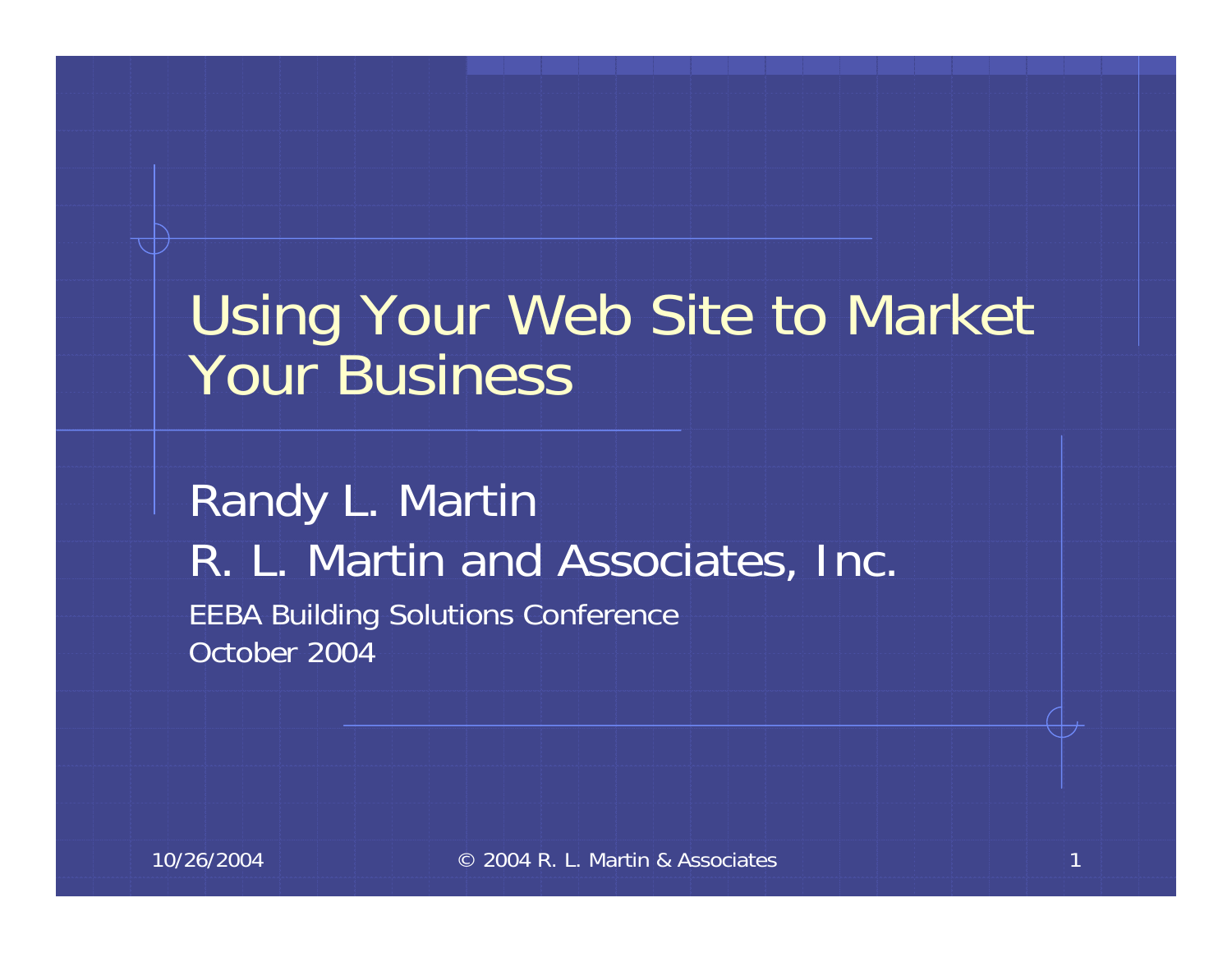First… You Need all the Pieces in Place $\Diamond$  The right domain name  $\diamond$  The right emails setup  $\diamond$  Need to know your target audience ◆ Need to have A site with good content Your site needs to be easy to navigate  $\diamond$  Your site needs to pleasing to the eye You need to have the right host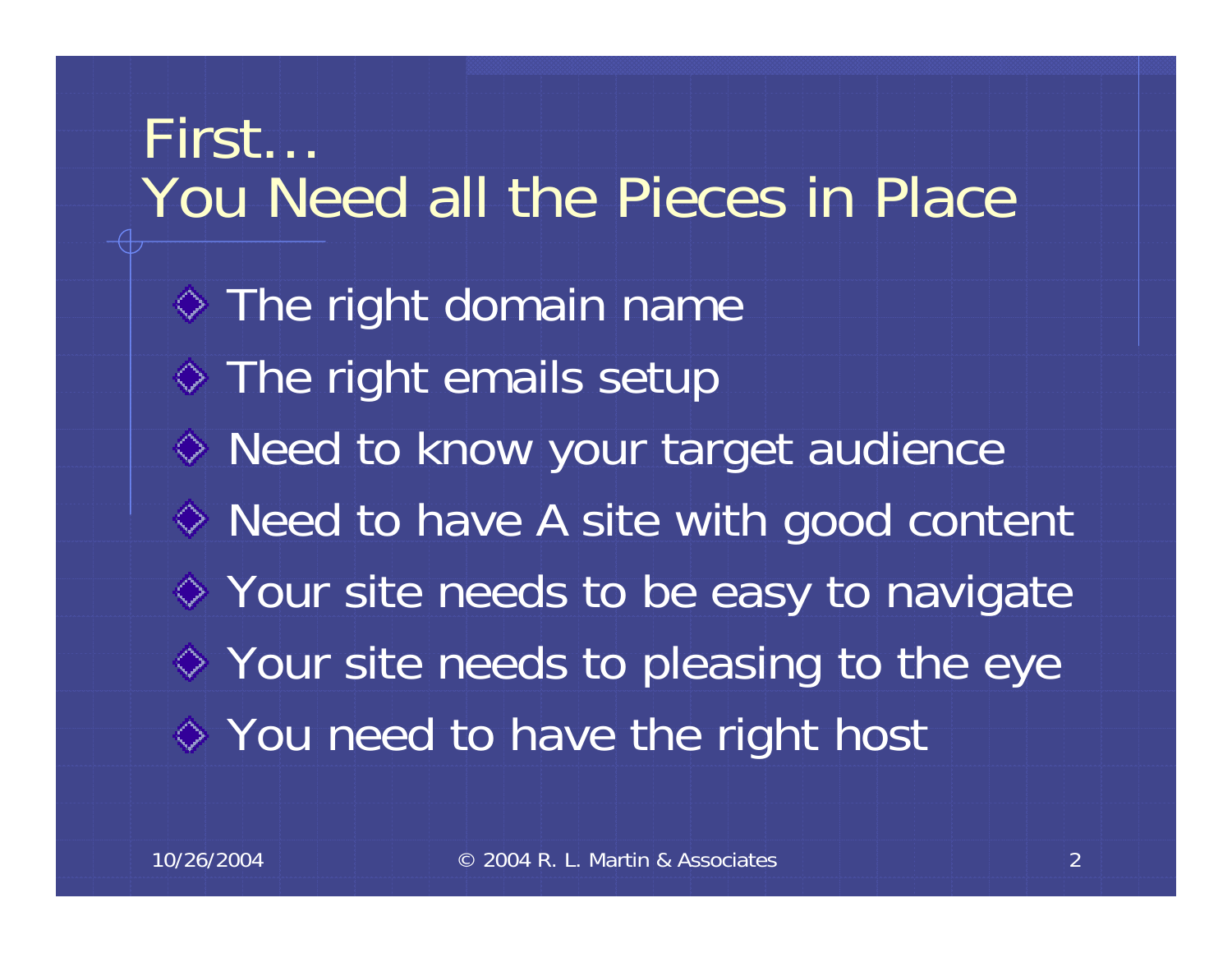# The Right Domain Name

The First Step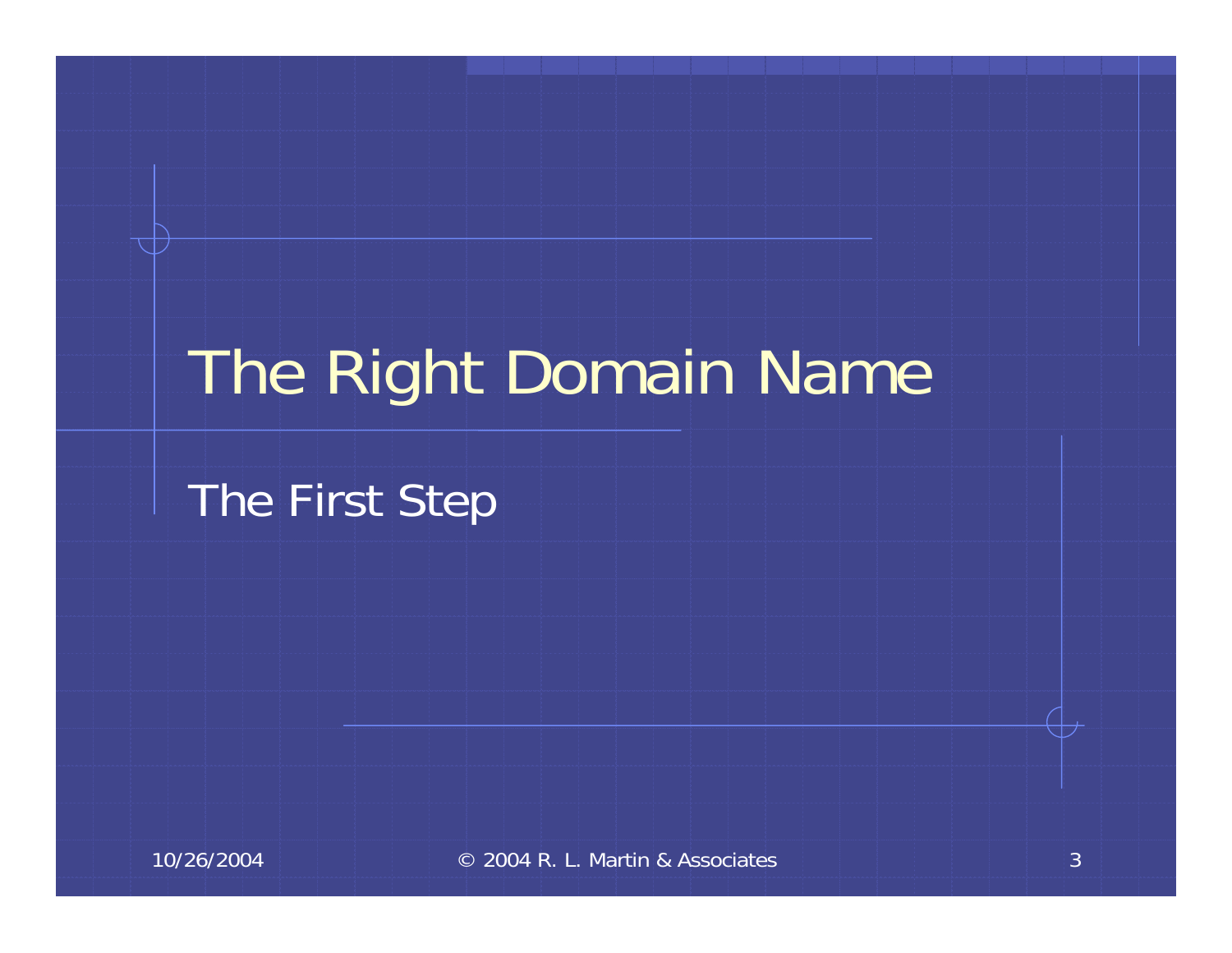#### Register a Domain Name

 $\Diamond$  Pick something that people can associate with your company  $\diamond$  Pick something easy to remember BuyDomains.com (\$16/year) & Others Main choices .com .net .org  $\diamond$  New choices .info .biz .cc .us .ws .name  $\Diamond$  If name is taken, try adding a dash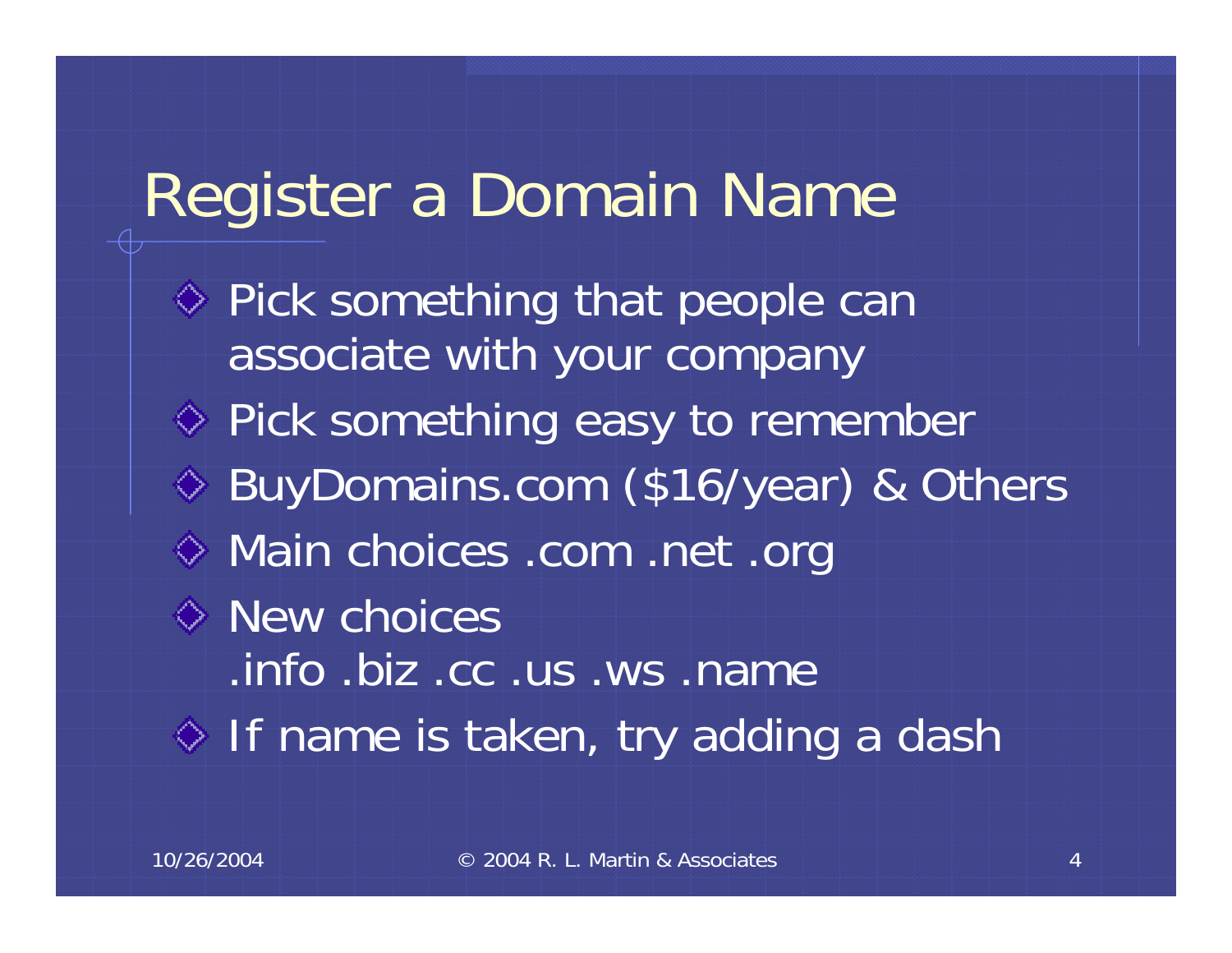# Domain Examples

◆ Buildingscience.com ◆ Naseo.org ◆ Natresnet.org ◆ Energyscience.org Buildersintegritygroup.com Ecodeck.com ◆ BuiltWrightInc.com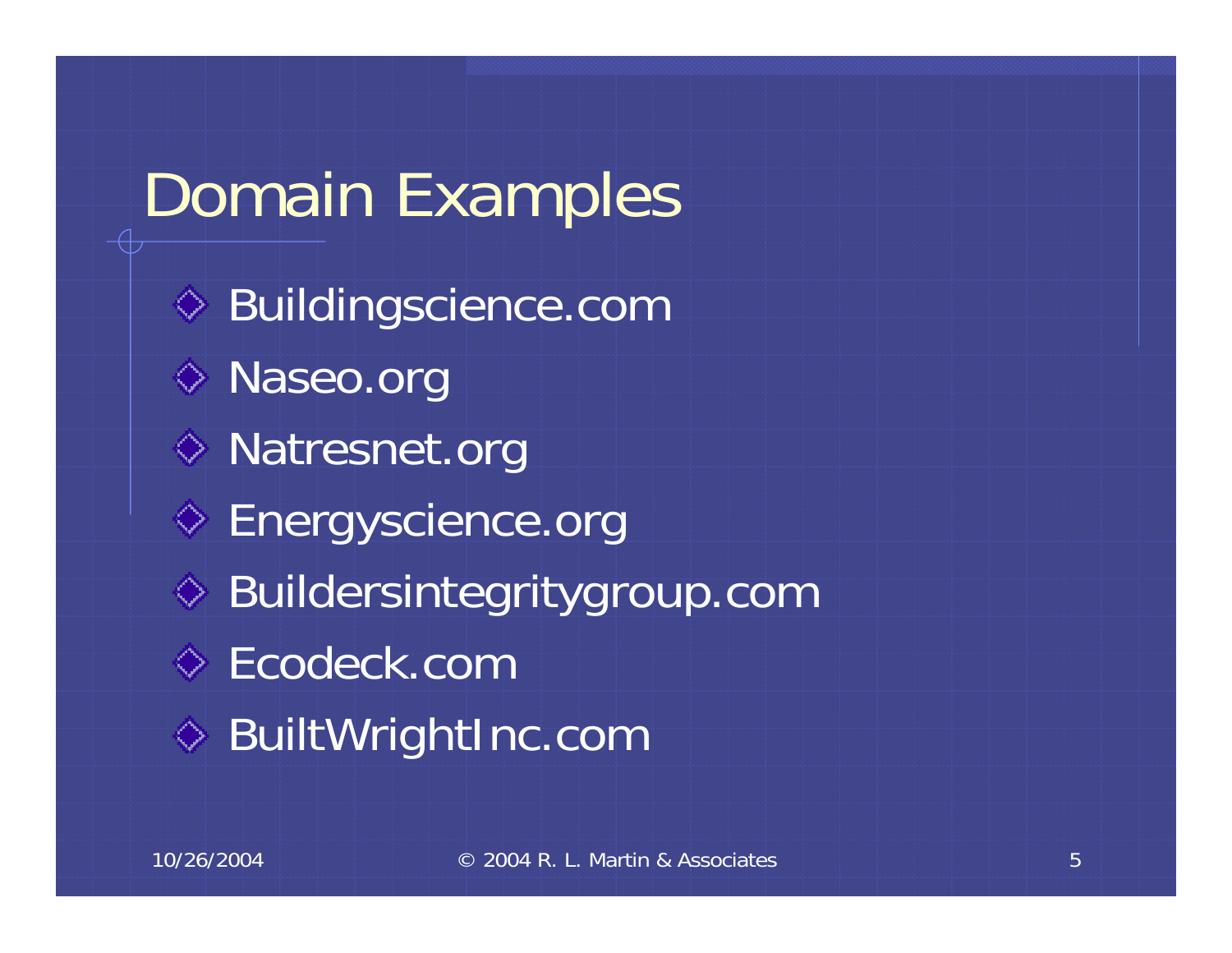## Email Setup

#### Use Your Domain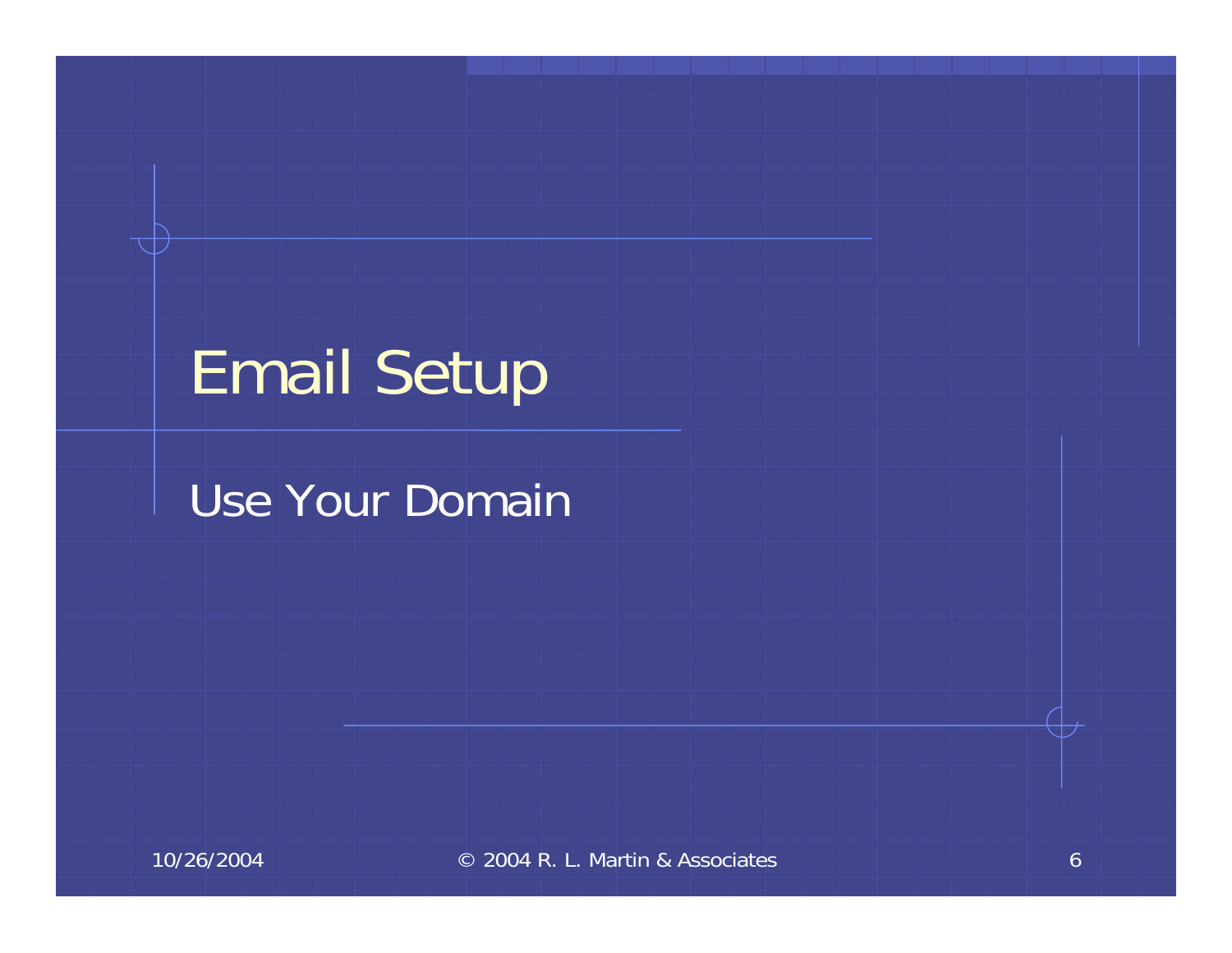### Email Setup

- $\Diamond$  Nothing looks less professional than using an AOL address for your business
- $\Diamond$  Setup email addresses for all your staff: randy@rlmartin.com
- Setup a general email address for your web<br>site (e.g. info@yourdomain.com) something that you can change frequently to combat spam
- Make sure your email address is on your business card and all other information you give out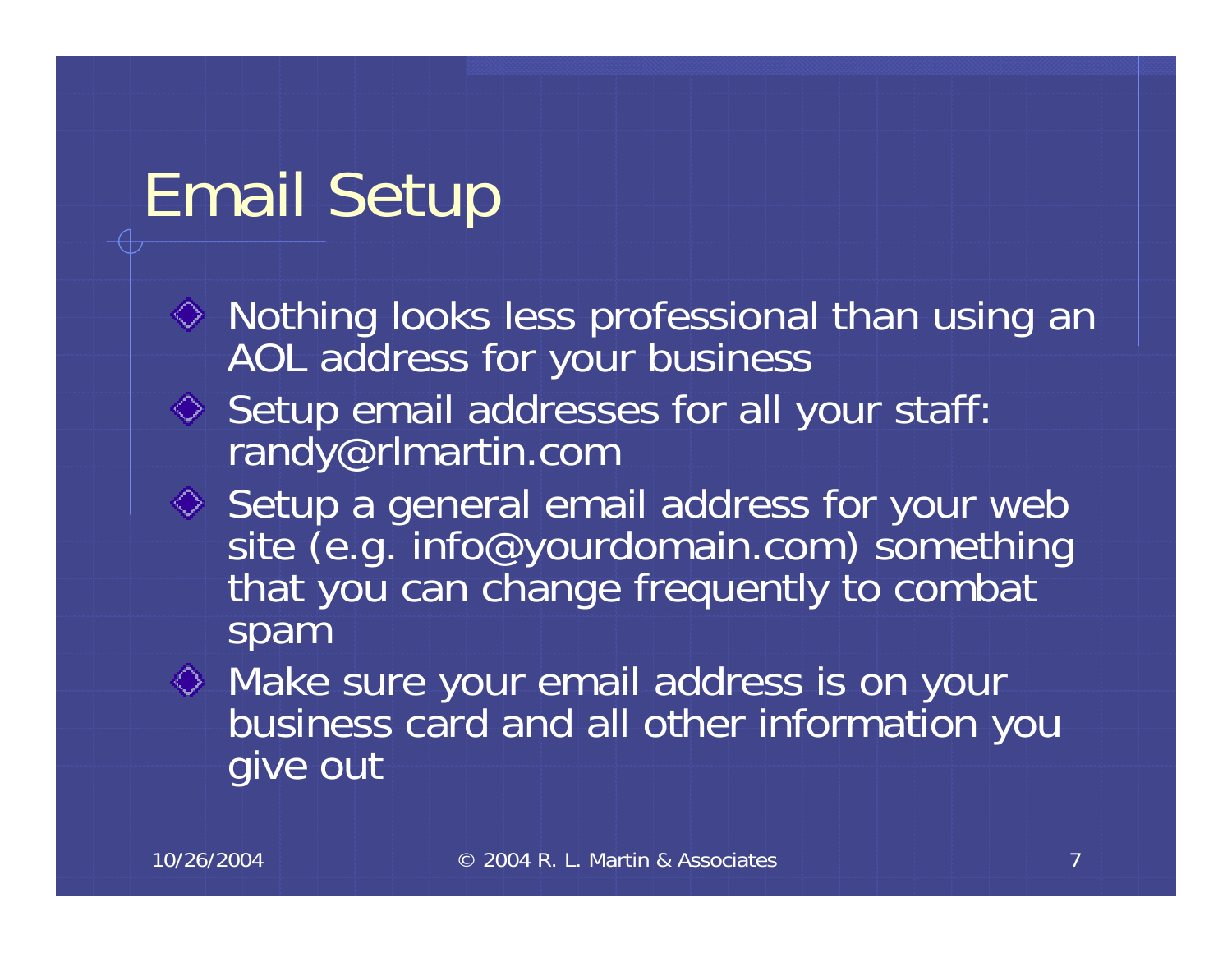#### Web Sites that Work

The Planning Phase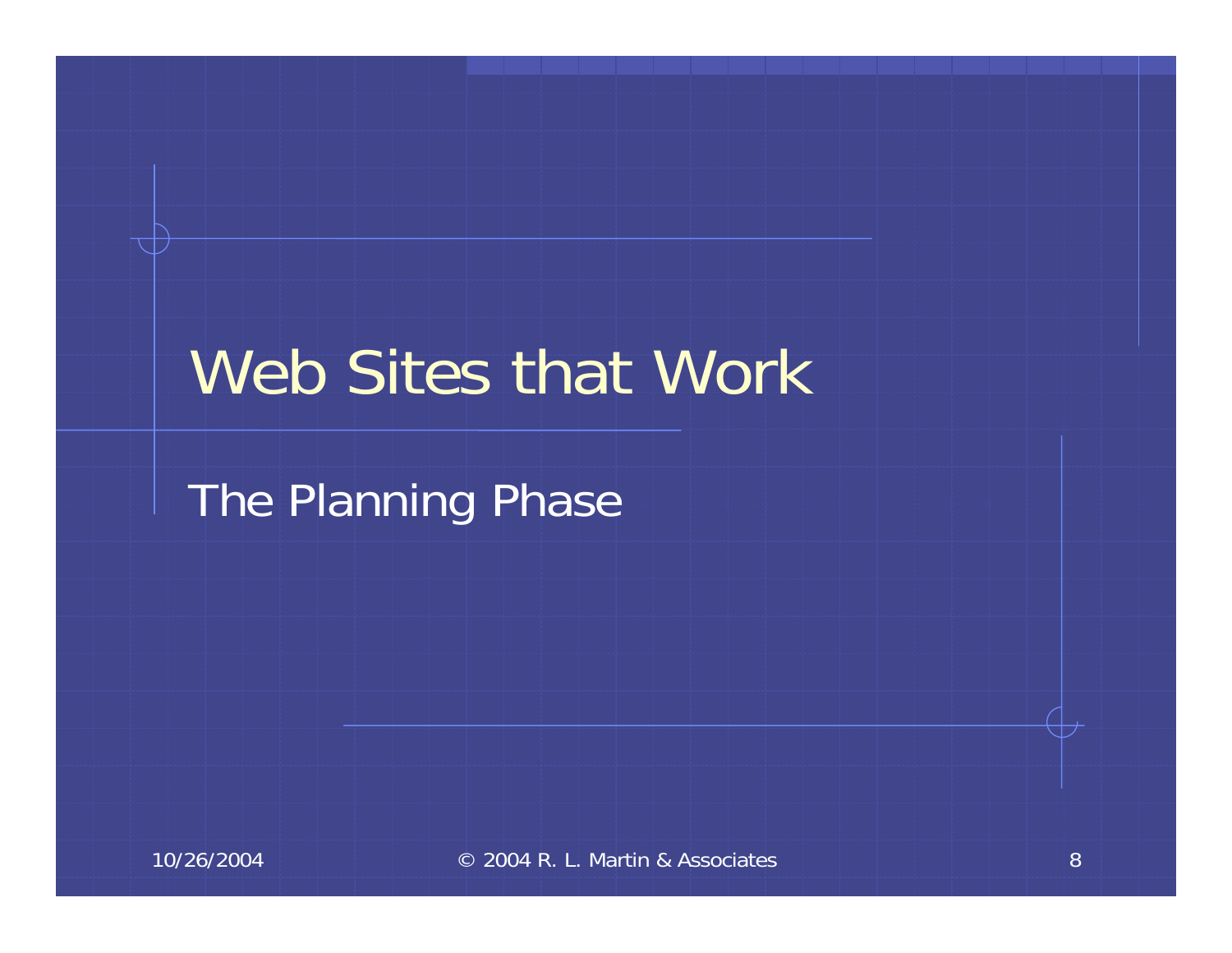# Keys to a Successful Web Site Good, useful content Well organized, easily accessible contentWell written, easily read content A consistent and attractive appearance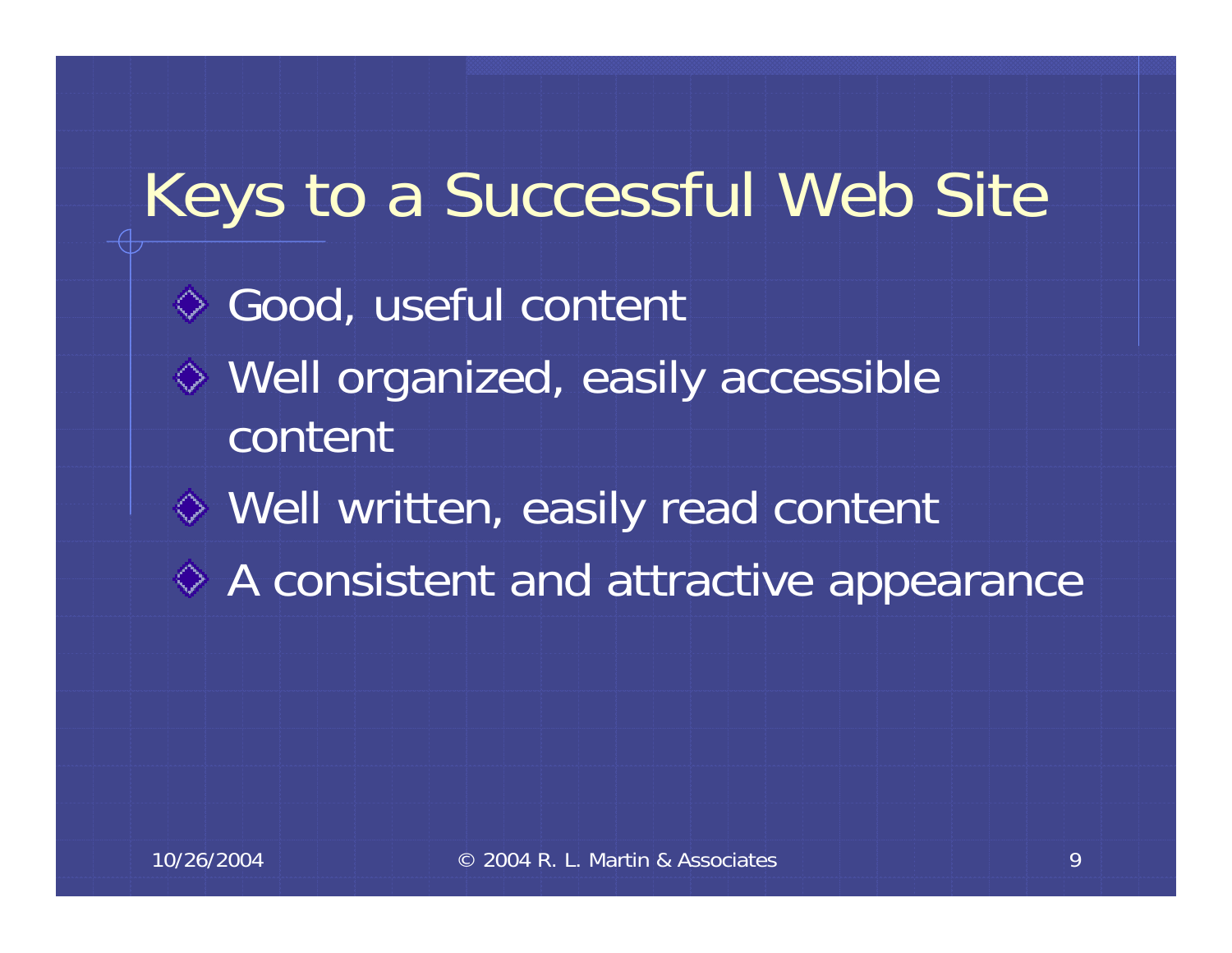The most important factors in creating a good site are having good content, planning its presentation well and understanding and responding to the needs of your audience. The bells and whistles are nice and may add to the user experience but they will not compensate if the basics are wrong.

> -- Katherine NolanWeb Design Author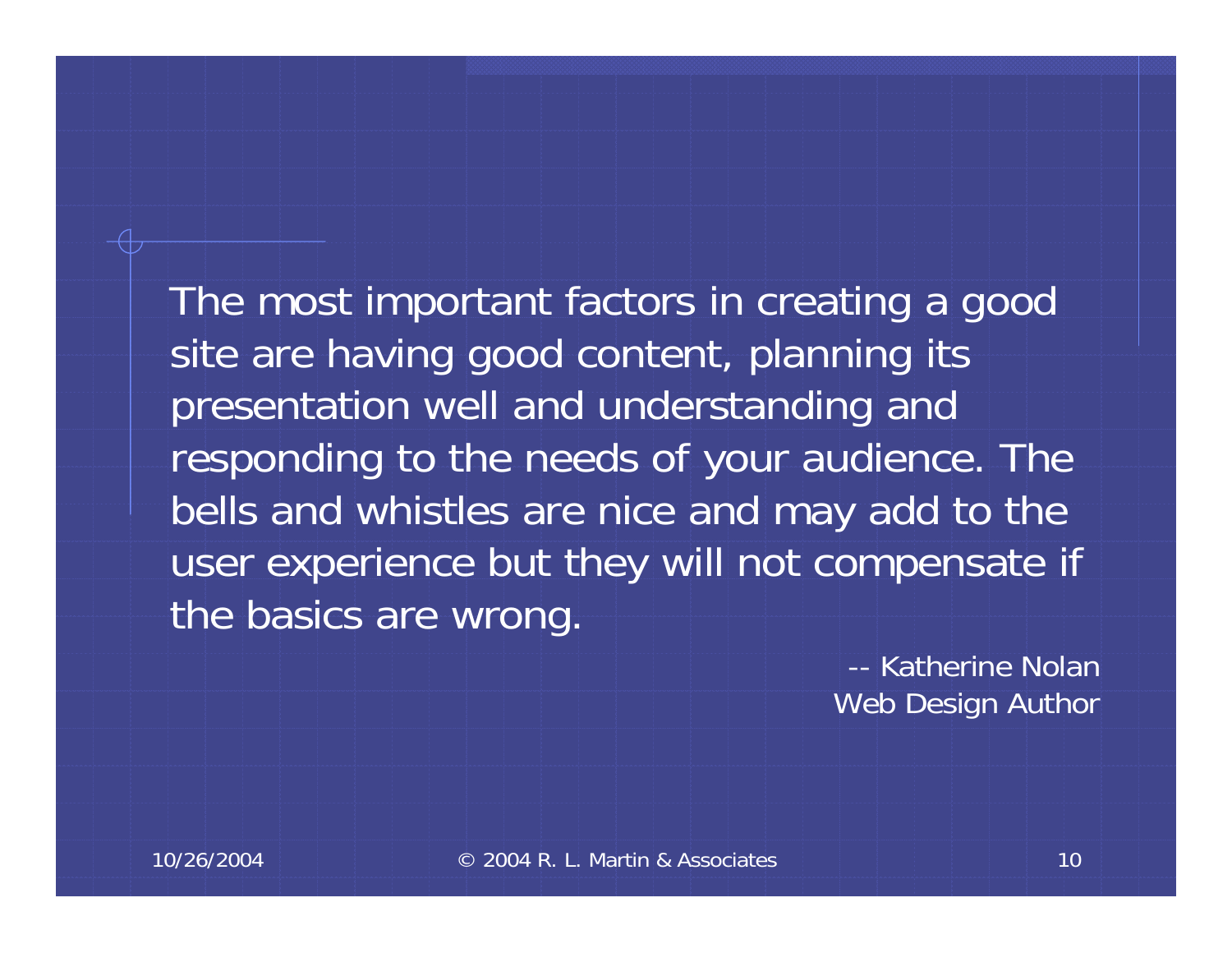## Target Audience

#### Who's going to visit your site?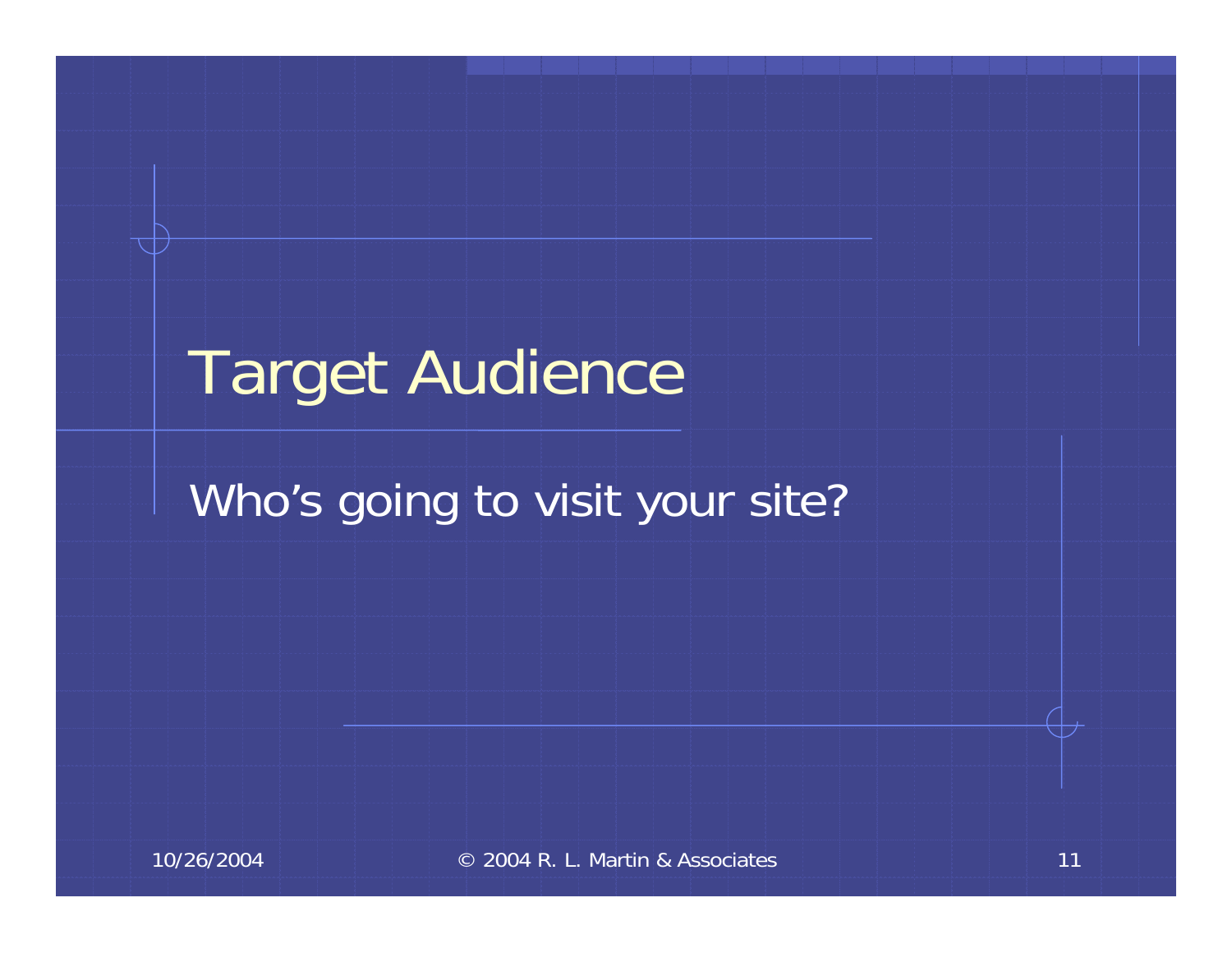#### Determine Your Target Audience

**♦ Homeowners ♦ Homebuilders ♦ Government Officials**  $\diamond$  Real Estate Agents ♦ Building Code Officials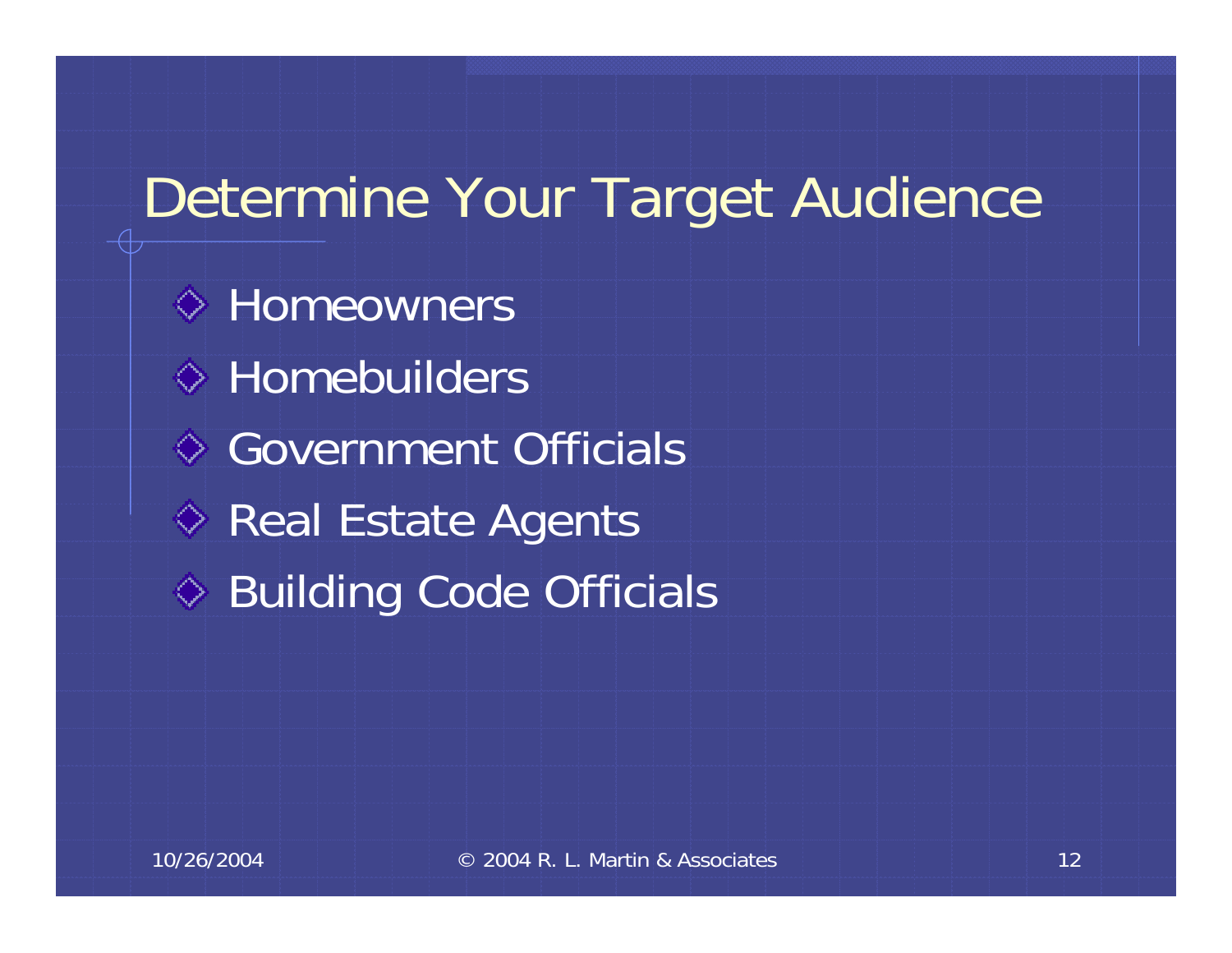#### Content

#### What are you going to include?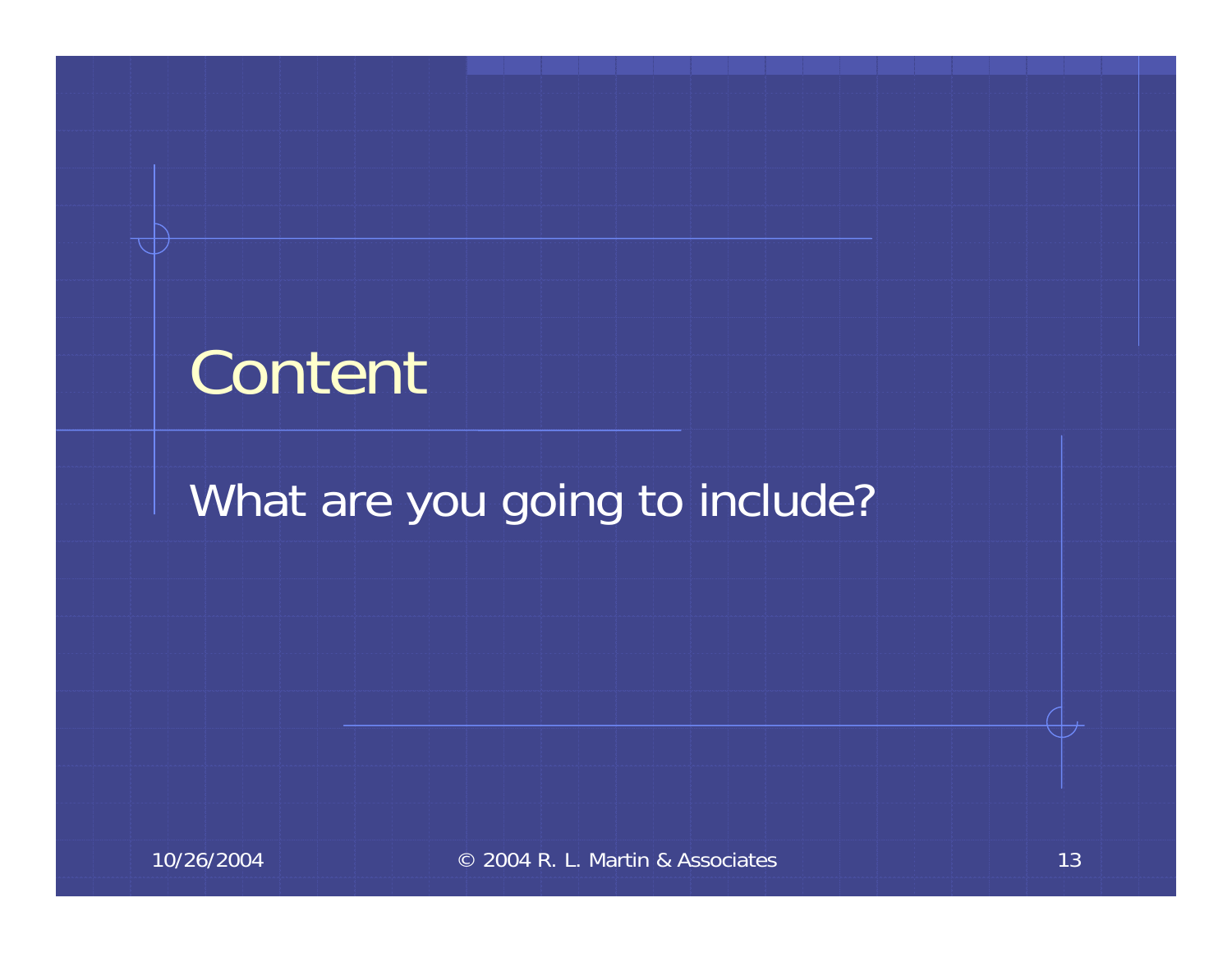#### Make a List

List everything you want to include on your site  $\diamond$  Information about your company  $\Diamond$  Information about your product(s) or service(s). FAQ

**♦ Other Sites to Link**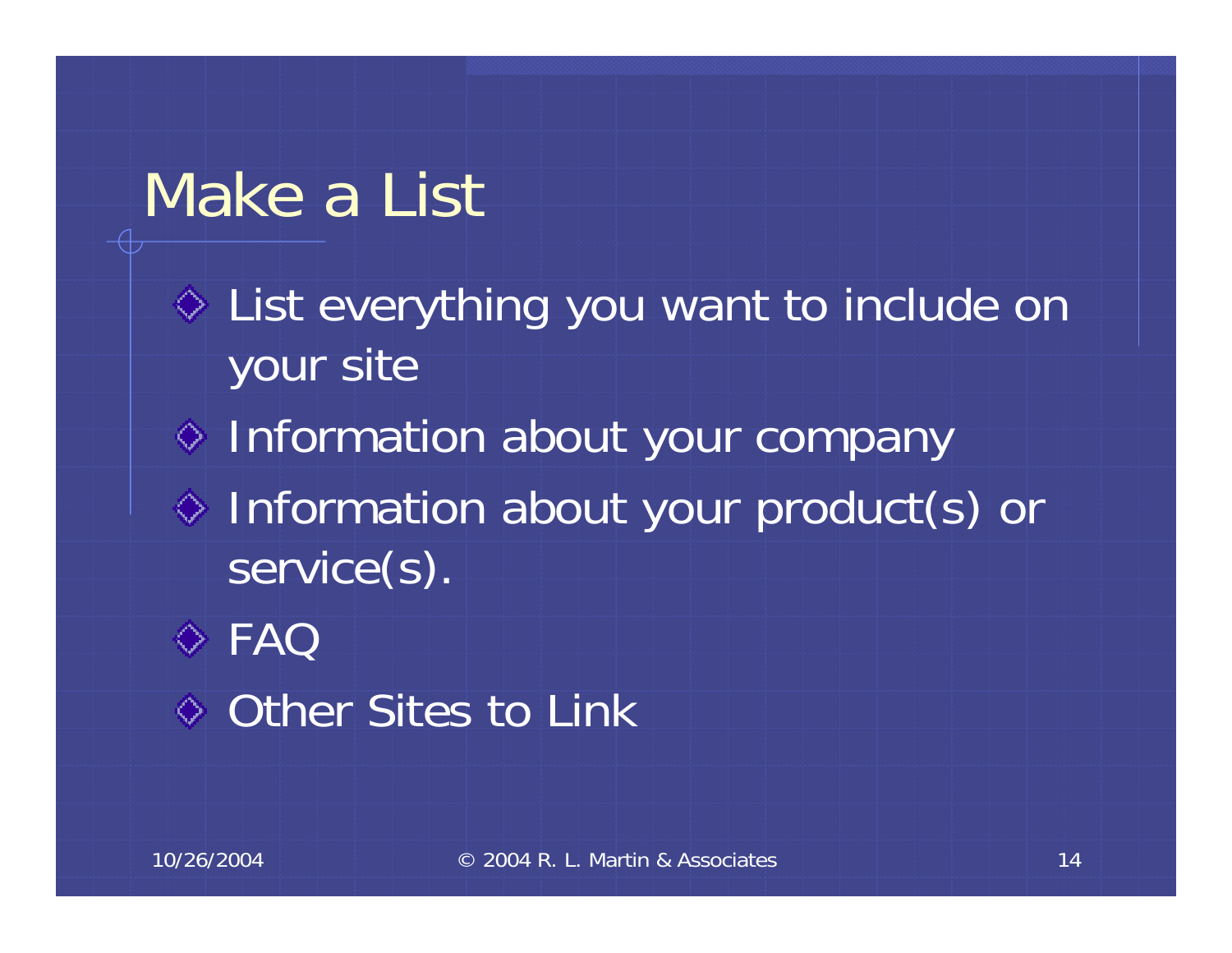#### What Does Your Target Audience Want?

- $\diamond$  You need to determine what each target audience would be looking for on your site
- Want content can you include in your site for each of your targets Arrange your list for each target Arrange it as content for now and content to add later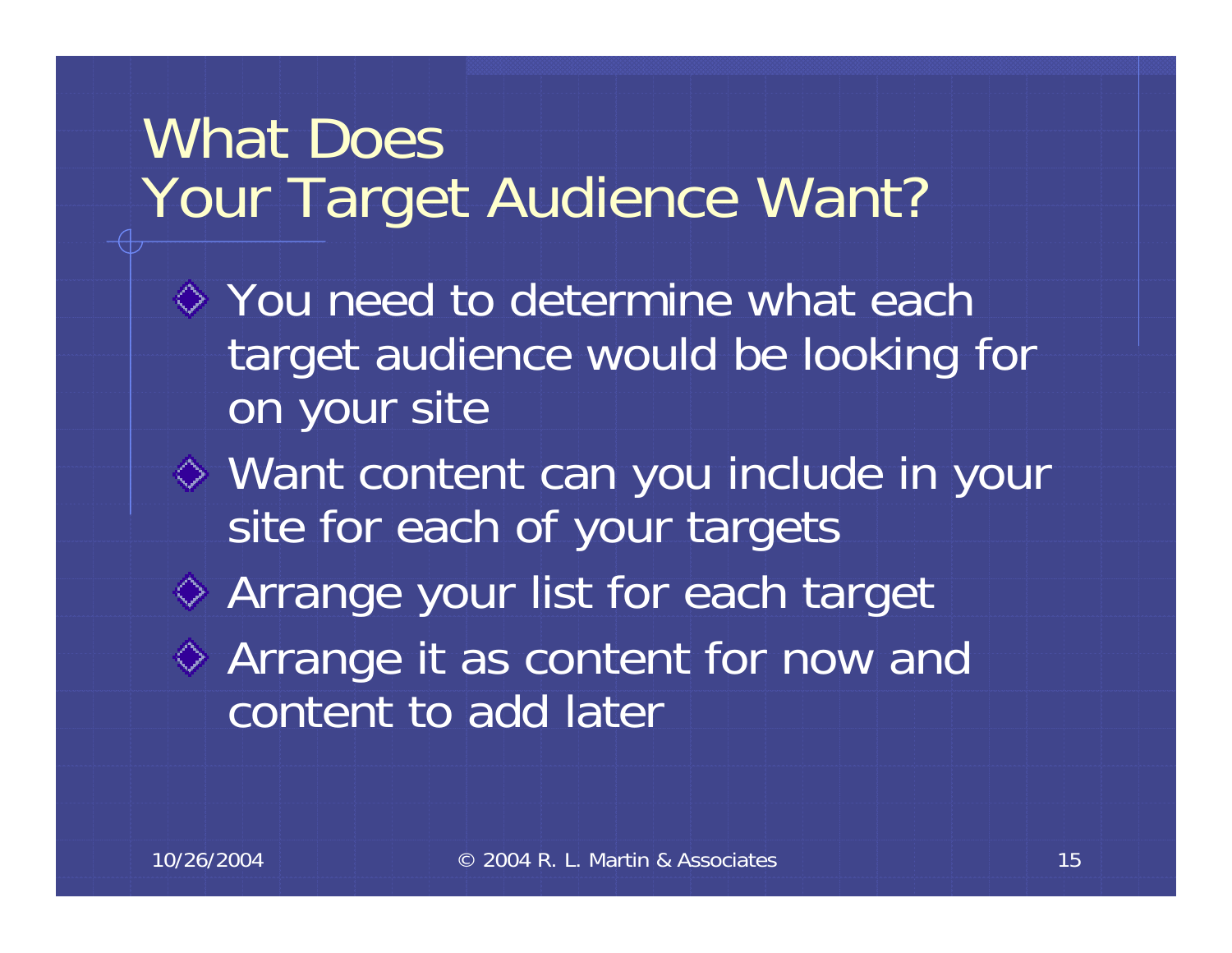#### Content Questions?

 $\Diamond$  Do you have content relevant to your users? Will they be able to understand it as it currently exists? ◆ Do you want to cater for these users at all?  $\Diamond$  Is there content that is, honestly, of no great interest to anyone?  $\Diamond$  Is there content you had not planned but might now aim to include at a later date?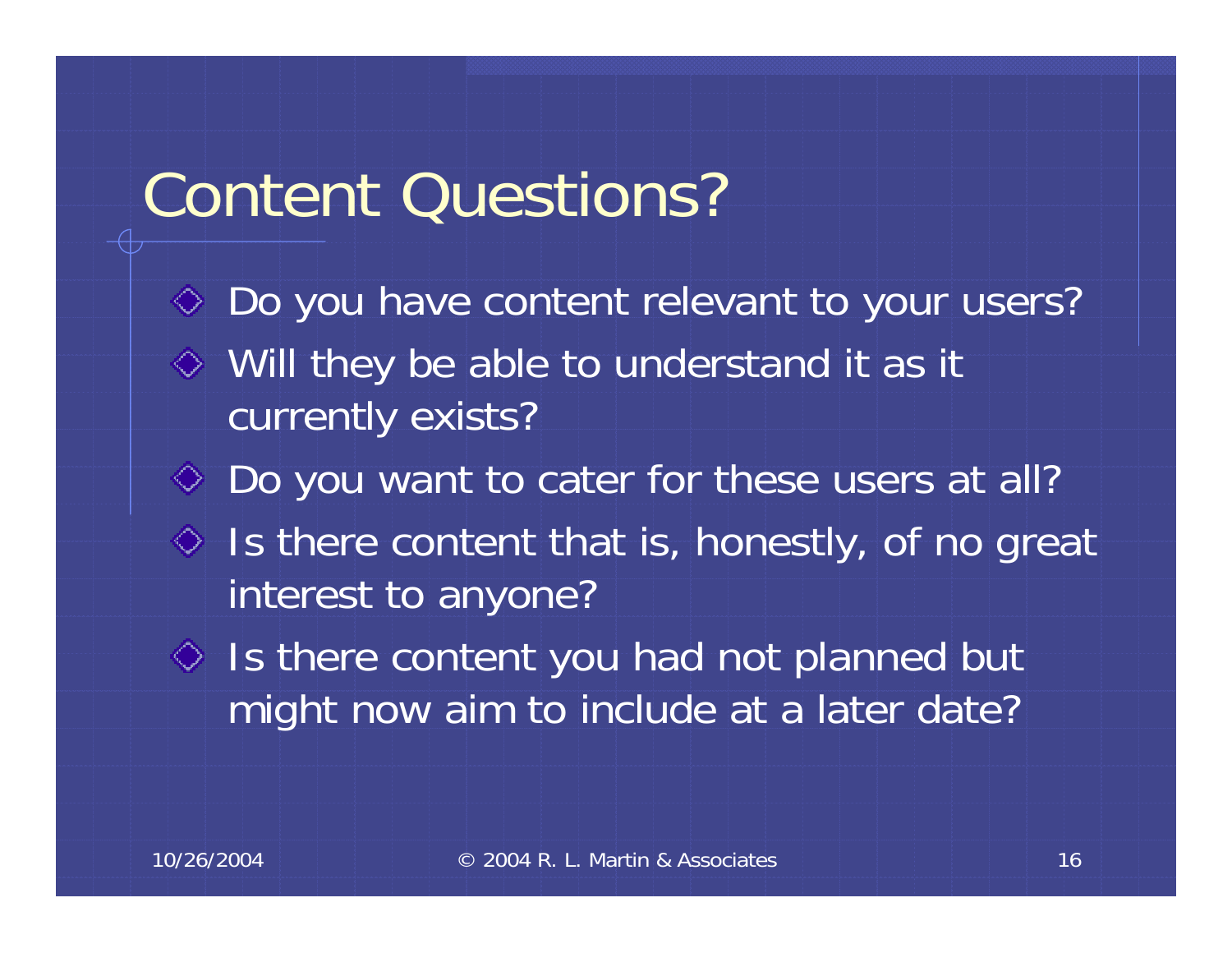### Site Navigation

- Is clear -- it looks like navigation
- Leads to obvious content users have a good idea what they will find if they click a particular link
- $\Diamond$  Is consistent with other navigation controls
- $\Diamond$  Is predictable in its style and location on the page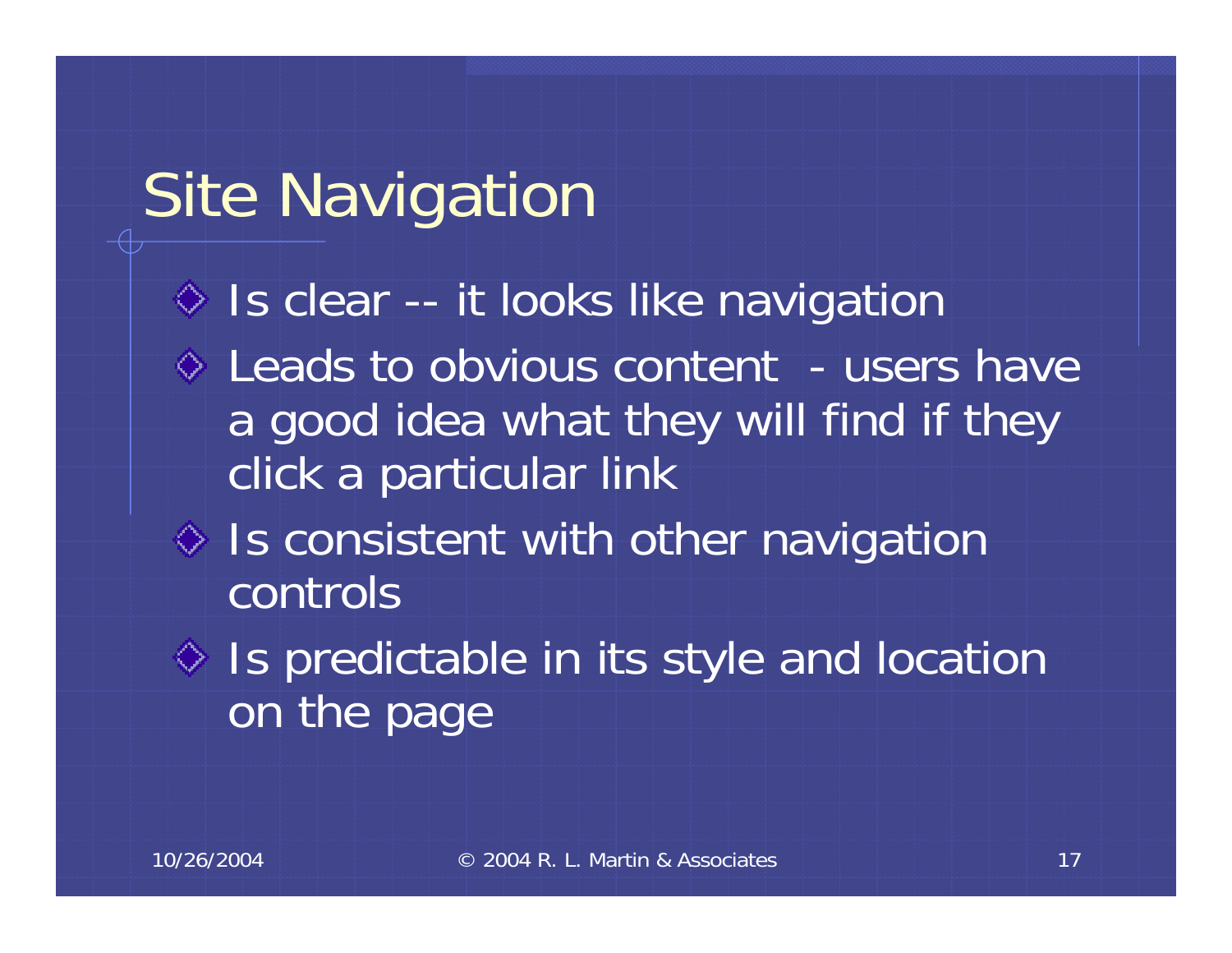# Navigation Categories

**♦ Main Navigation** ♦ Subsidiary Navigation ♦ Secondary Navigation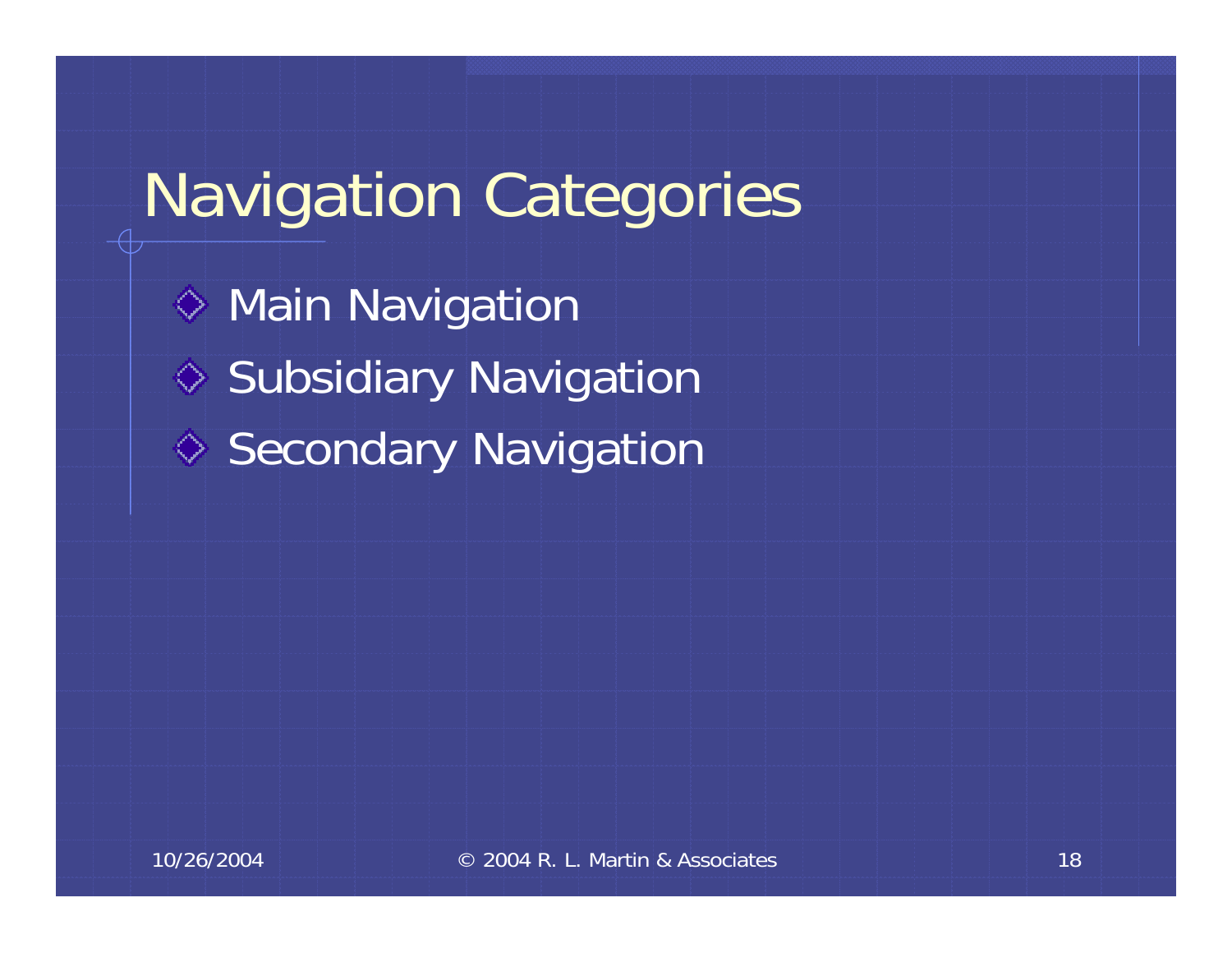#### Main Navigation

 $\diamond$  Should appear on ALL pages in the same style and in the same place.  $\Diamond$  Placing it on the left or the top is generally a good idea since this is

where people expect to find it.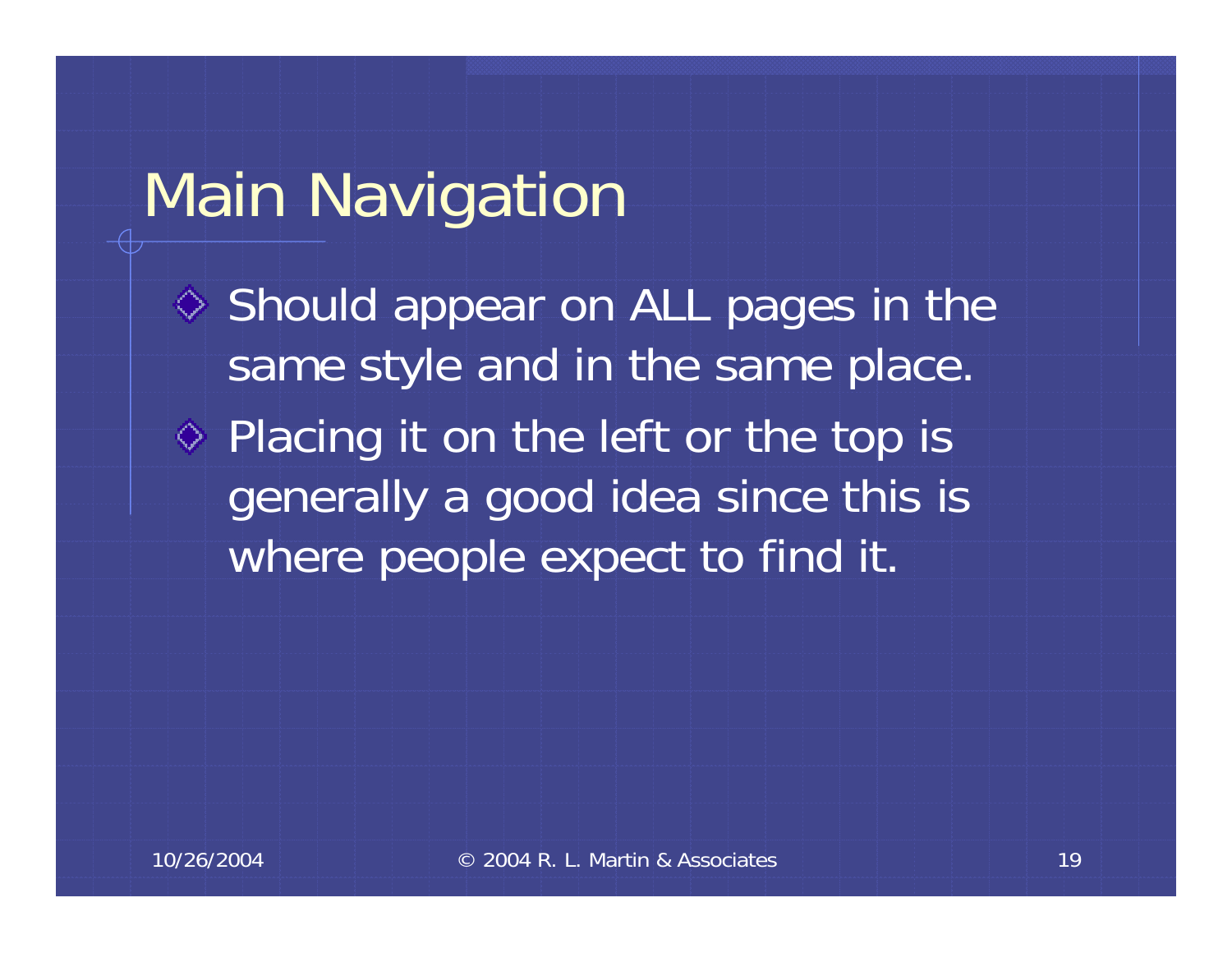# Subsidiary Navigation

- $\diamond$  Navigation specific to a particular section
- **♦ Can be integrated with Main Navigation** like pop-ups, drop downs, etc.
- $\Diamond$  Can have intro paragraph and text links within sections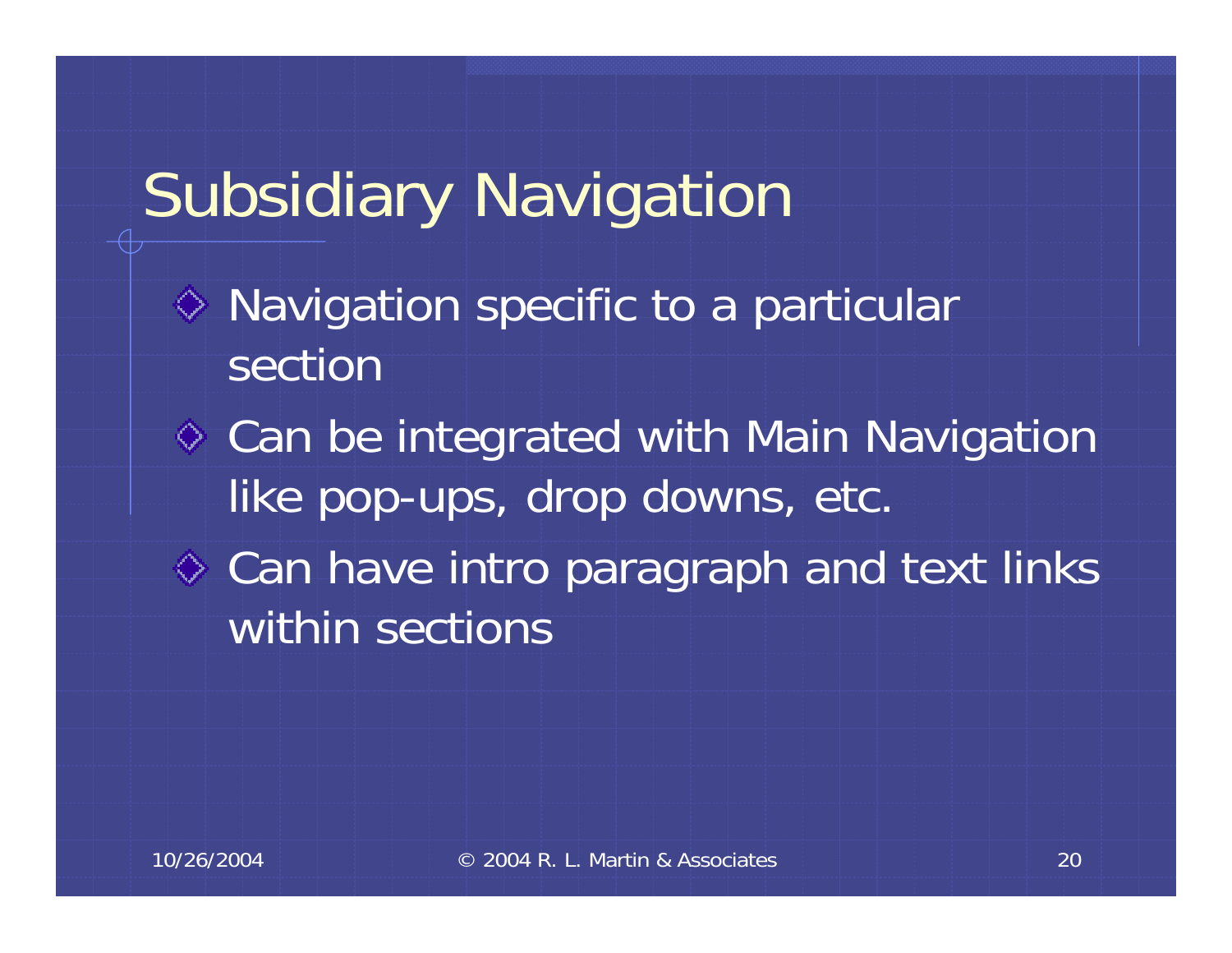### Secondary Navigation

**◇ Site maps, search pages, drop-down boxes** These may be on special pages or selected pages only or may appear on all pages Links within the page content are NOT navigation; they may be used, and should be, but should not be the main or the only way to reach that content.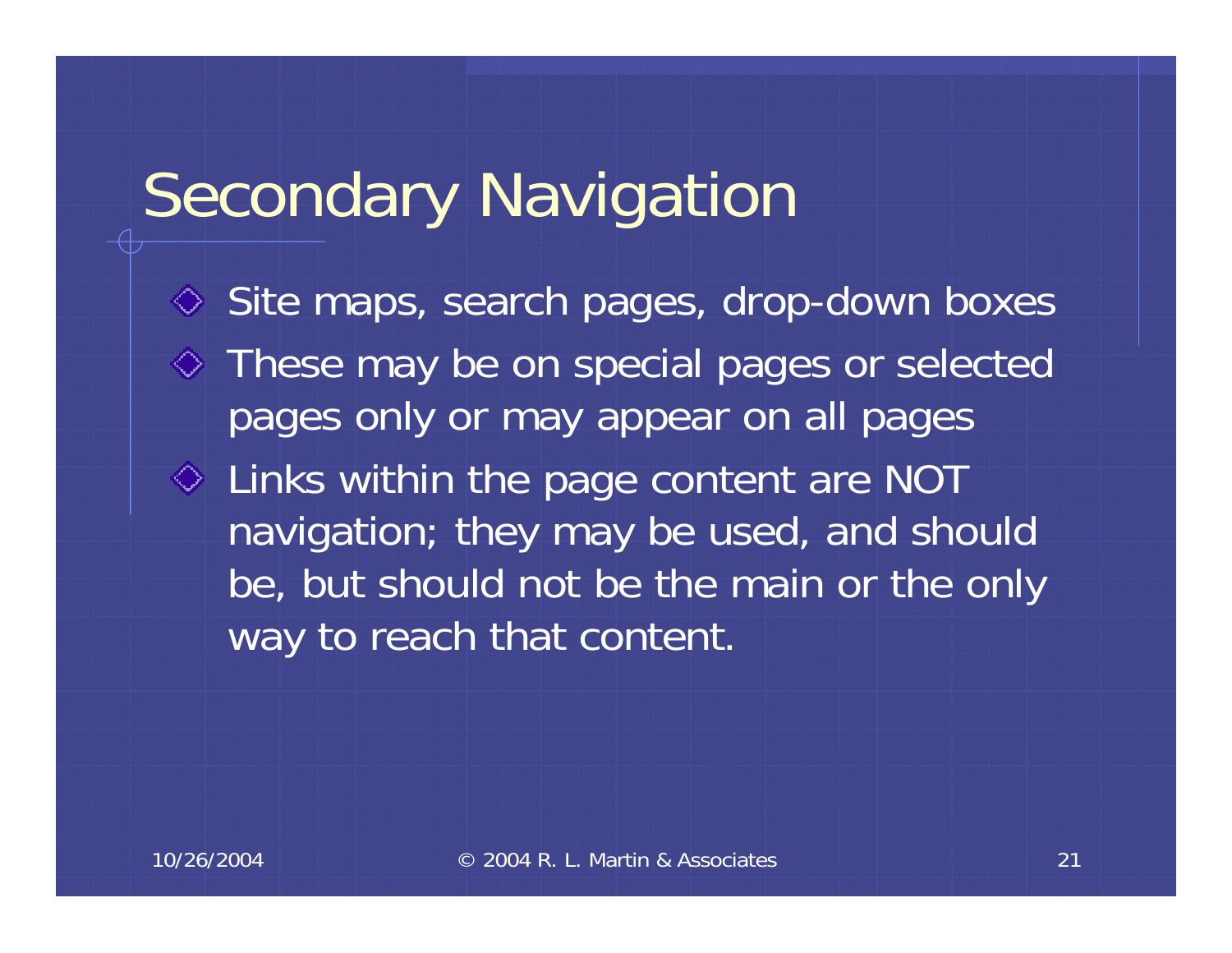## Secondary Navigation

- $\Diamond$  If a user gets lost then a drop down box, search function or a site map provides an opportunity for them to quickly re-orientate themselves or get back to a familiar page
- A site map page can provide more detail about what is in each section of the site than a navigation bar can.

 $\Diamond$  Secondary navigation provides a fast way for users to get to content at a deep level, especially in areas of the site where there is a lot of content.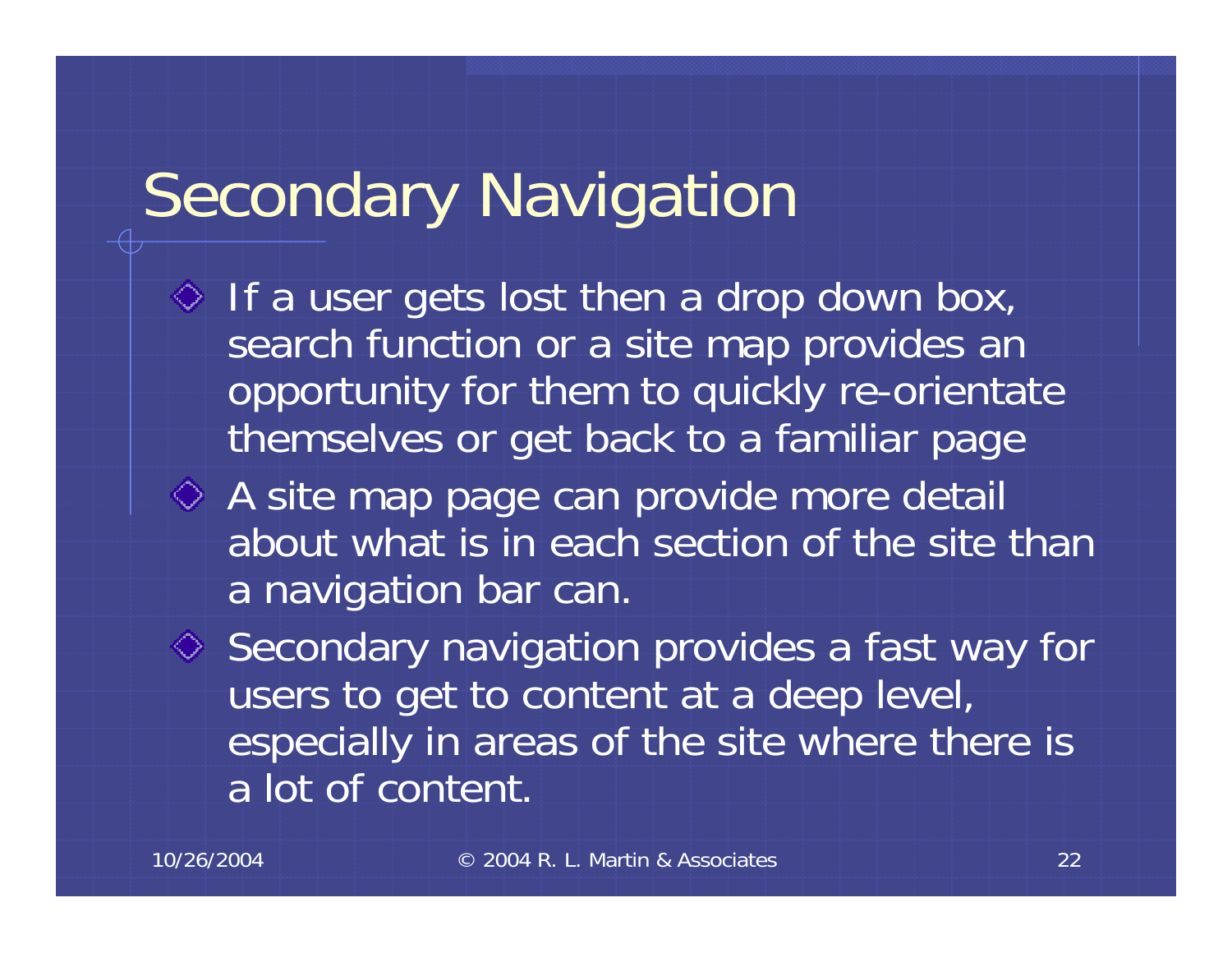### Site Navigation

#### $\Diamond$  Links to other sites should NEVER appear in the main navigation controls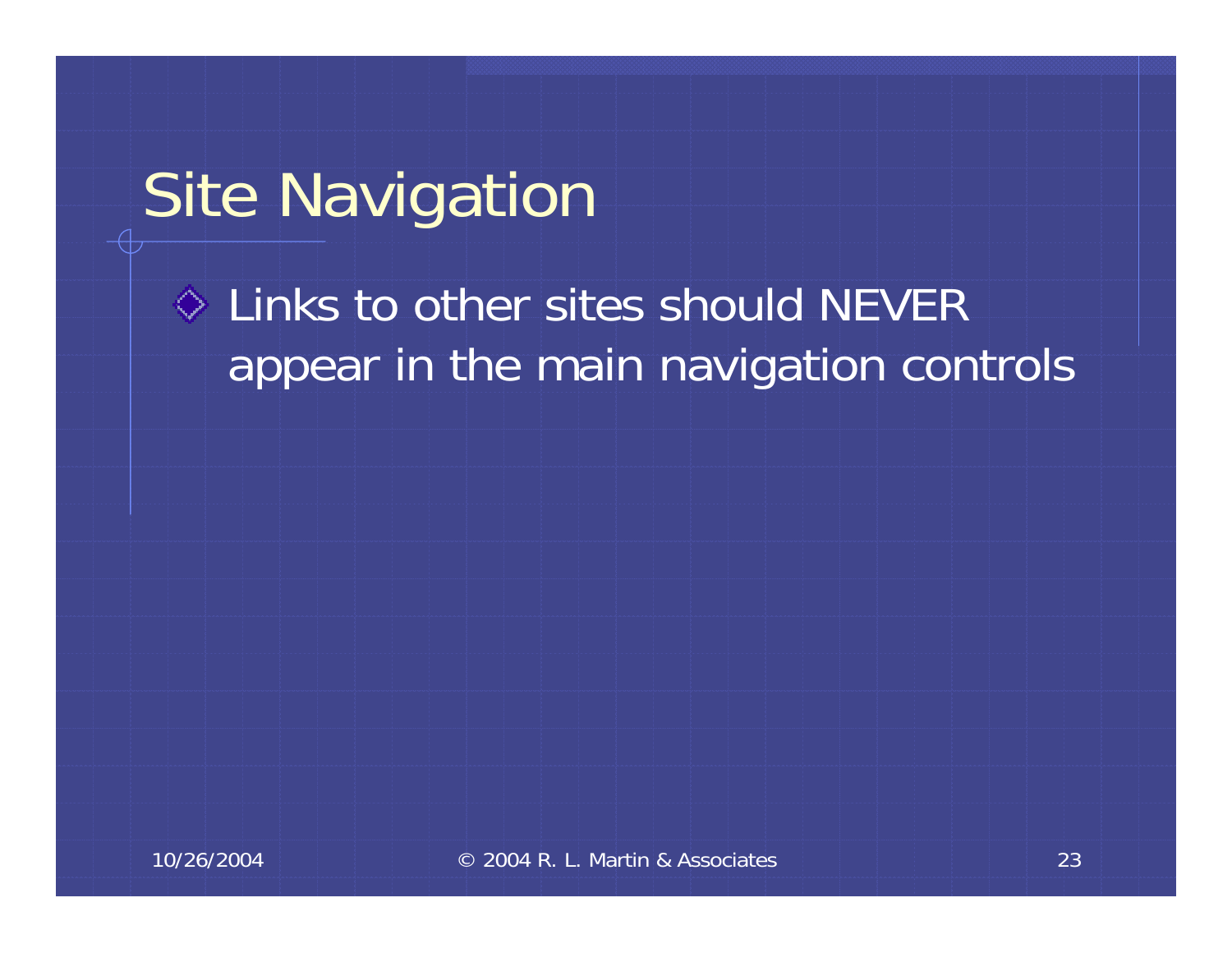#### General Considerations

- $\diamond$  Keep main navigation as short and simple as possible. No more than 10 -12 links in your main navigation.
- $\Diamond$  If the site is large, then you may want prominent links to Search | Site Map | Home, etc.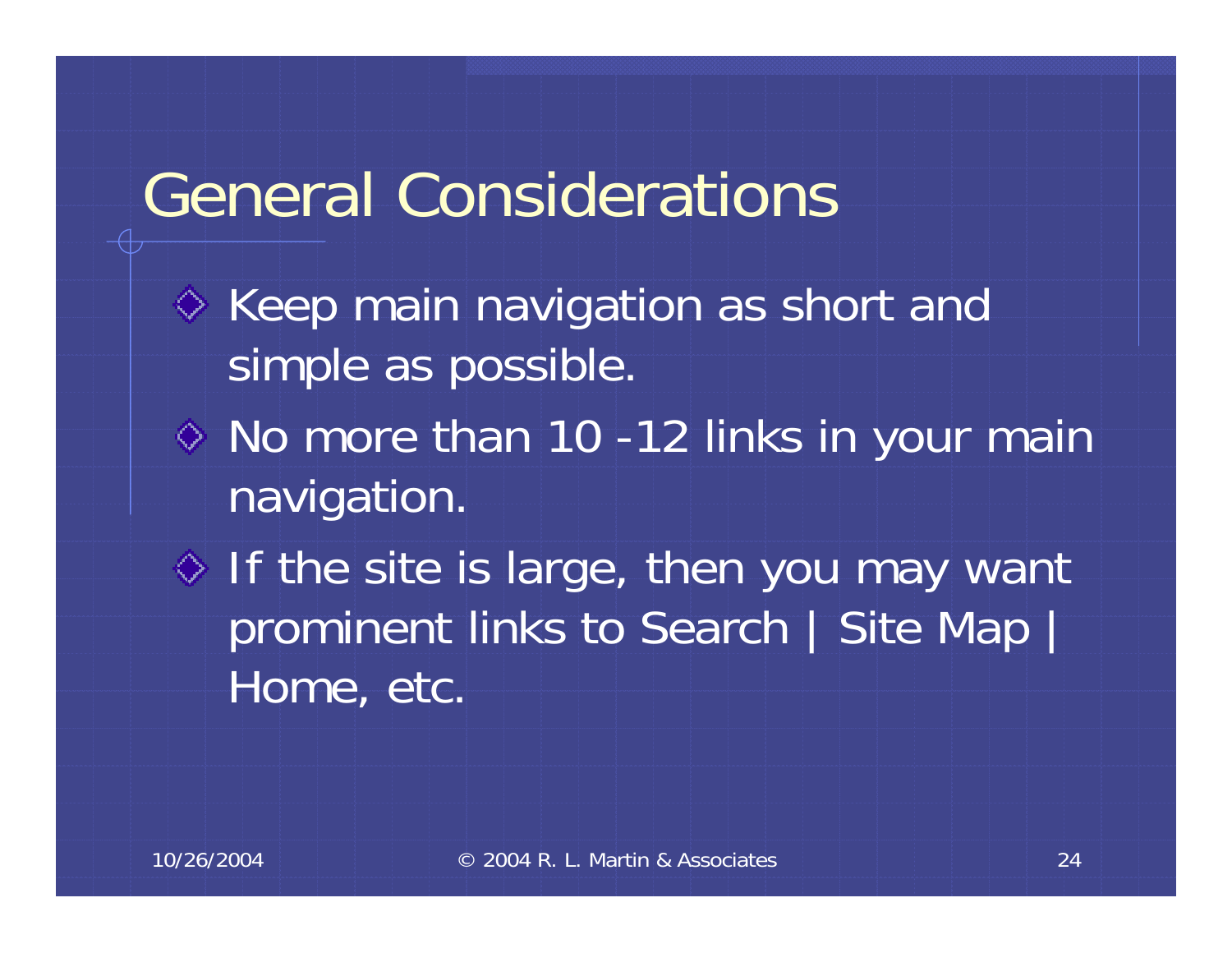#### General Considerations

Always link your main site logo to the home page. Users expect this.  $\Diamond$  If a different logo or header graphic is used to indicate sections these should link to the main section page. Include a text version of your navigation at the bottom of each page.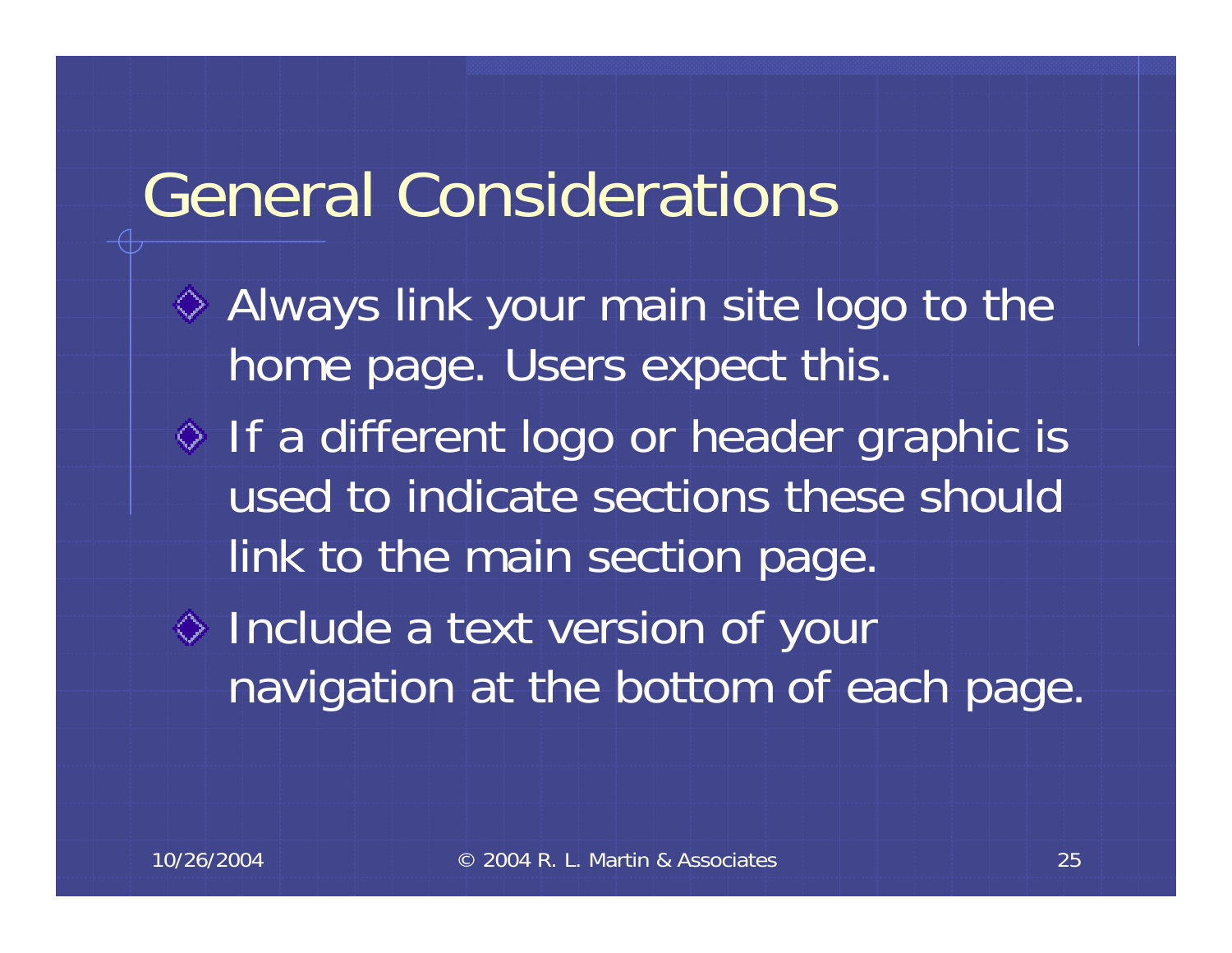#### Focus on the User

- $\Diamond$  Is it clear to the each user the path they need to follow to reach the content they are looking for from the home page?
- You should keep the number of clicks to no more than 3 for a user to find the information they want.
- $\Diamond$  If a user enters the site in the middle in the 'wrong' section, can they easily get to where they want to be?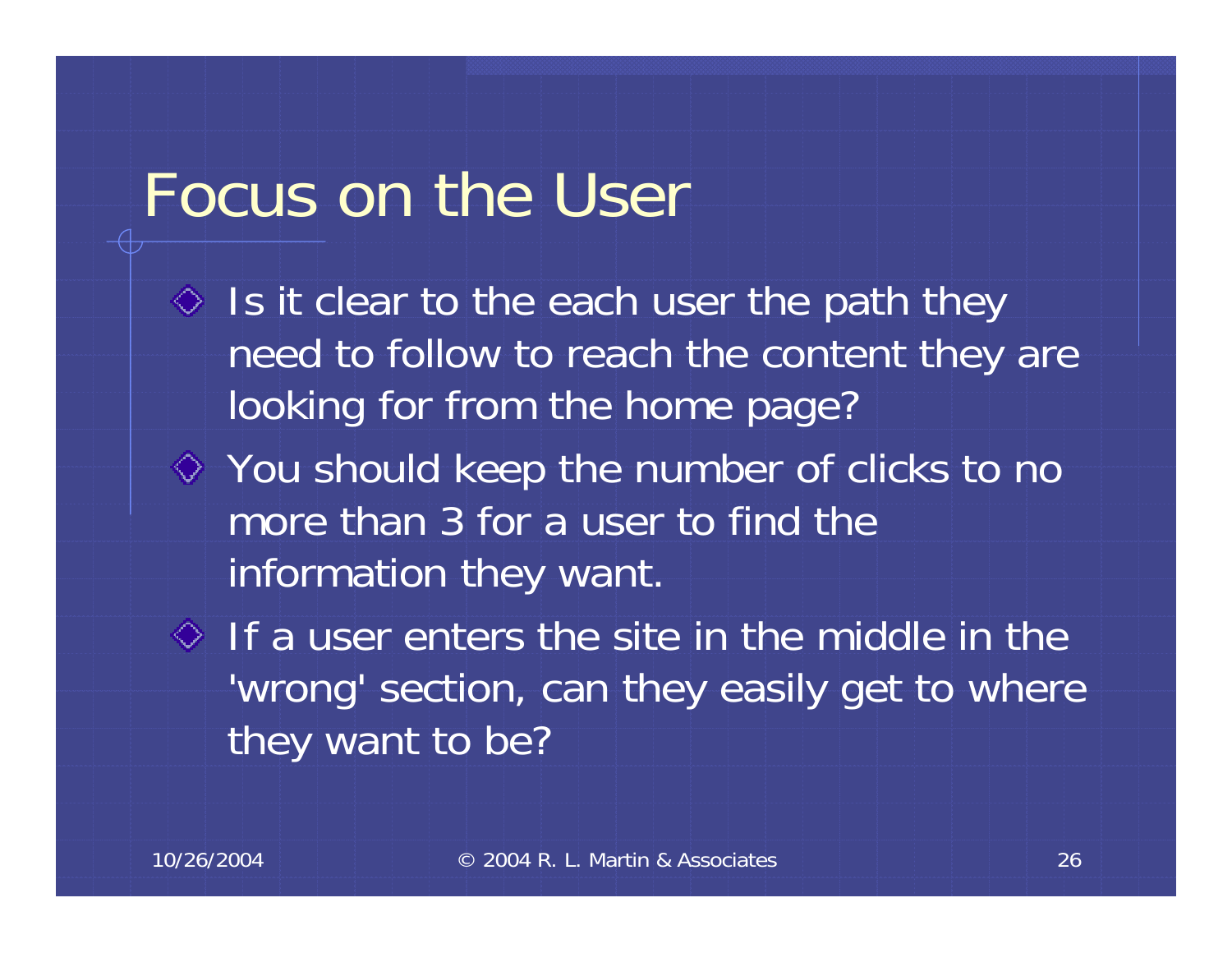#### Problems with Frames

- $\Diamond$  Many users find frames annoying and the benefits of having an 'always available' navigation bar are questionable.
- $\Diamond$  If users arrive on a page without the frame, they won't be able to go anywhere.
- $\Diamond$  Its difficult for users to bookmark a page in frames since the URL in the address bar will always be the same.
- $\Diamond$  Some search engines can't navigate a framed site and you won't be indexed.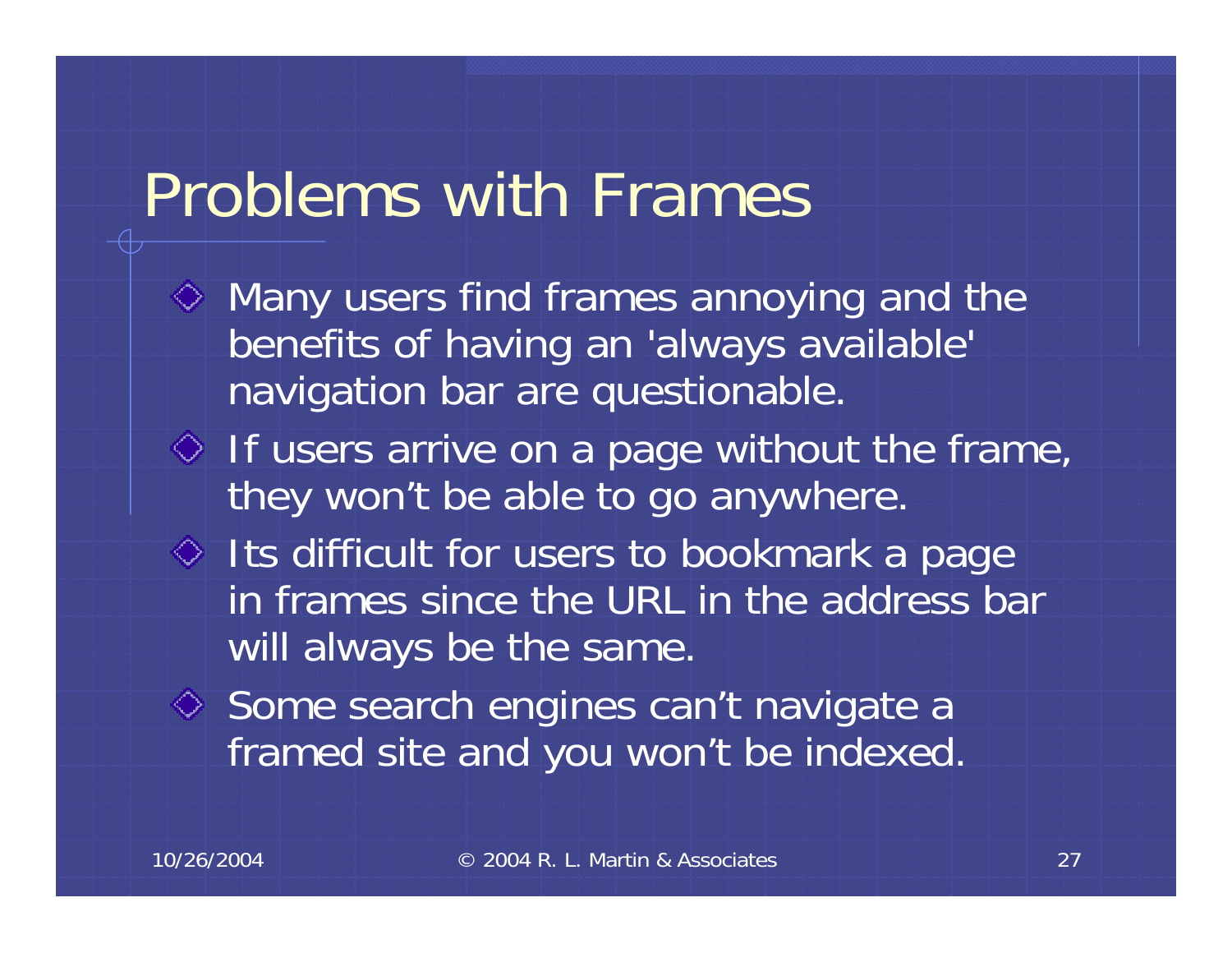## Outline

#### Organizing your content?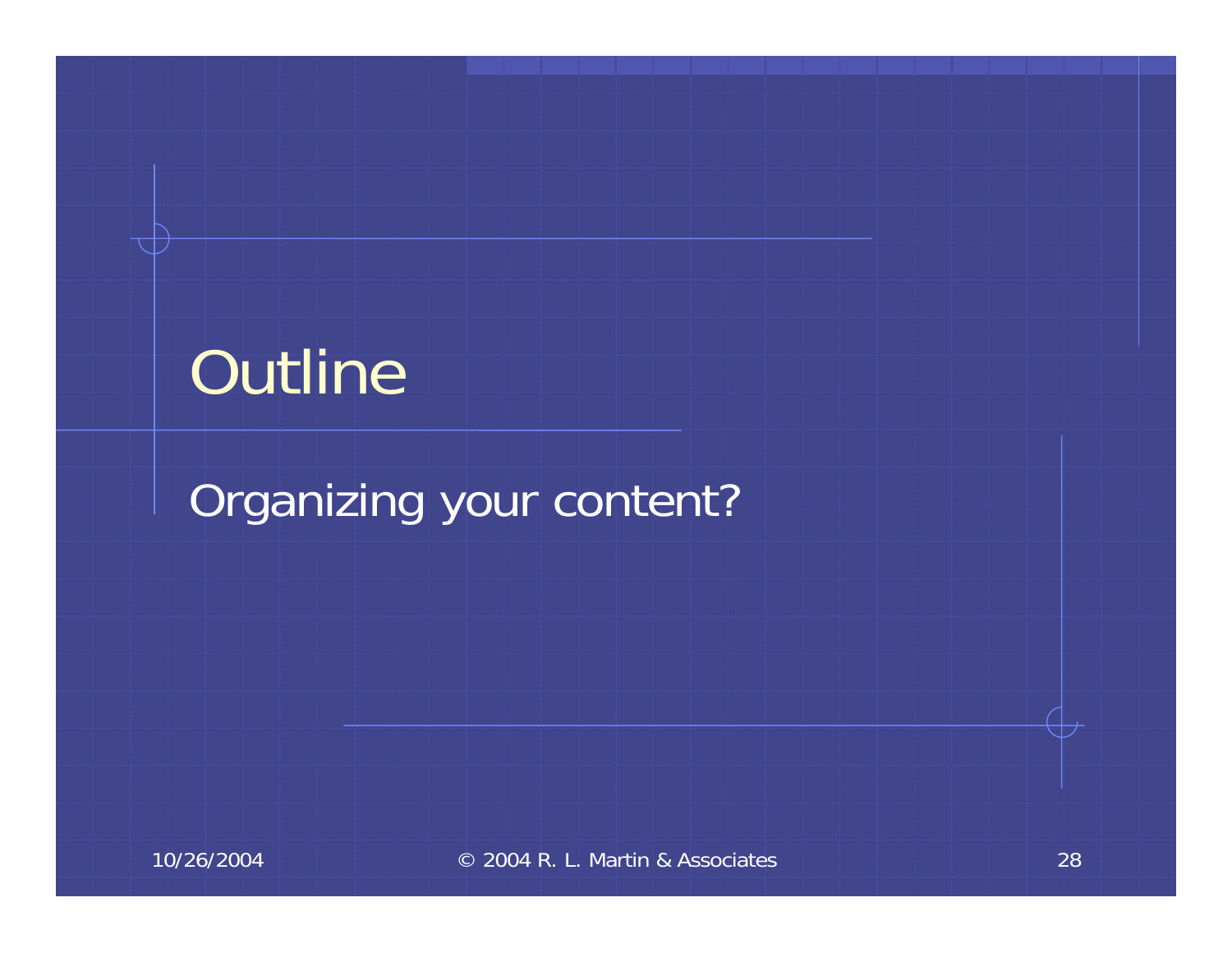#### Develop Outline

Clear to the user and to you **♦ Flexible enough to cope with change**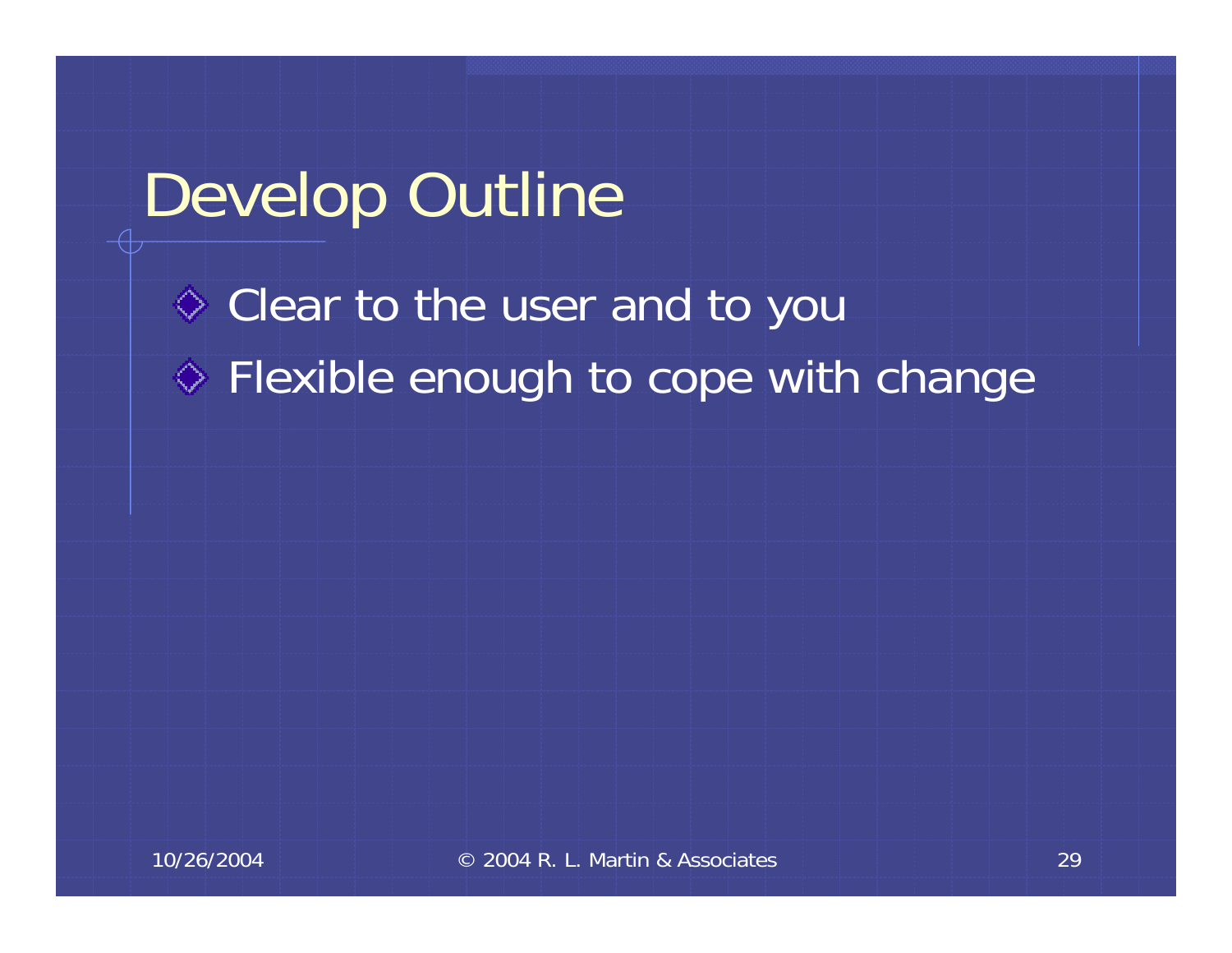# Two Types of Organization Content based organization User based organization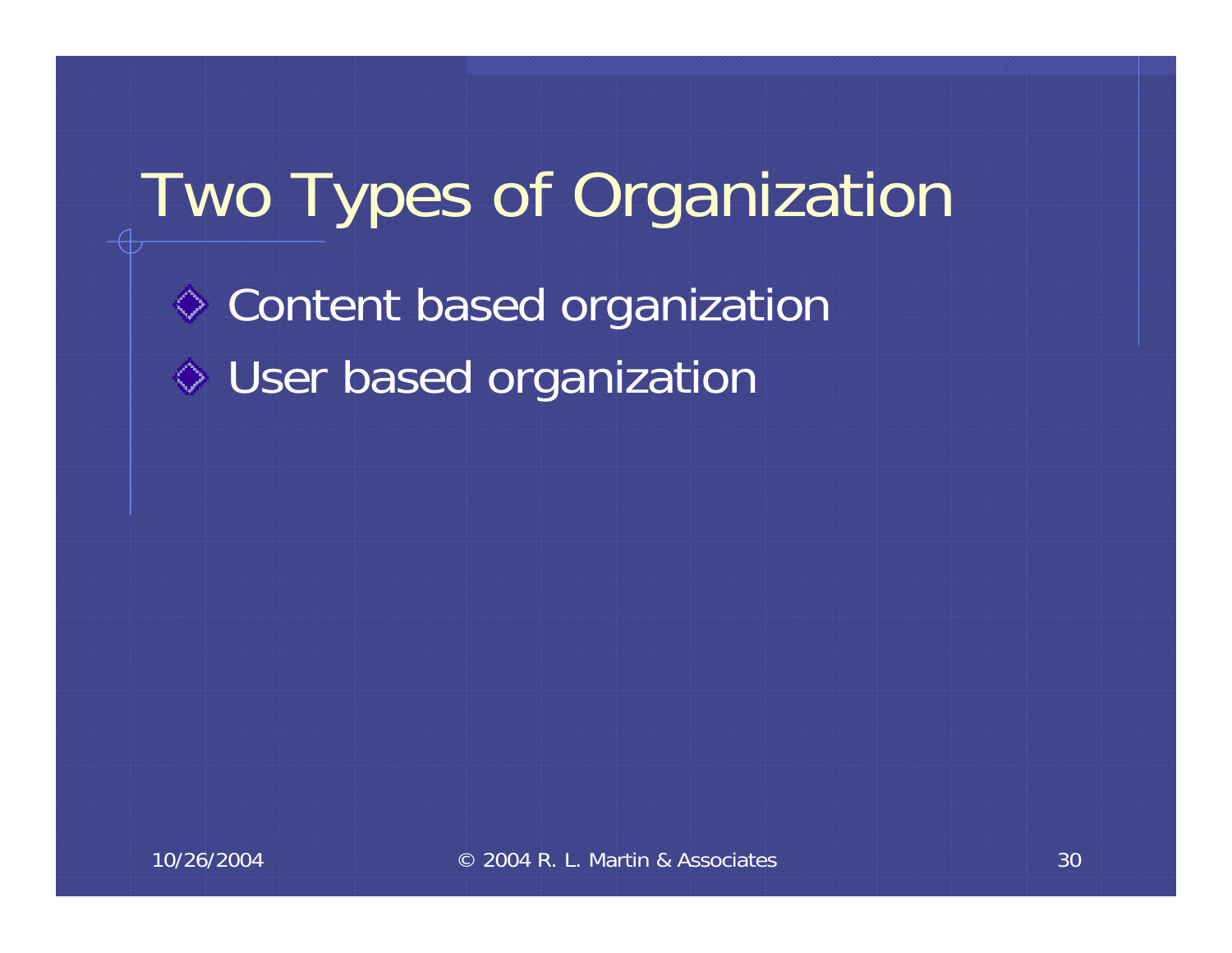#### Content Based Builder Site

**♦ Company Profile ◆ Building Philosophy** Portfolio of Homes **♦ Homes/Sites Available ♦** Partners Related Sites**♦ Contact Us** [www.kurowski.com](http://www.kurowski.com/)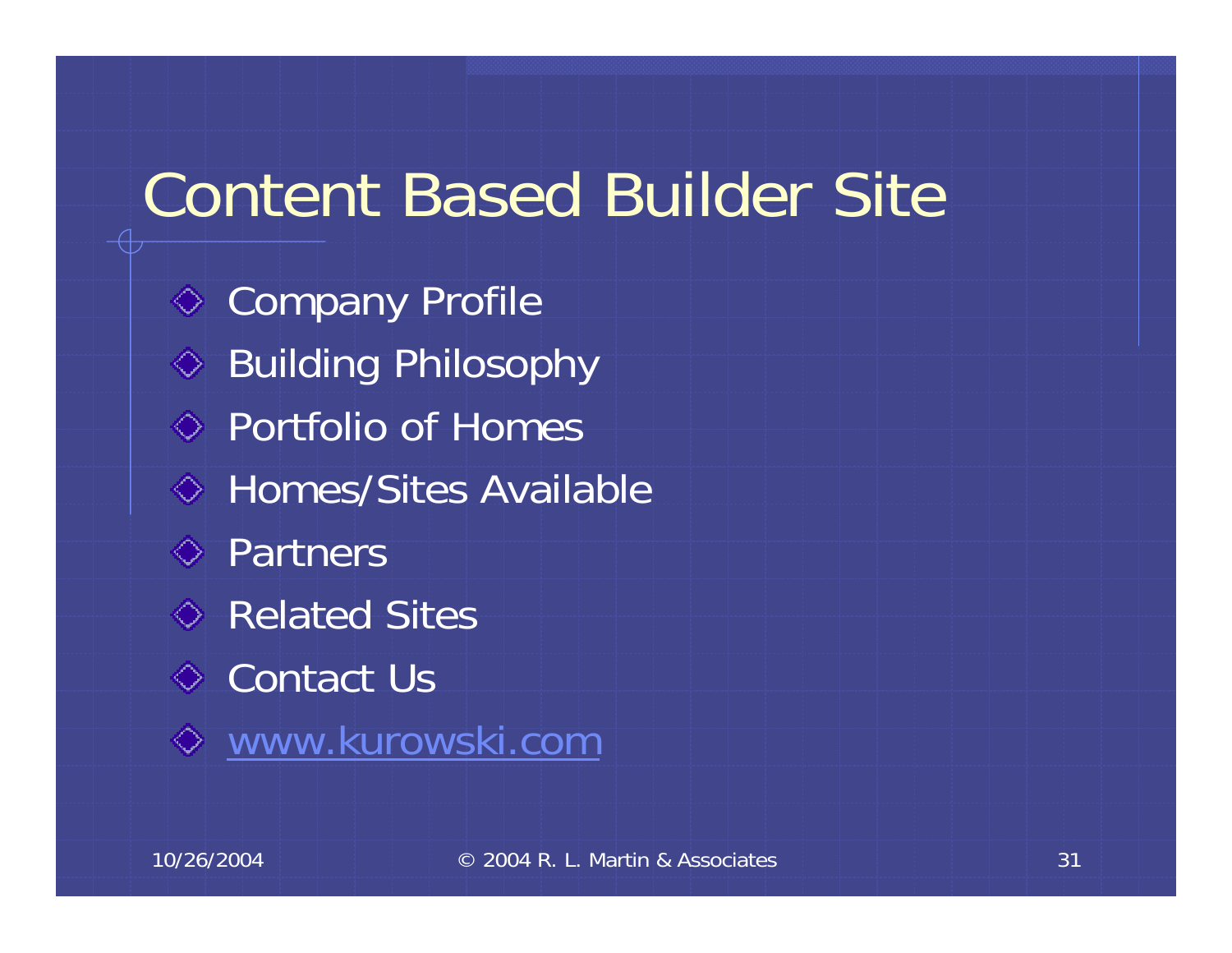## User Based Organization Site

**♦ Home Buyer ↓ Home Builder** ◇ Supplier/Subcontractor Developer Planner **↓** Lender Real Estate / Sales Government Official [www.builtgreen.org](http://www.builtgreen.org/)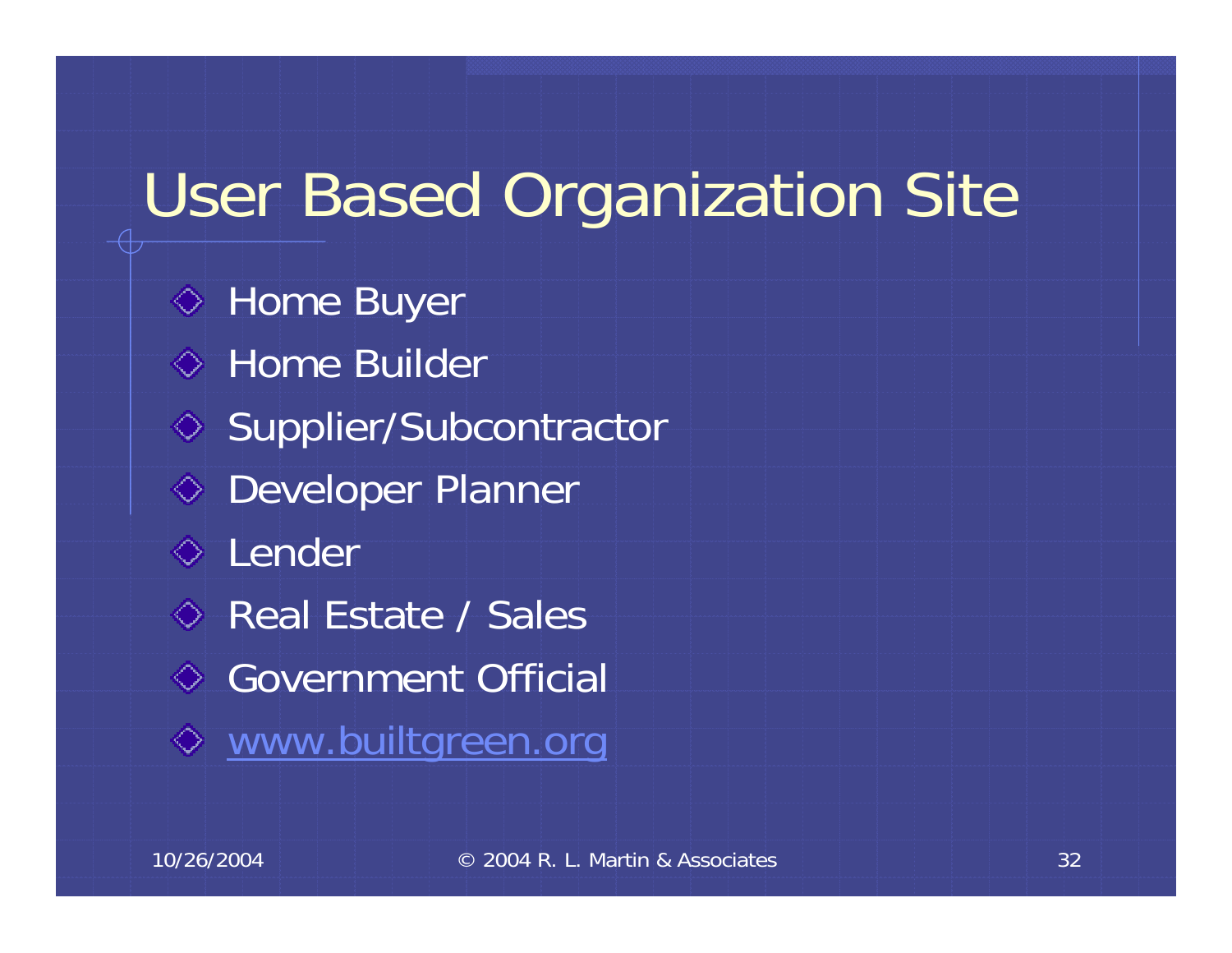# Design Ideas

#### What should your site look like?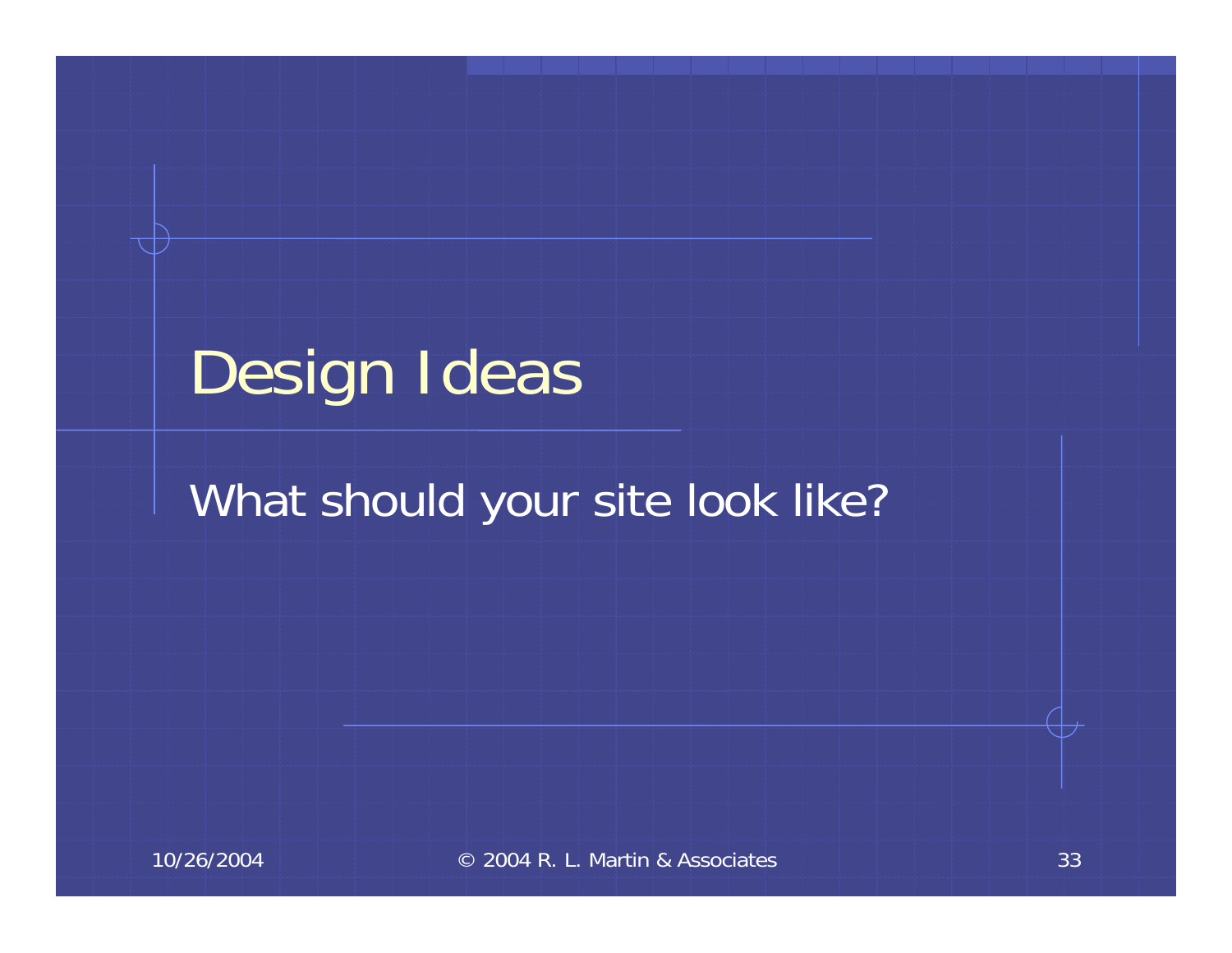#### General Design Tips

 $\Diamond$  Ideally, main page and all links should be able to be viewed without scrolling Site should have a consistent look Design for a screen size of: 640x480 or 800x600◆ Pages need to load quickly **♦ Contact information on every page** Every graphic should have alternative text **♦ Don't use animated gimmicks**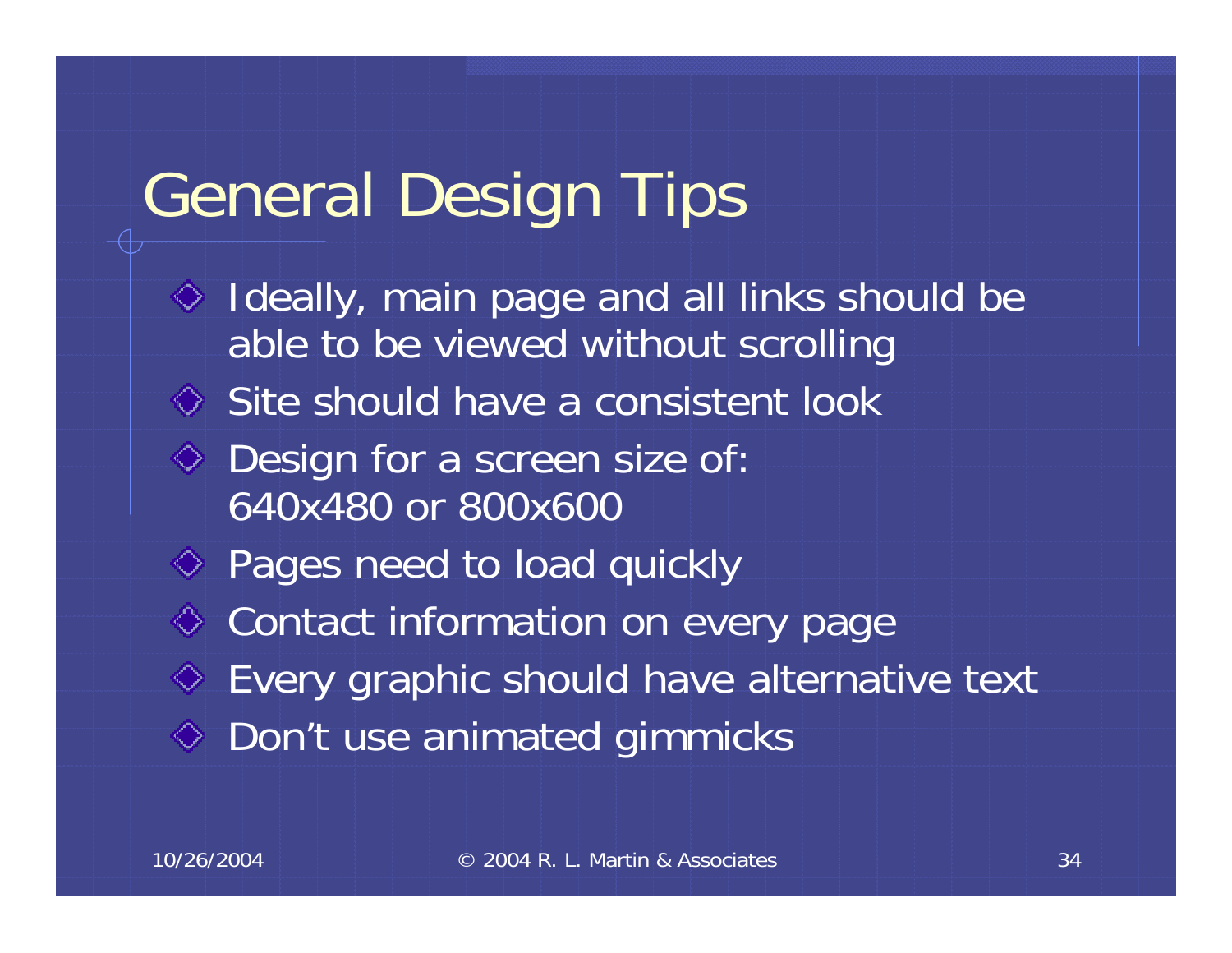## Color and Readability

- $\Diamond$  In most cases areas intended for reading look best with a white background and black text.
- A lot of people are color blind be conscious of this when choosing background and text combinations
- Avoid putting text on any but the most subtle background image
- Reverse text is very hard on the eye.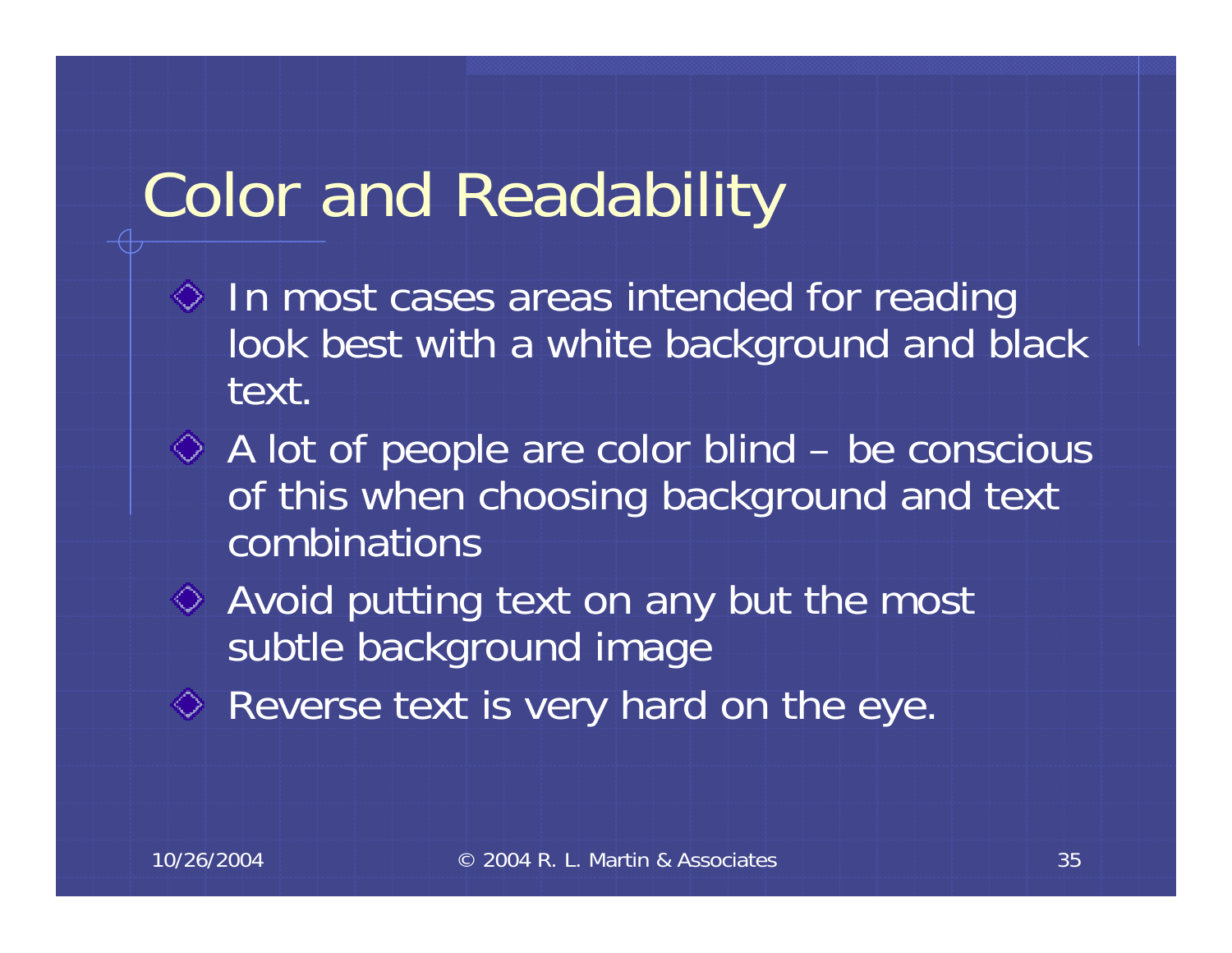#### Web Safe Colors

 $\Diamond$  Some older computers can only display 256 colors. If an unavailable color is specified these computers will replace it with the nearest equivalent.

 $\Diamond$  Check your site with your monitor set at 256 colors to see what it would look like. You can do this in Windows by choosing Start / Control Panel / Display Settings and changing your color settings.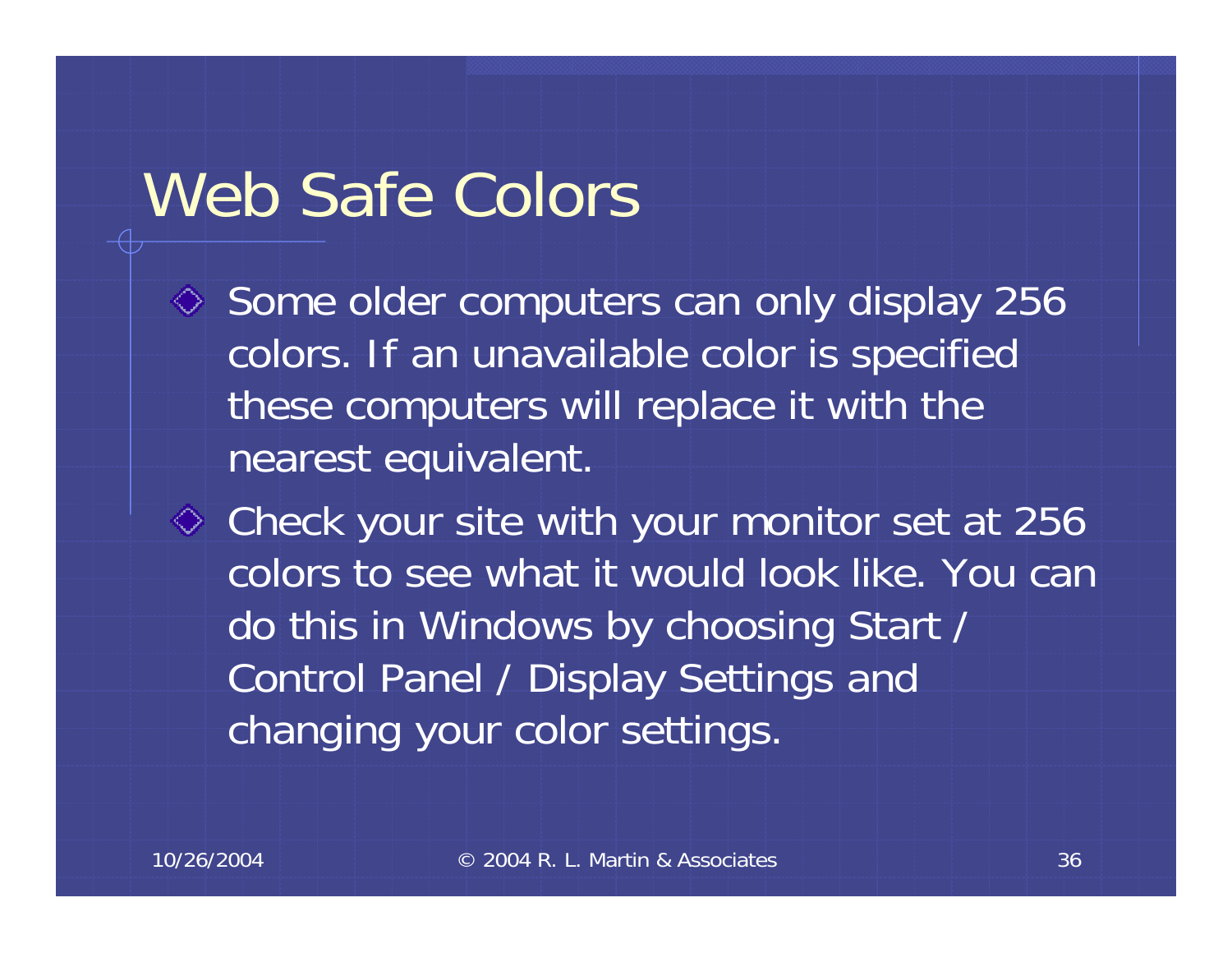# Consistent Design

- $\Diamond$  Consistency is at the heart of good web design.
- **◇ Color consistency is important.** You can change colors for different sections of your site, but not randomly.
- Positional consistency is also important. Navigation bars, navigation text, location indicators, logos, footer information and so on should be in the same place on each page.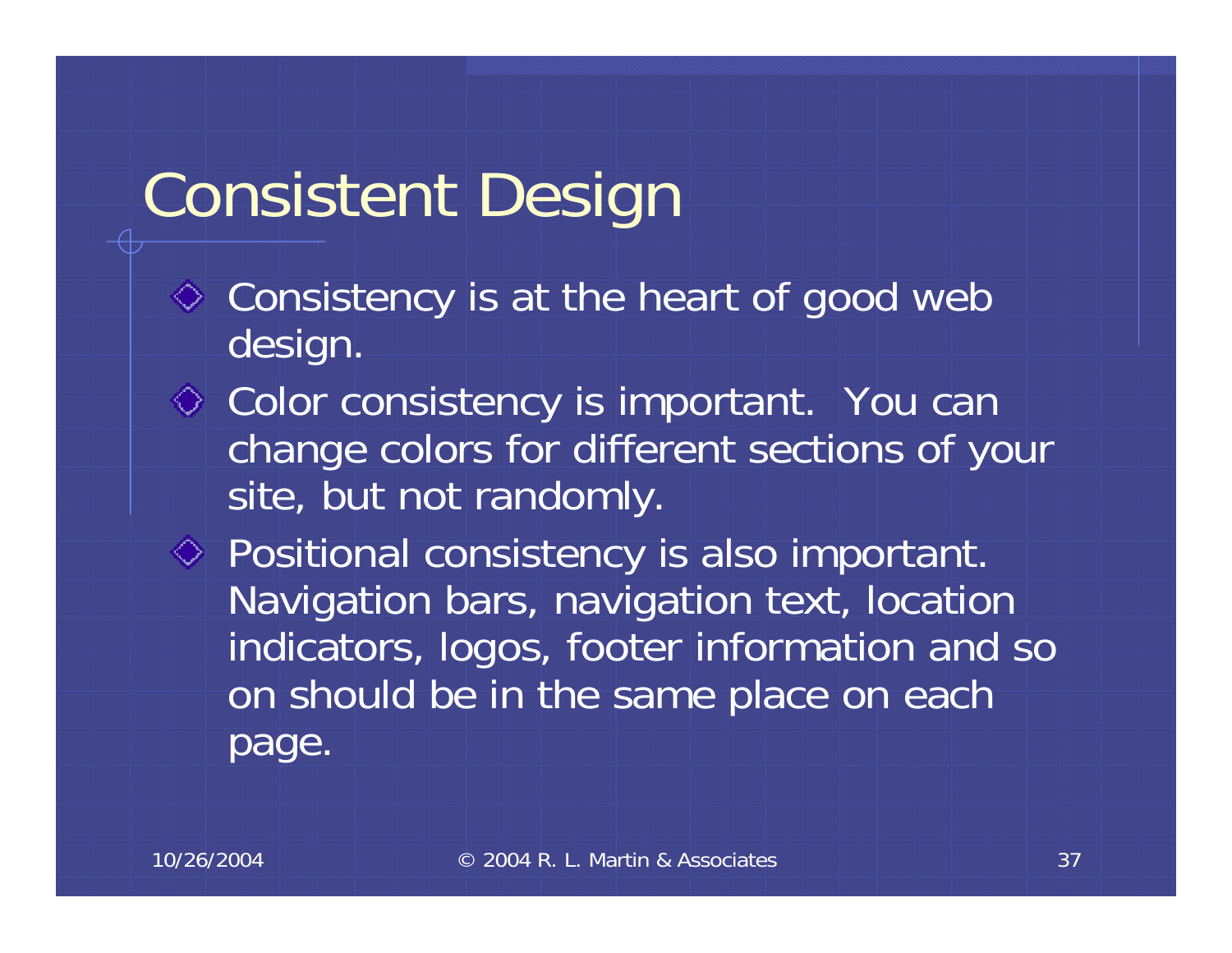# Consistent Design

 $\Diamond$  The width of margins, the positioning of images within articles, the size of photographs, the amount of space around text and images, the positioning and style of captions for images and so on should also be consistent.

Use Cascading Style Sheets (CSS) to control as many aspects as possible of the page design. There is an introduction to using CSS here: [www.outfront.net/articles/css1.htm](http://www.outfront.net/articles/css1.htm)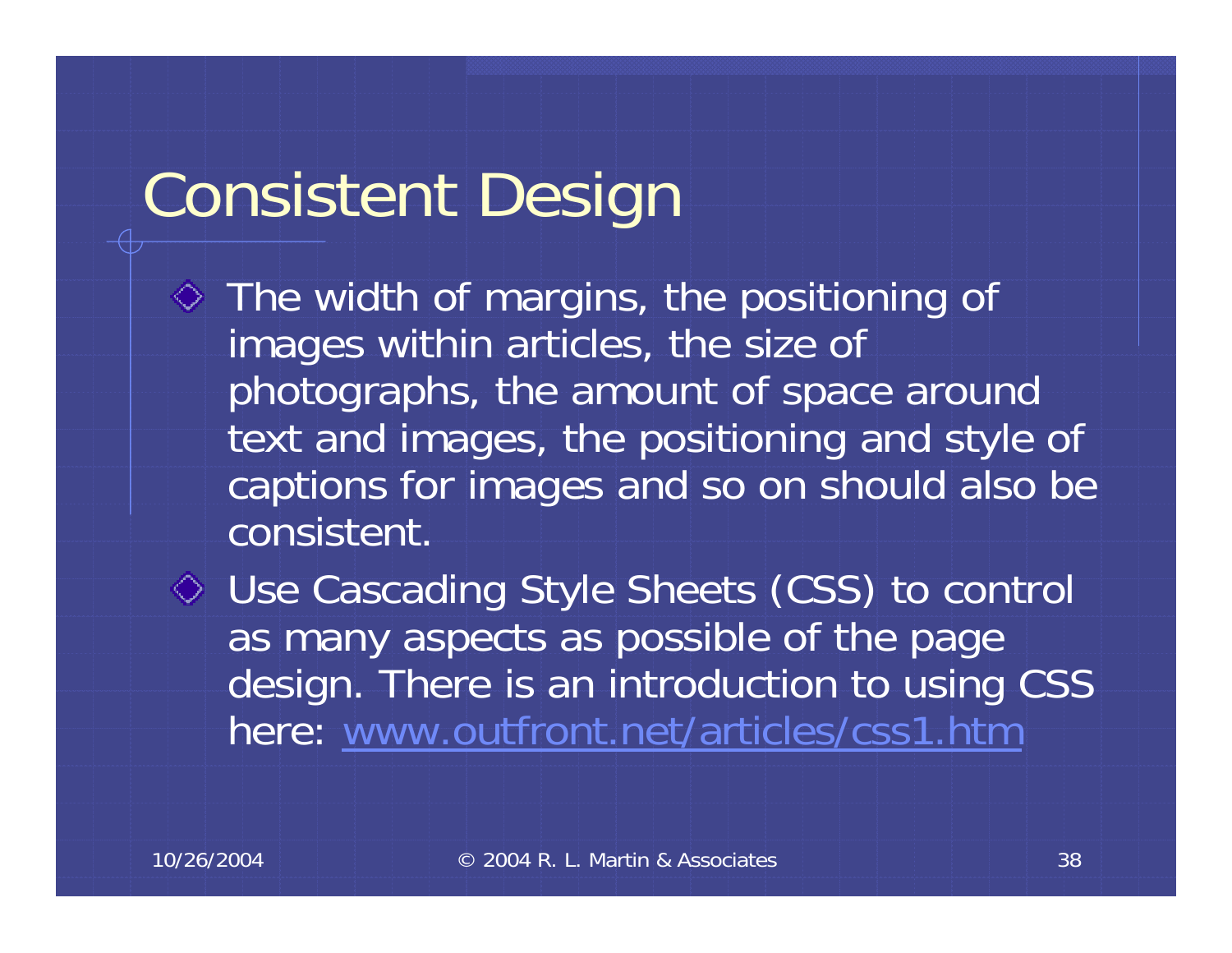## Images

 $\Diamond$  Images should be relevant to the site **♦ All graphic elements need to be chosen** carefully to avoid an amateurish appearance.  $\Diamond$  Using images just because you have them, usually detracts more than it adds. What about animated gifs? Just say NO!!! Especially to spinning globes and cute little running dogs!  $\Diamond$  Keep them small.

Always use the Alt text function.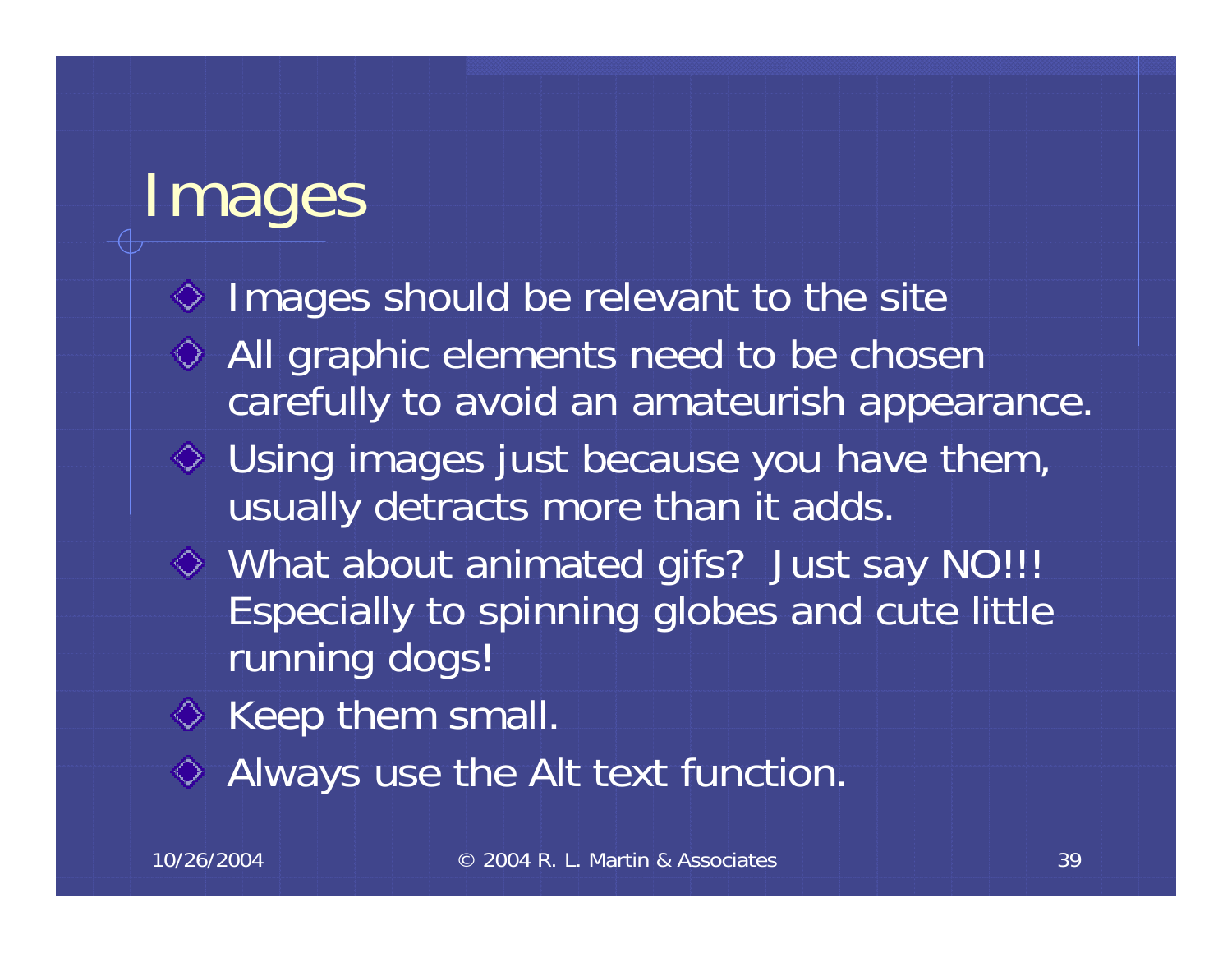### What About Flash

Flash animation is fun to create and can be used to present content in a manner that would be impossible with HTML.

♦ Overuse or inappropriate use of Flash however is a scourge which stalks the Internet.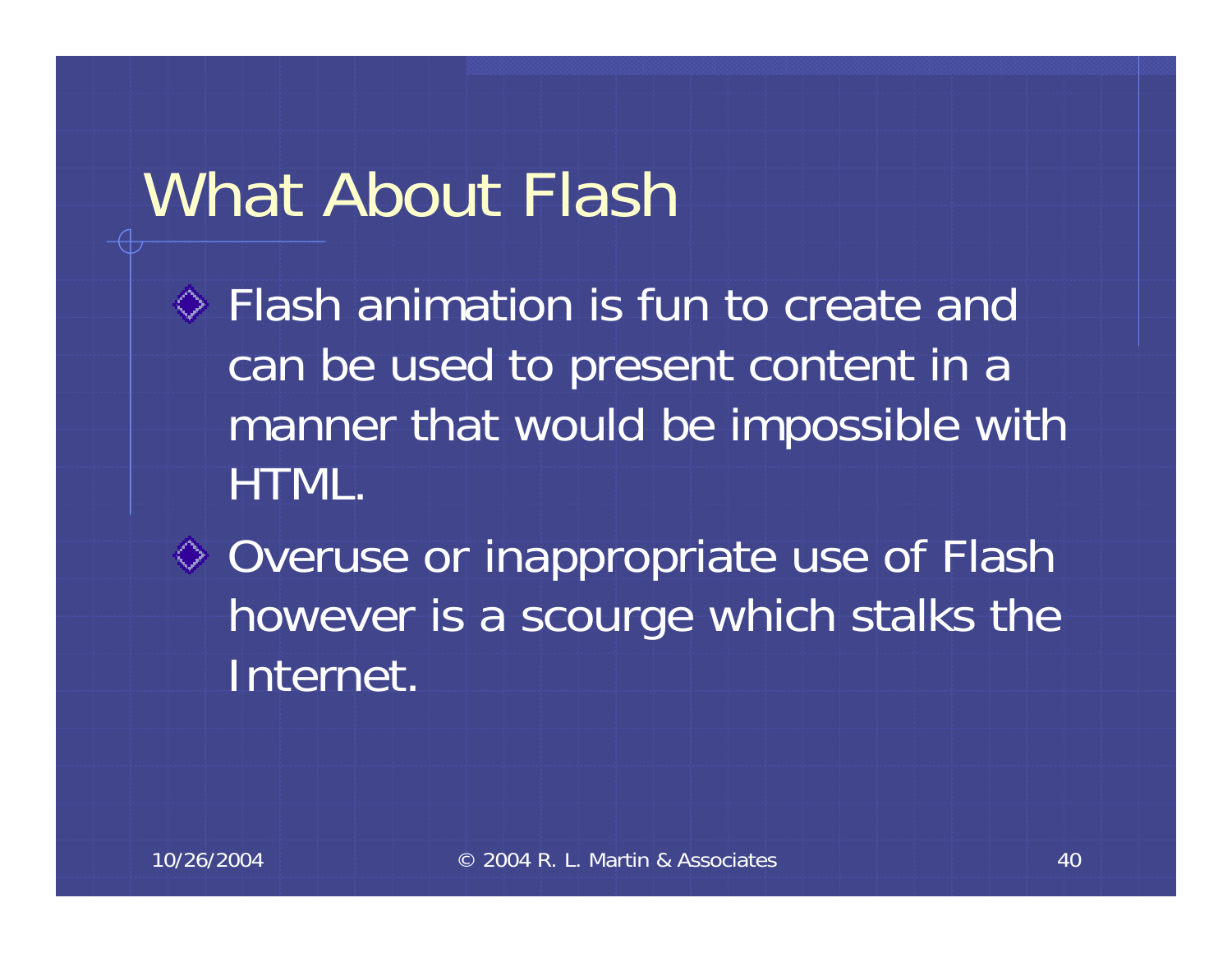## What About Flash

- $\Diamond$  Creating a splash page with fancy animation is almost always an example of abuse. Its a barrier to users accessing information and no matter how entertaining the animation, it is a bore the 10th time you see it.
- $\Diamond$  Small flash animations embedded in a page or use of flash to provide demonstrations or content geared to specific audiences can be a good use of the technology.
- $\Diamond$  In every case though you should provide an alternative for non-flash users.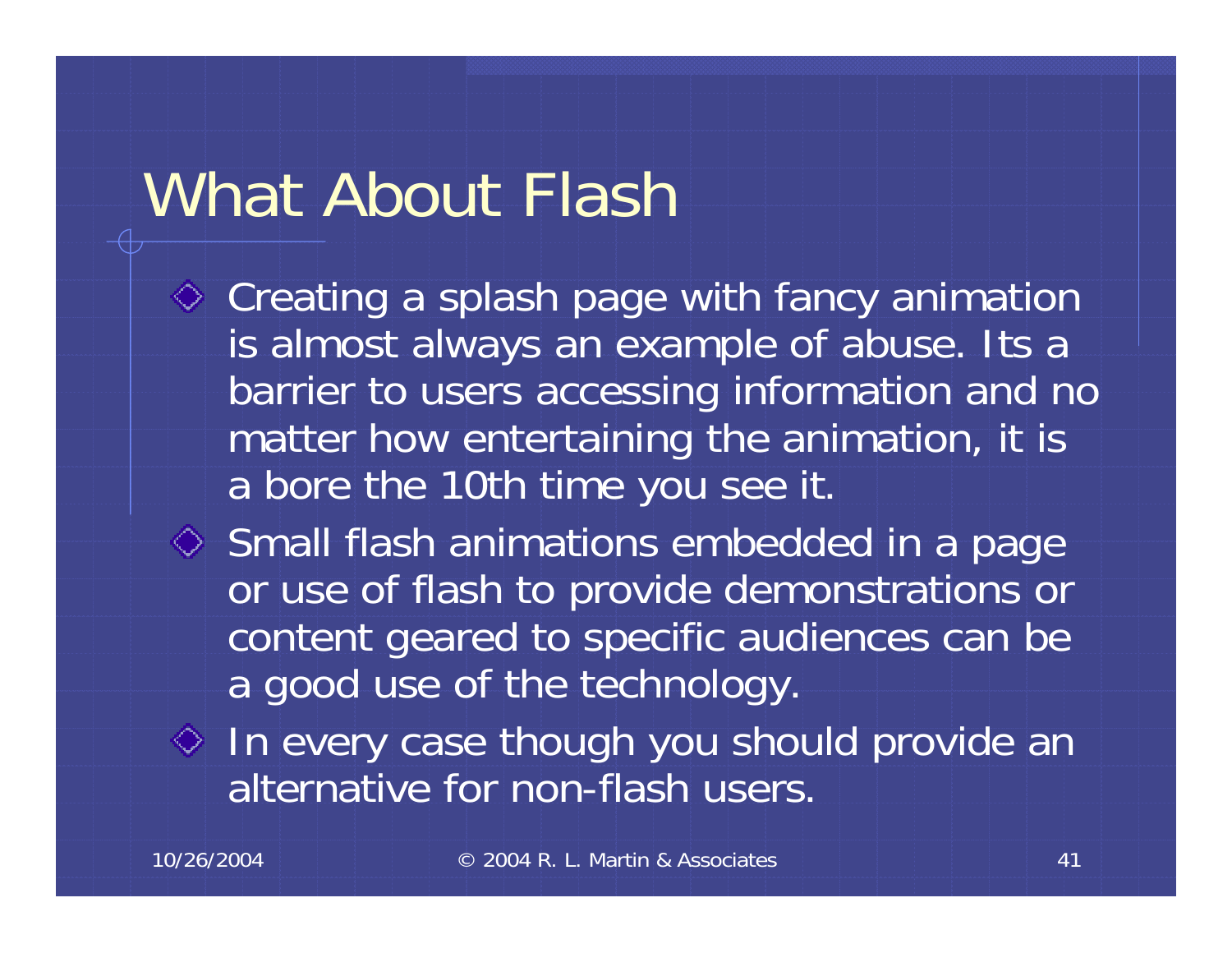### Fonts and Text

**◇ Can't use just any font. Viewers must have** that font on their computer. You are stuck with primarily Arial, or Times New Roman Size: 10-12pt - Don't go less than 10pt. Width: Don't use wide lines of text. Anything more than 10 to 12 words per line. Never use underlines for emphasis. Alignment: Align text left. Justified doesn't work well on web pages.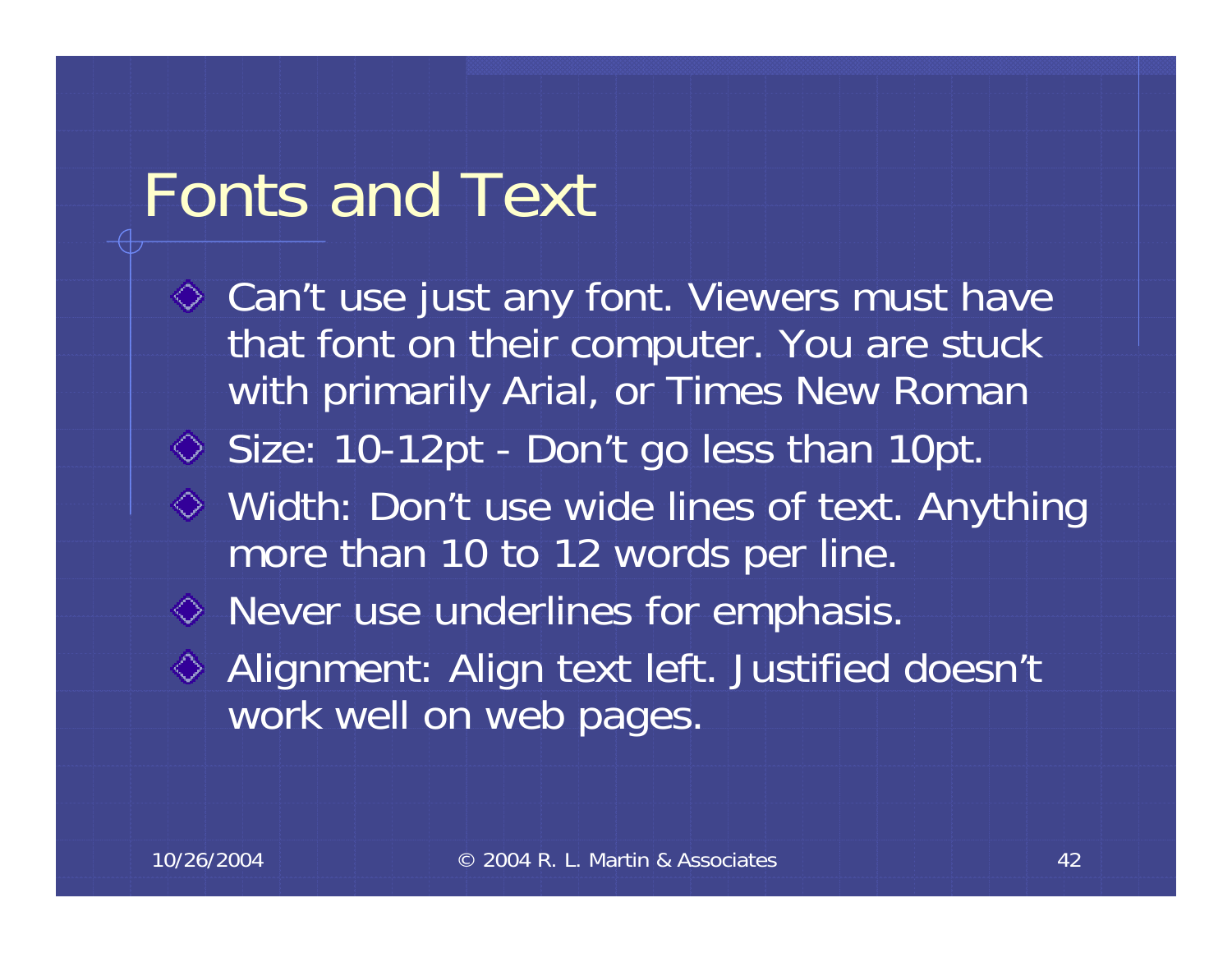# Writing is Different

- $\Diamond$  It is more difficult to read from a screen
- Web users tend not to read full articles but rather short chunks of the page in search of what they need
- Readers tend to be impatient and want fast access to information
- $\Diamond$  Good writing for the web will be clear, concise, relevant, scannable, consistent and error free.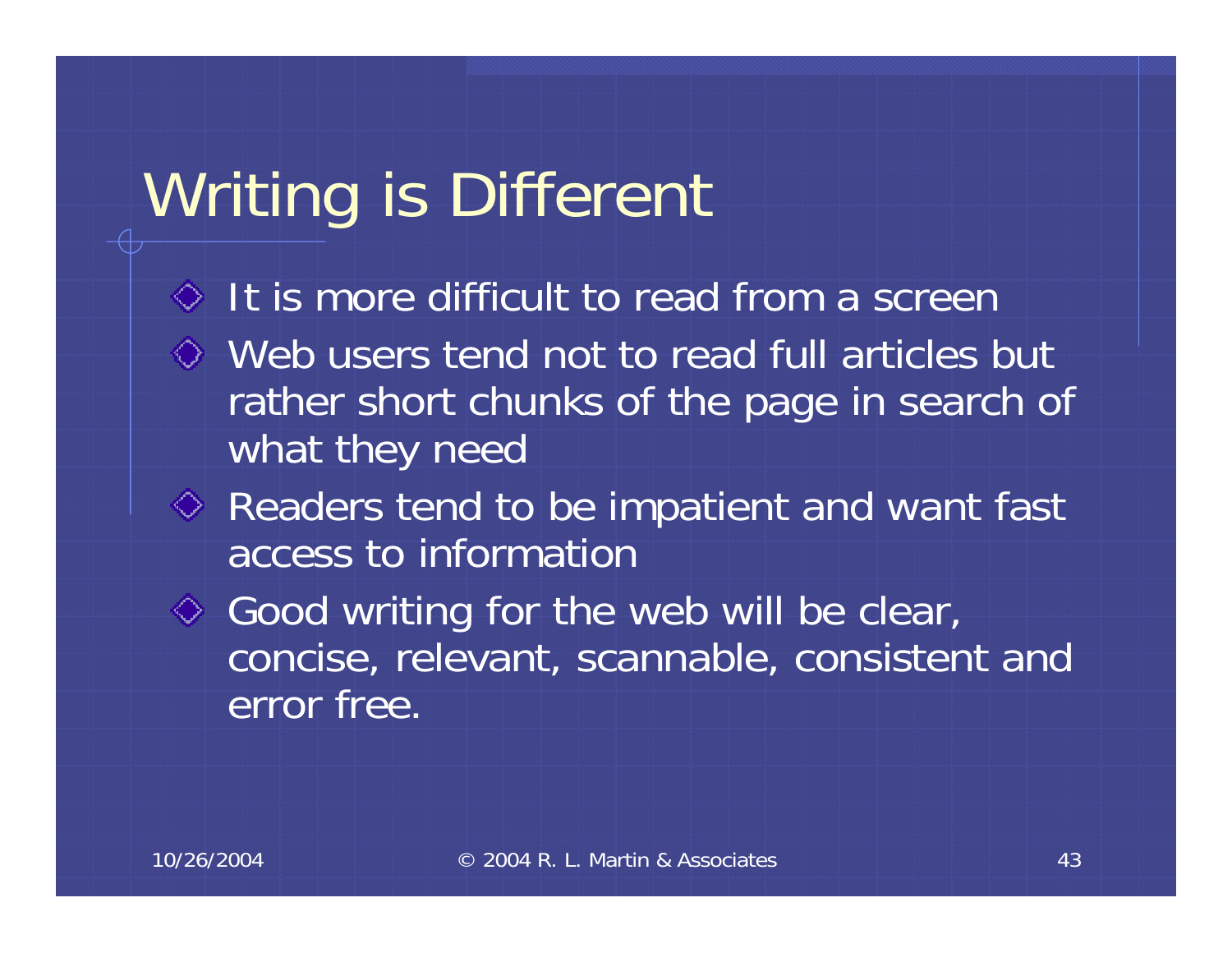# Web Friendly Writing

- Use a brief style of writing with much less use of adverbs and adjectives than would be the norm for print
- $\Diamond$  Keep to the point, if additional information or an explanation seems necessary for some readers consider providing a hyperlink
- $\Diamond$  Use short paragraphs of no more than 8 to12 lines, shorter if possible.
- $\Diamond$  Keep sentences short; never use two sentences where one would do.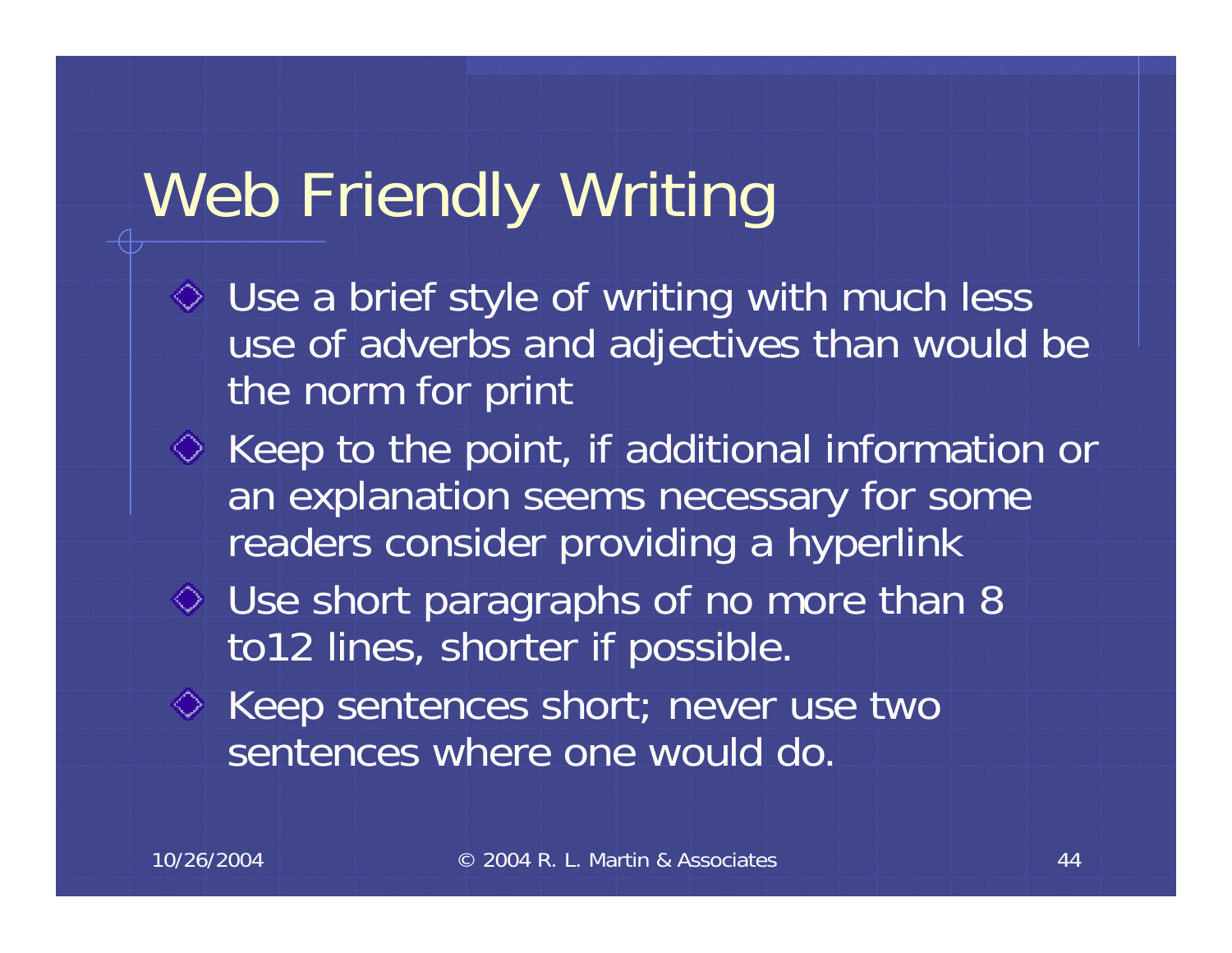# Web Friendly Writing

- Think about the different ways you could present information. Would a diagram or a bulleted list work better than a paragraph? If so it will add variety, attract the user's attention and may also reduce the amount of text needed.
- Edit, edit and edit again. Delete unnecessary words or sentences; consider how things could be rephrased more concisely.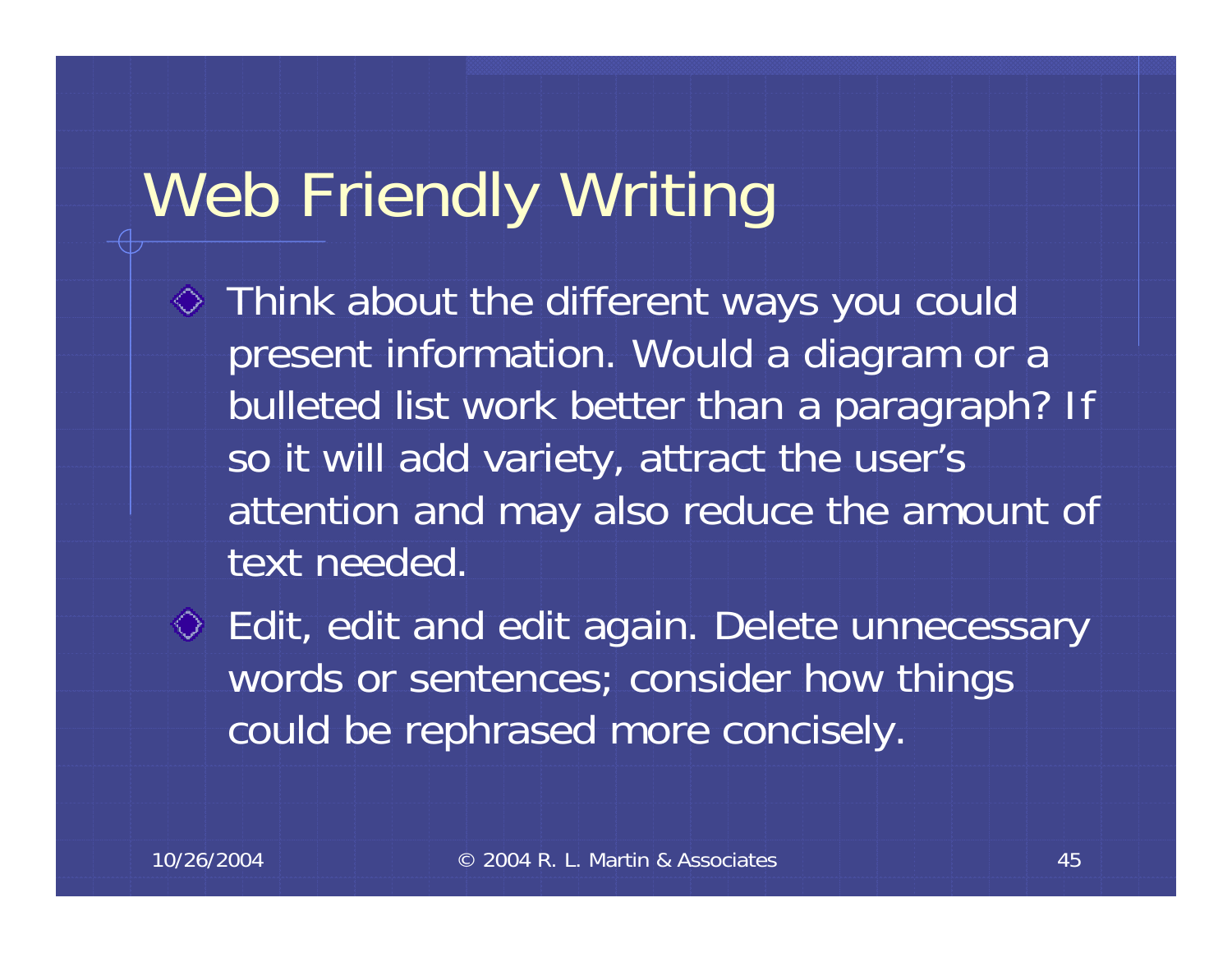# Web Friendly Writing

Extract information from your text and display it separately. For example if you had a series of articles about flowers you could have a standard section at the top of each listing Latin name, common names, flowering season, color, habitat and so on. This would both lighten your text and provide users with a lot of information at a glance. Web users like information at a glance!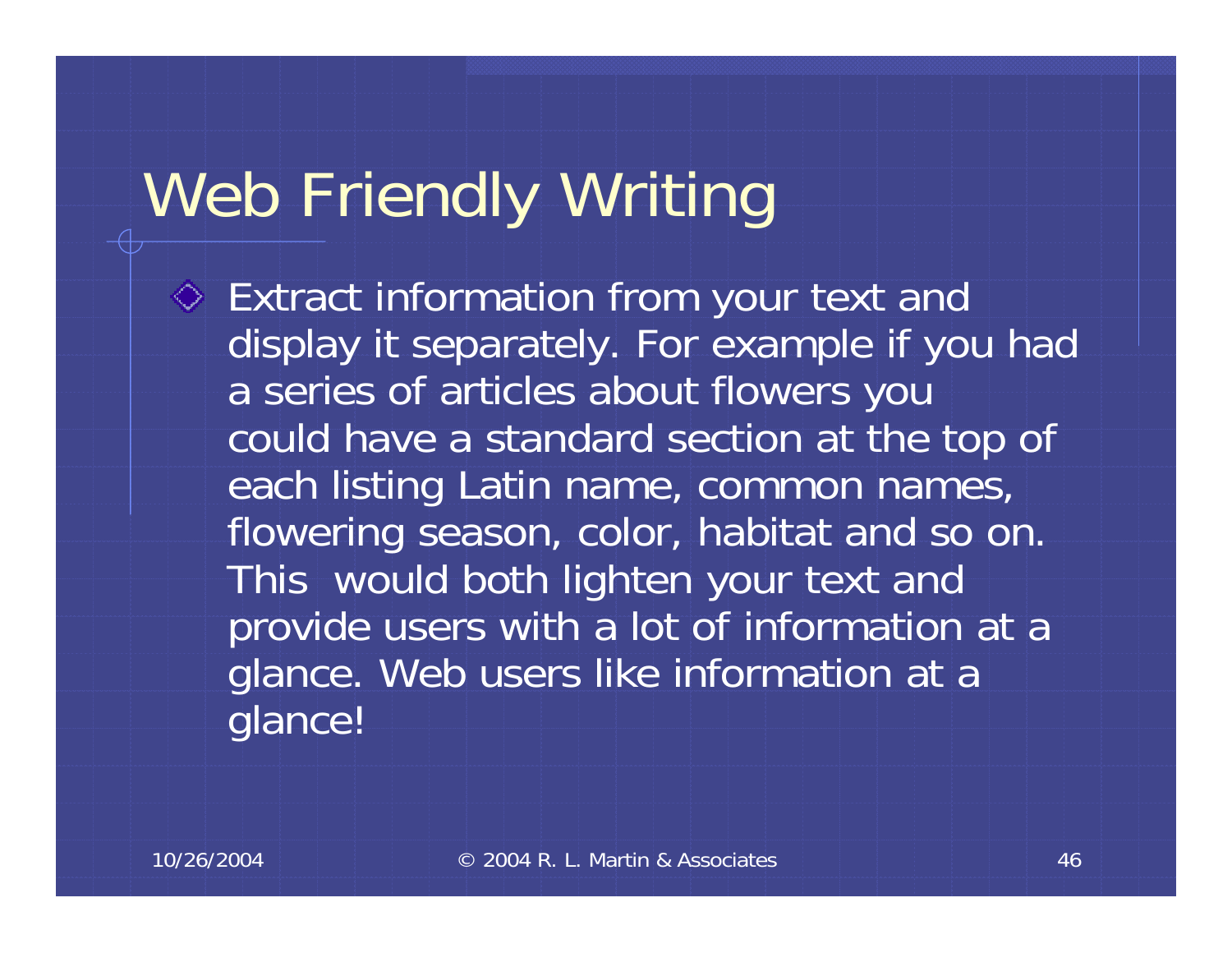### Behavior of Users

Most web users are impatient most of the time. Few settle down in front of the computer for a good read.

Most web users are searching for a particular nugget of information and will filter out just about everything else.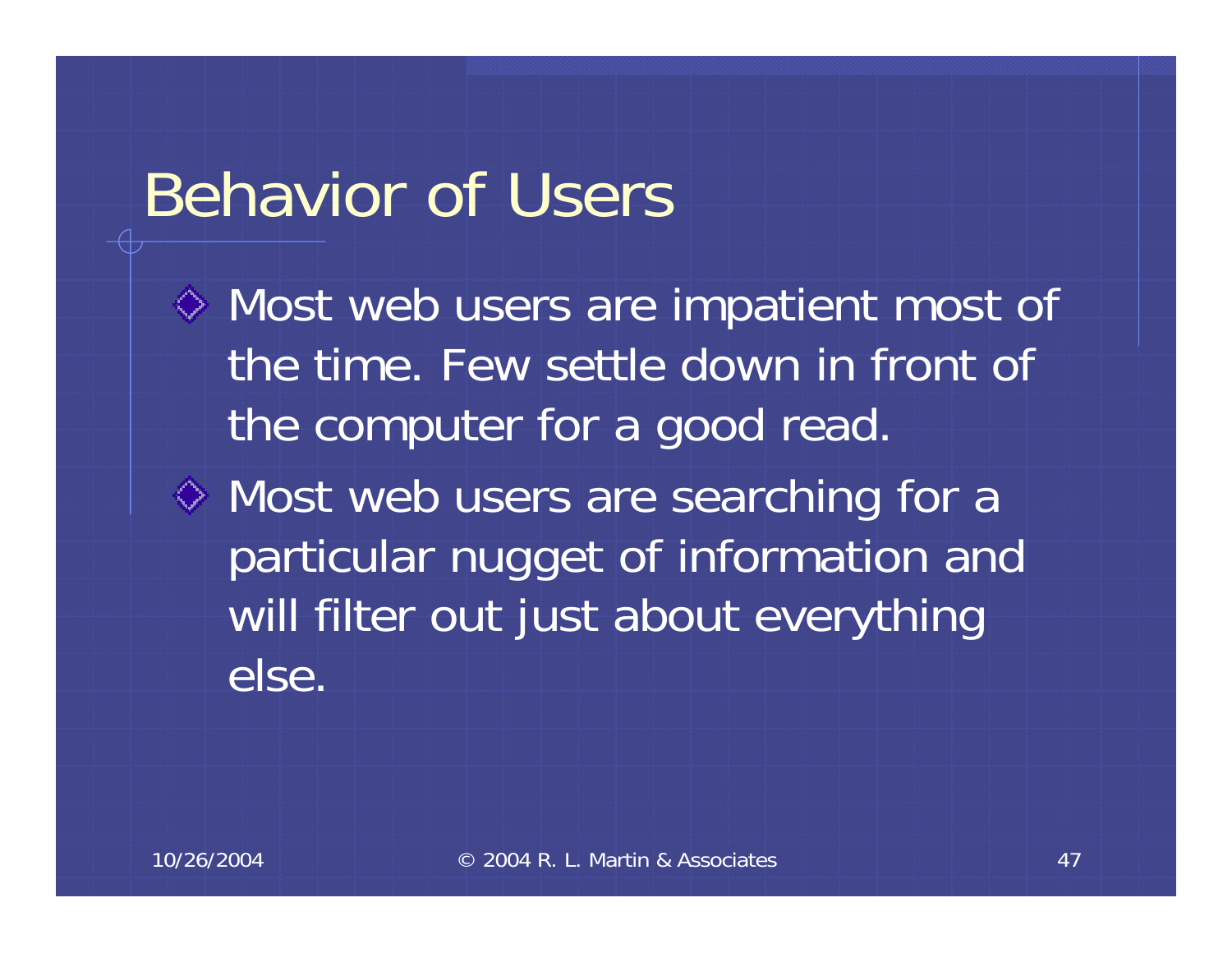### Behavior of Users

- When they open a page web users do not start reading, they quickly scan the page to see if it seems likely to have the information they are seeking. If it is not immediately obvious that it does they will probably leave.
- $\Diamond$  The fact that web access in many areas is paid for by time adds a certain urgency to all this.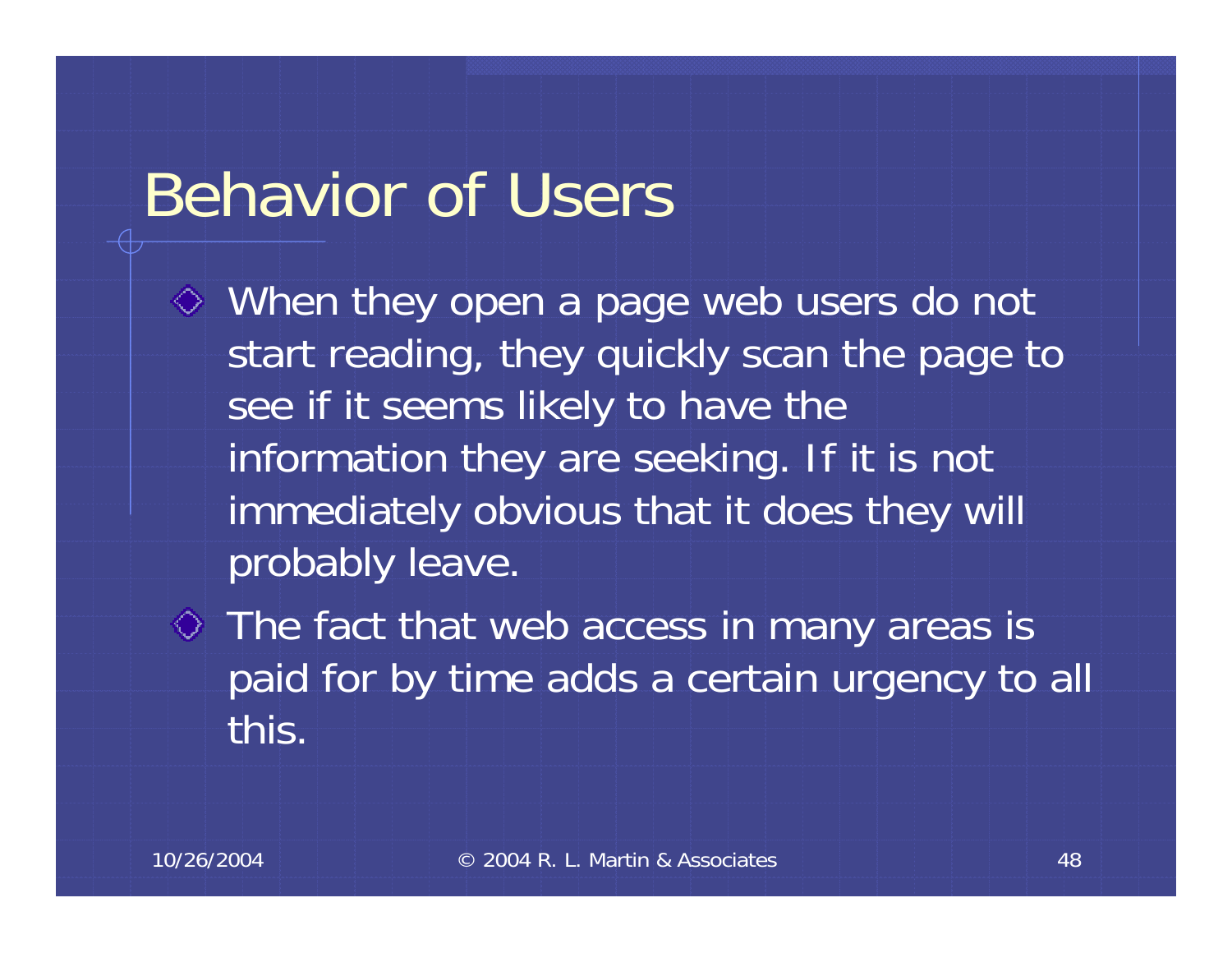# Creating 'Scannable' Pages

- $\Diamond$  Don't fight the web users' love of scanning pages: facilitate it.
- Use frequent and meaningful subheadings within your text.
- $\Diamond$  Highlight words by making them bold or italicised but don't underline them unless they really are hyperlinks.
- Use 'pull quotes' in larger text in a margin or within the article itself.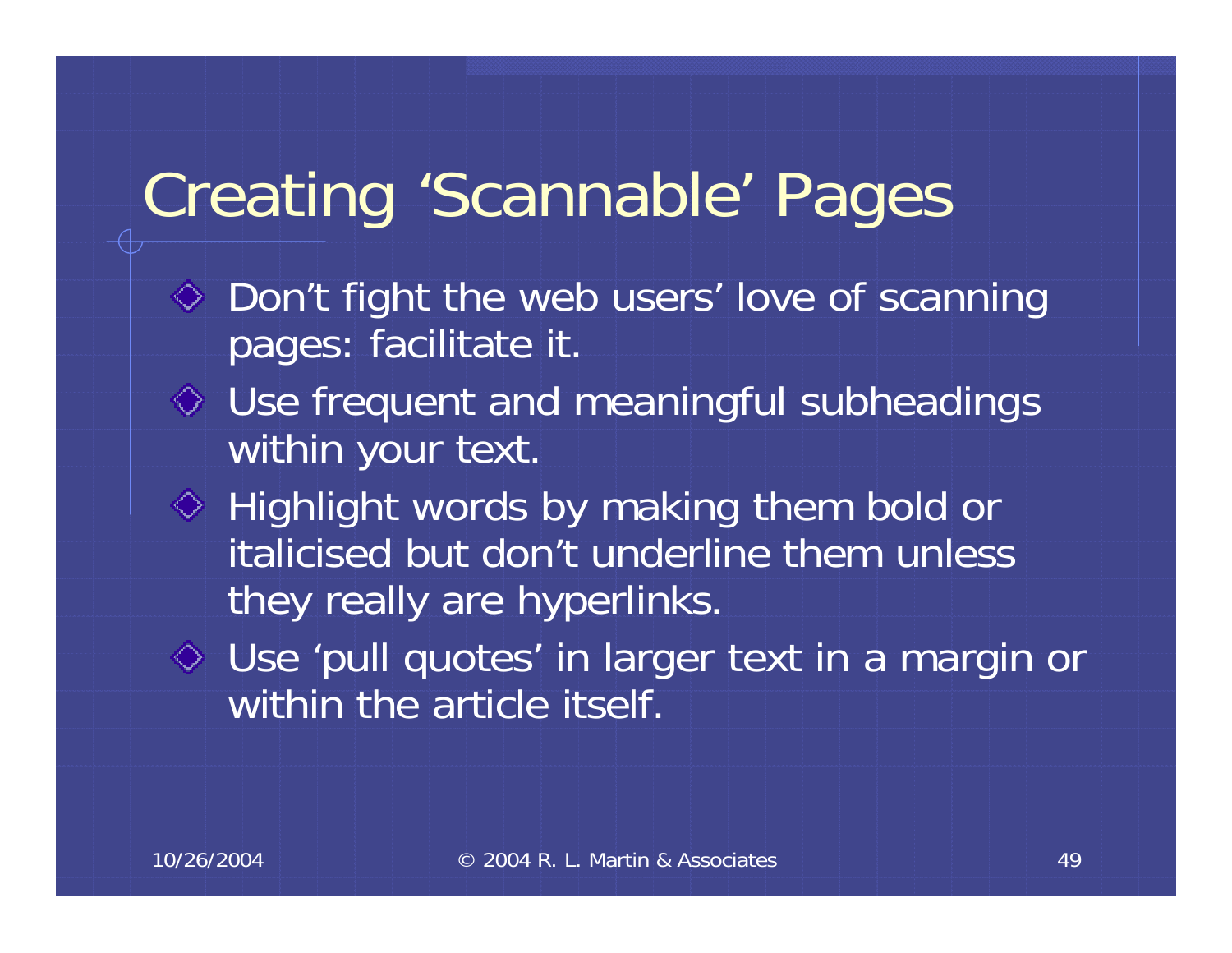# Creating 'Scannable' Pages

Use a contents list at the top of a long page, linking to the appropriate part of the article. You will see this at the top of glossary pages where it is possible to jump to a specific letter or on FAQs pages where the questions are listed at the top.

Use a summary of the article, either on the same page or a page linking to the actual article. If you choose the latter link back to the summary at the top of the second page.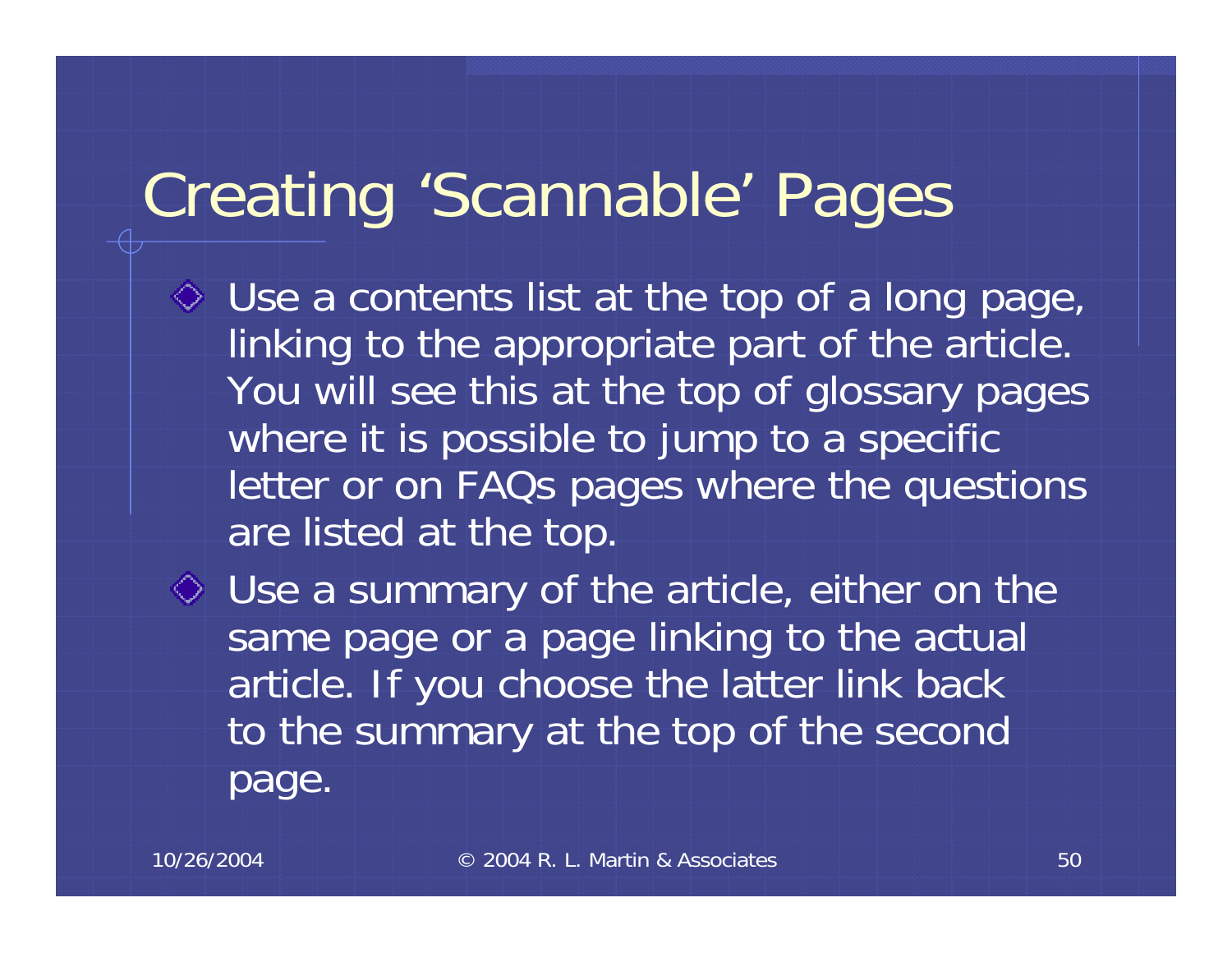# Using Hyperlinks

Links within your text are an extremely important part of writing for the Internet. Whether the links are to another place in your site or another site entirely the destination of all links should be immediately clear. Linked text stands out from surrounding text and is very important to users scanning a page.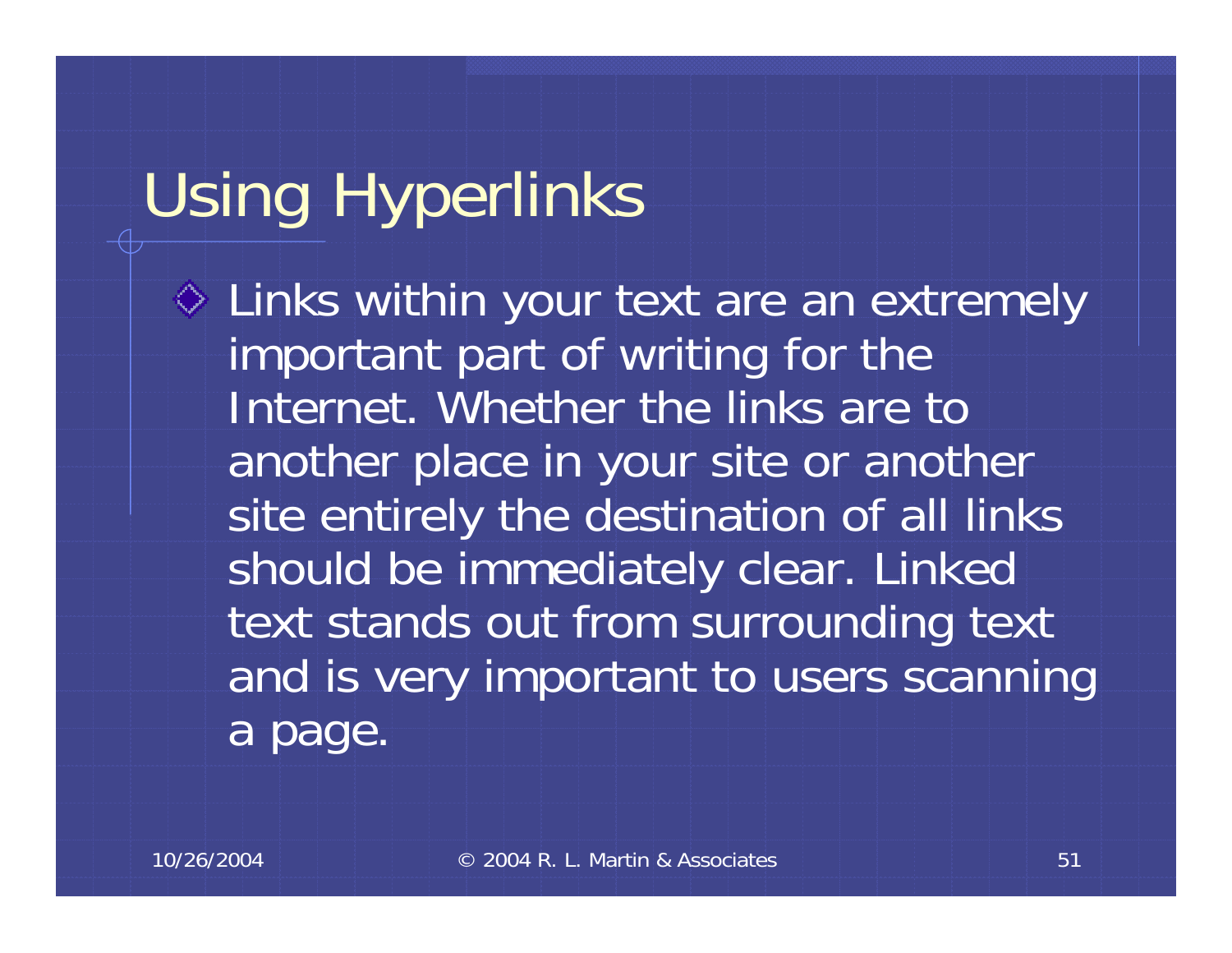# Using Hyperlinks

 $\Diamond$  As a general rule if you mention companies or organizations their names should be links, the first time they are mentioned at least. Similarly if you refer to another article at your site a link should be provided to that article. Saving links for the end of the article, in the hope of preventing users from leaving your site, is both ignoring the point of the Internet and futile.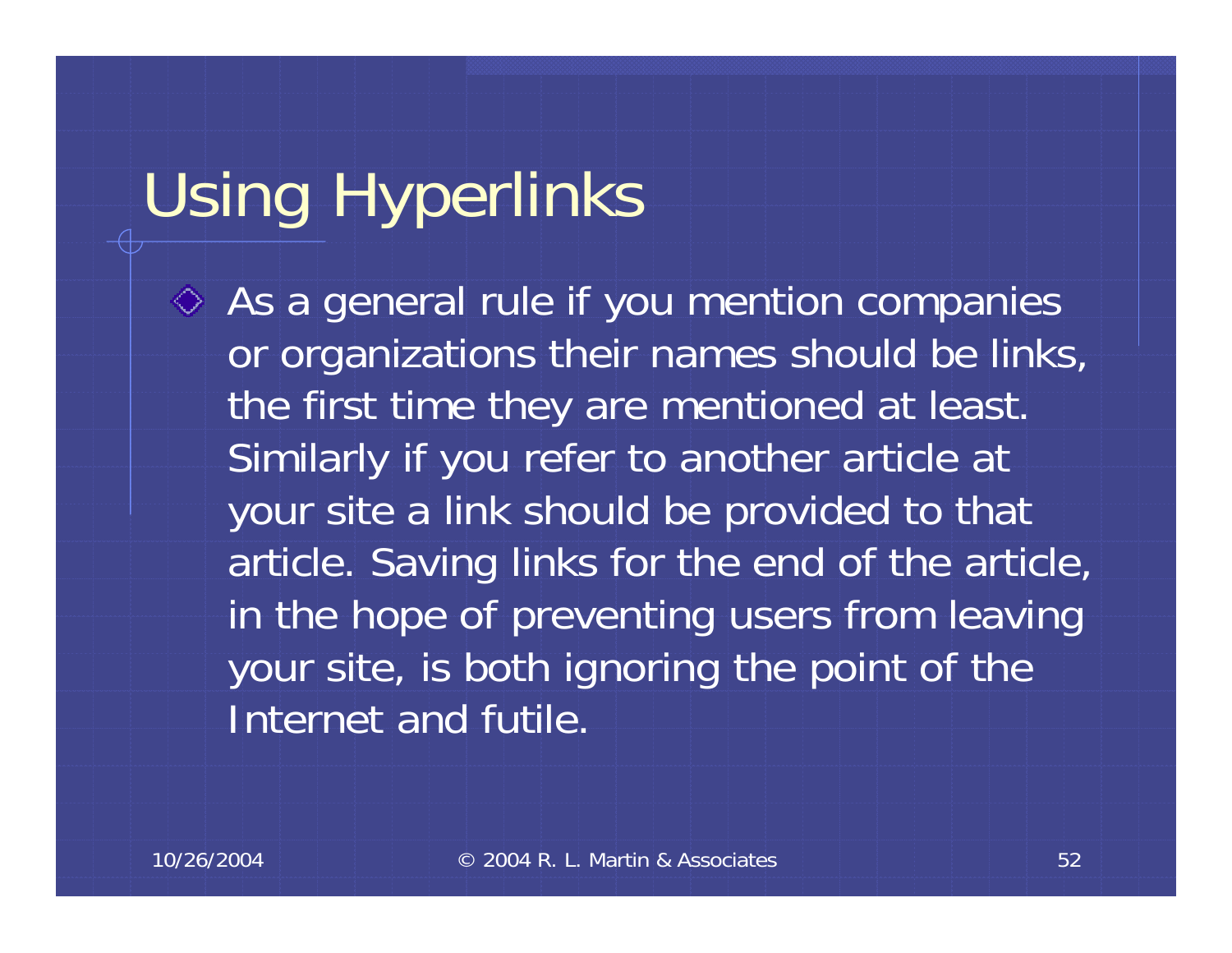## Designing for Maintenance

- $\diamond$  Some designs are easier to update than others
- Any thing that is repetitive should be saved as a separate file to include on your pages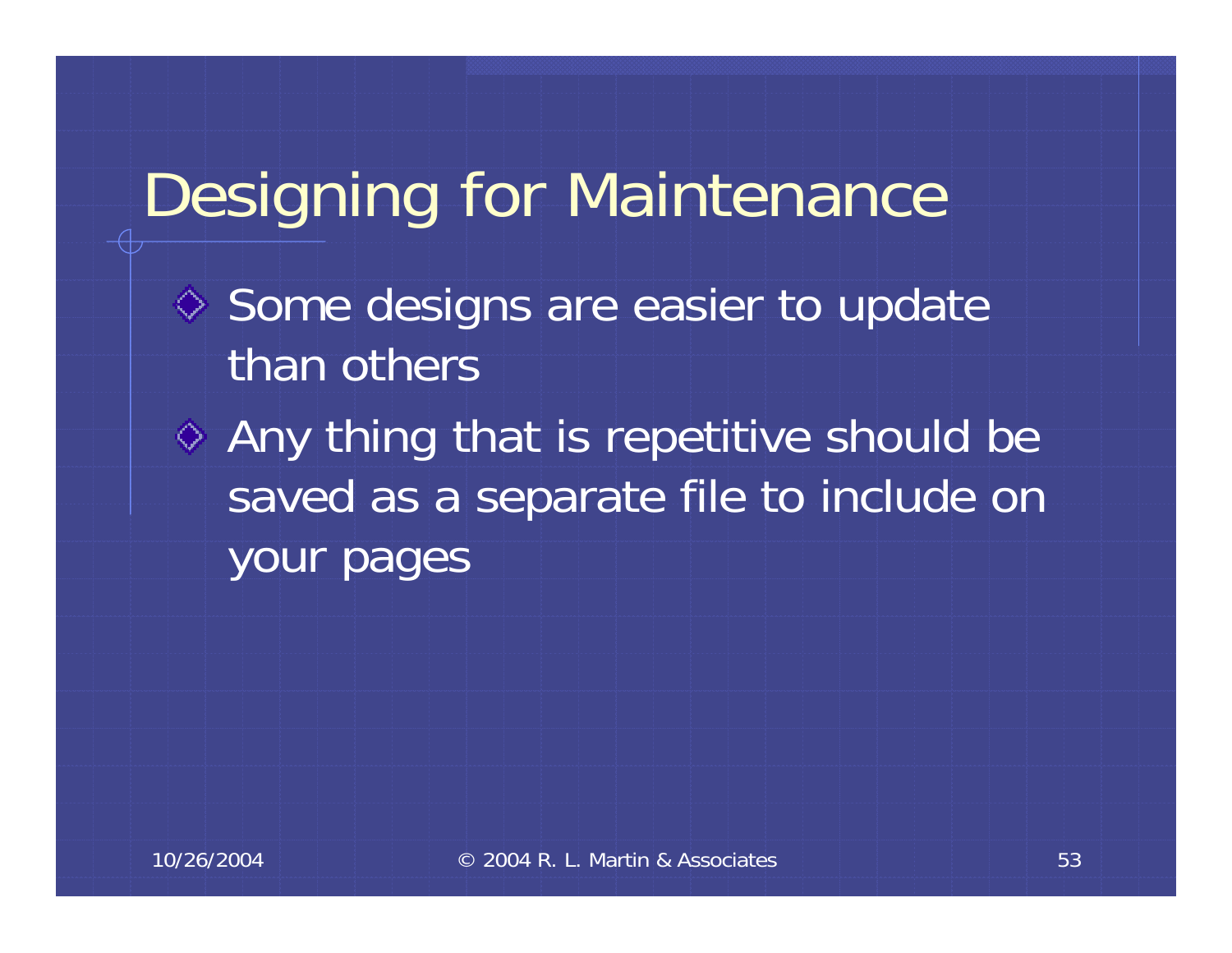# Designing for Maintenance  $\overline{\diamond}$  Using includes for: Headers Logos Navigation buttons Footers ◆ Use Cascading Style Sheets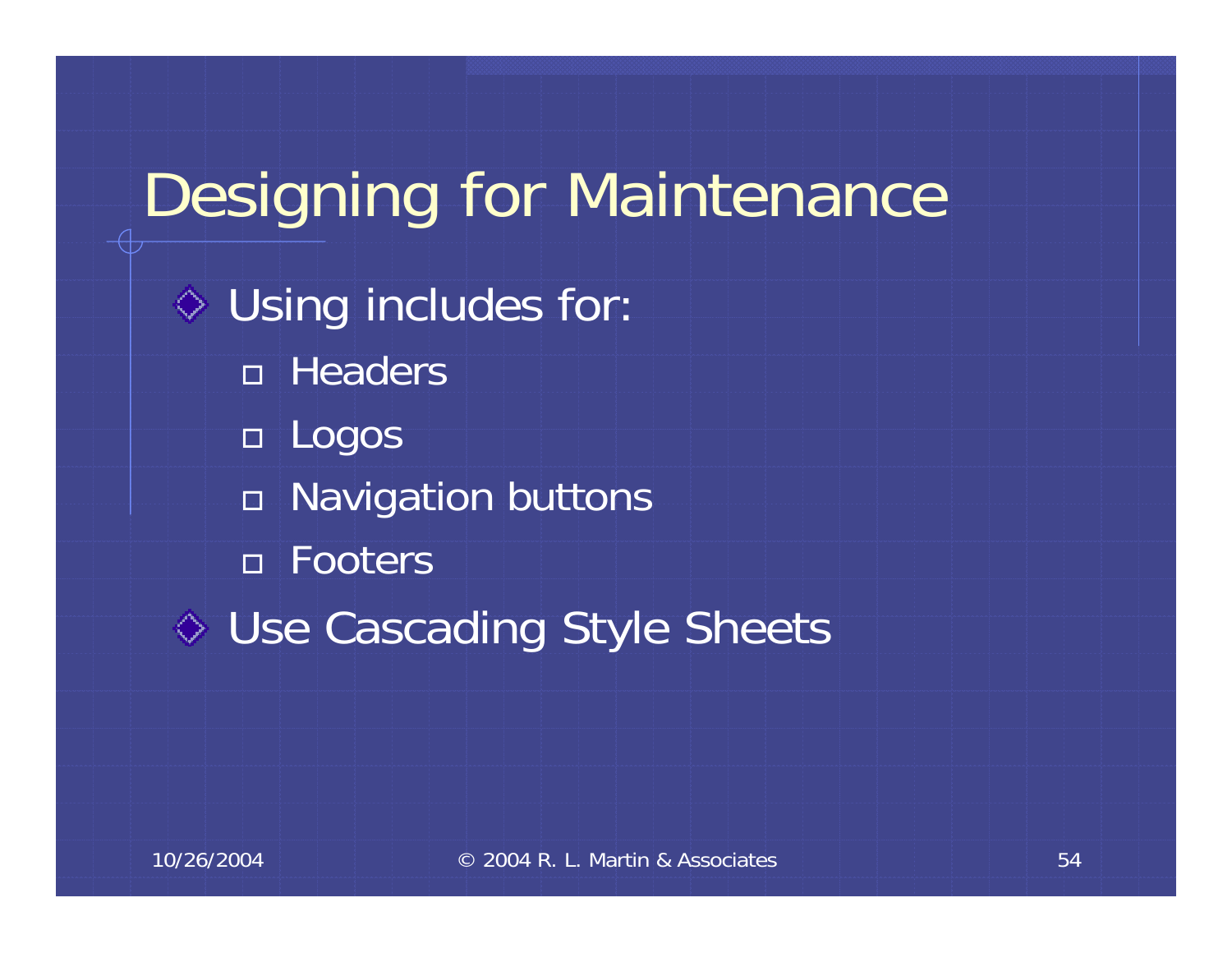Types of Designs  $\Diamond$  Text covering the page Color bar on left ◆ Graphic intro page Complete graphic design **Elash sites**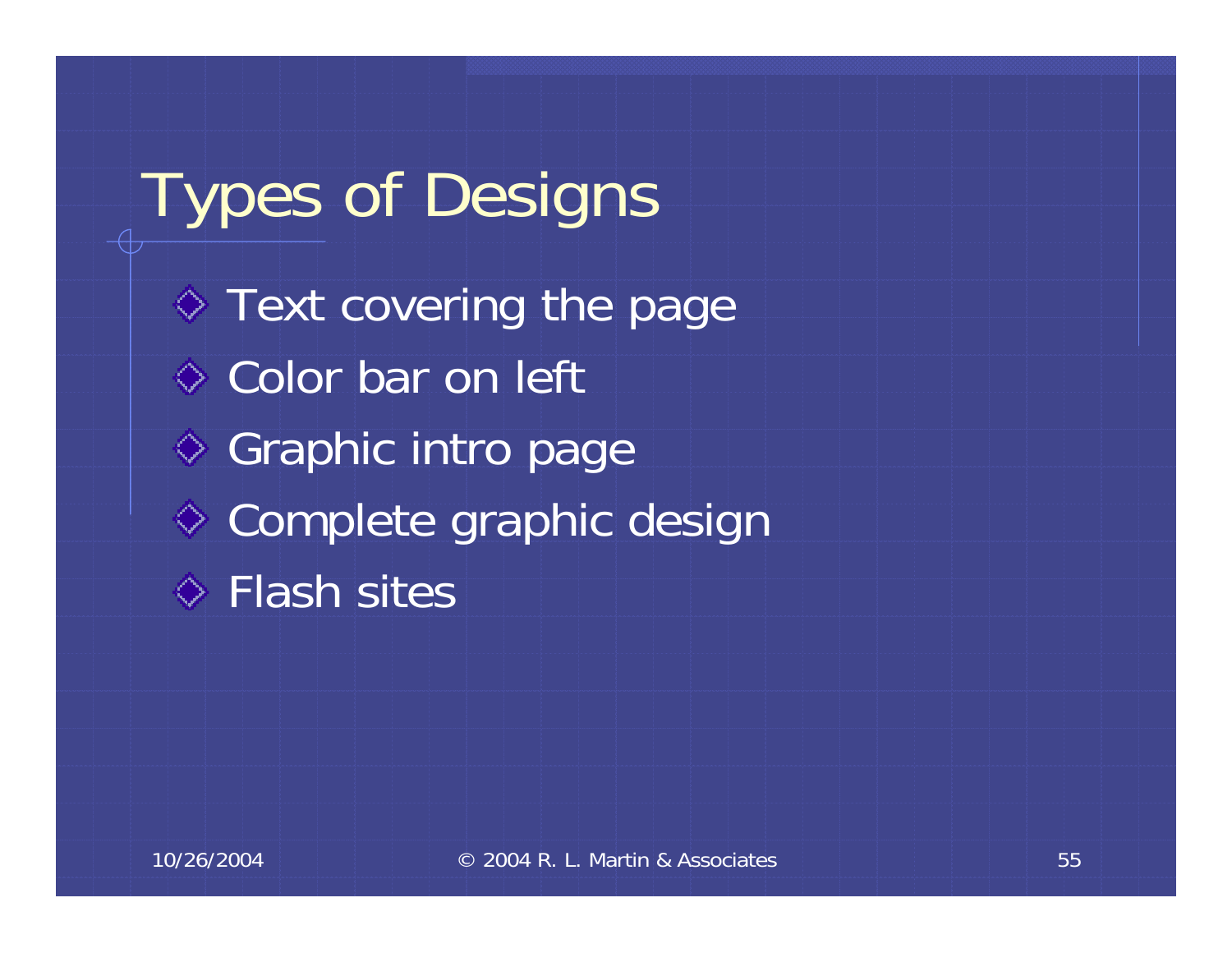## Site Organization

◆ Don't put all files in main folder Design folders so addresses to pages make sense and are as short as possible (e.g. www.naseo.org/events/) Use the default file names for main pages in folders so you don't have to type the file name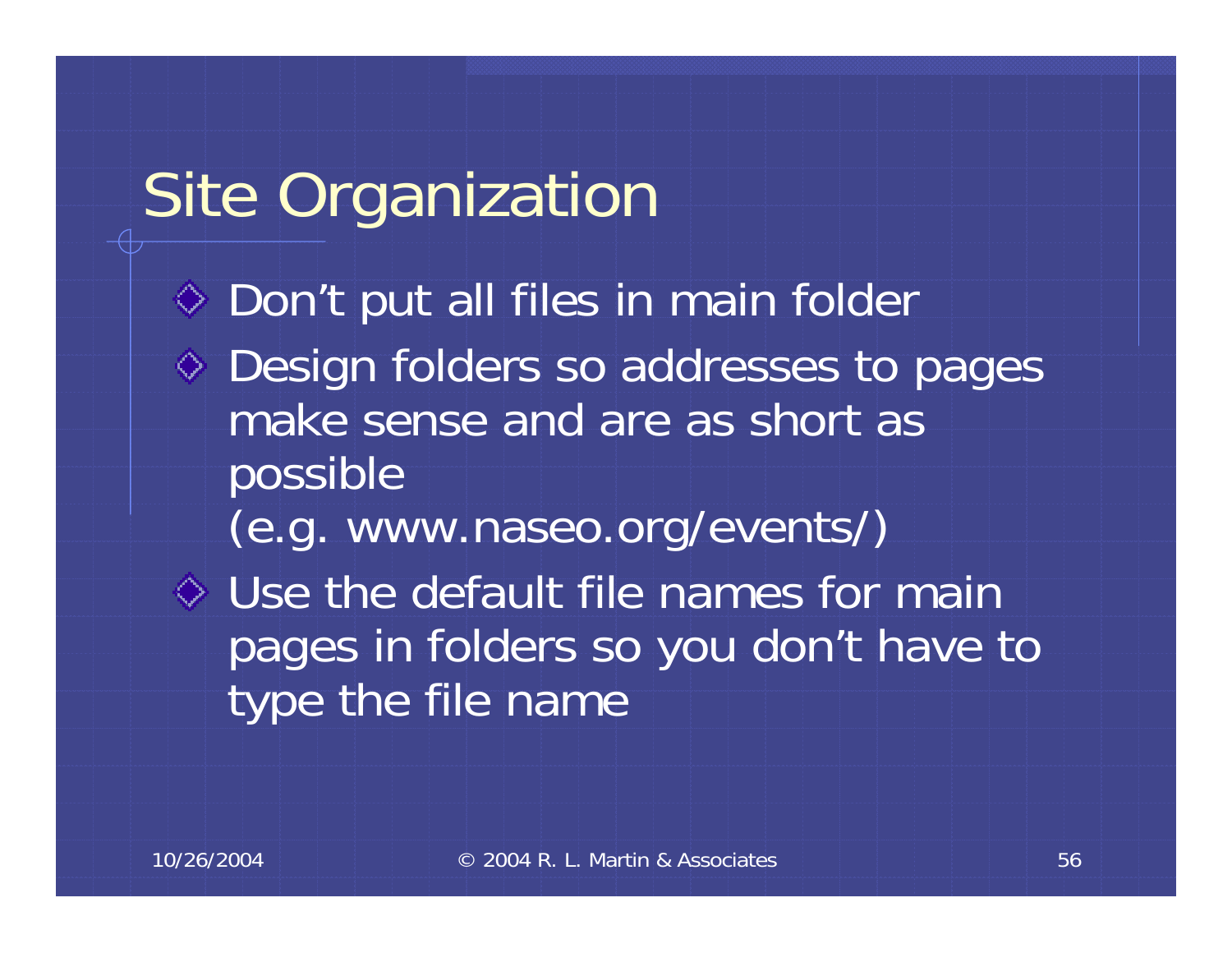### Don'ts

**◇ Don't put all your information on one page**  $\Diamond$  Don't fill the front page with 100s of links  $\Diamond$  Don't try to use every color in the rainbow  $\Diamond$  Don't use page counters ◆ Don't put under construction  $\Diamond$  Don't post links that don't work  $\Diamond$  Don't have misspellings Don't make it hard to find your contact information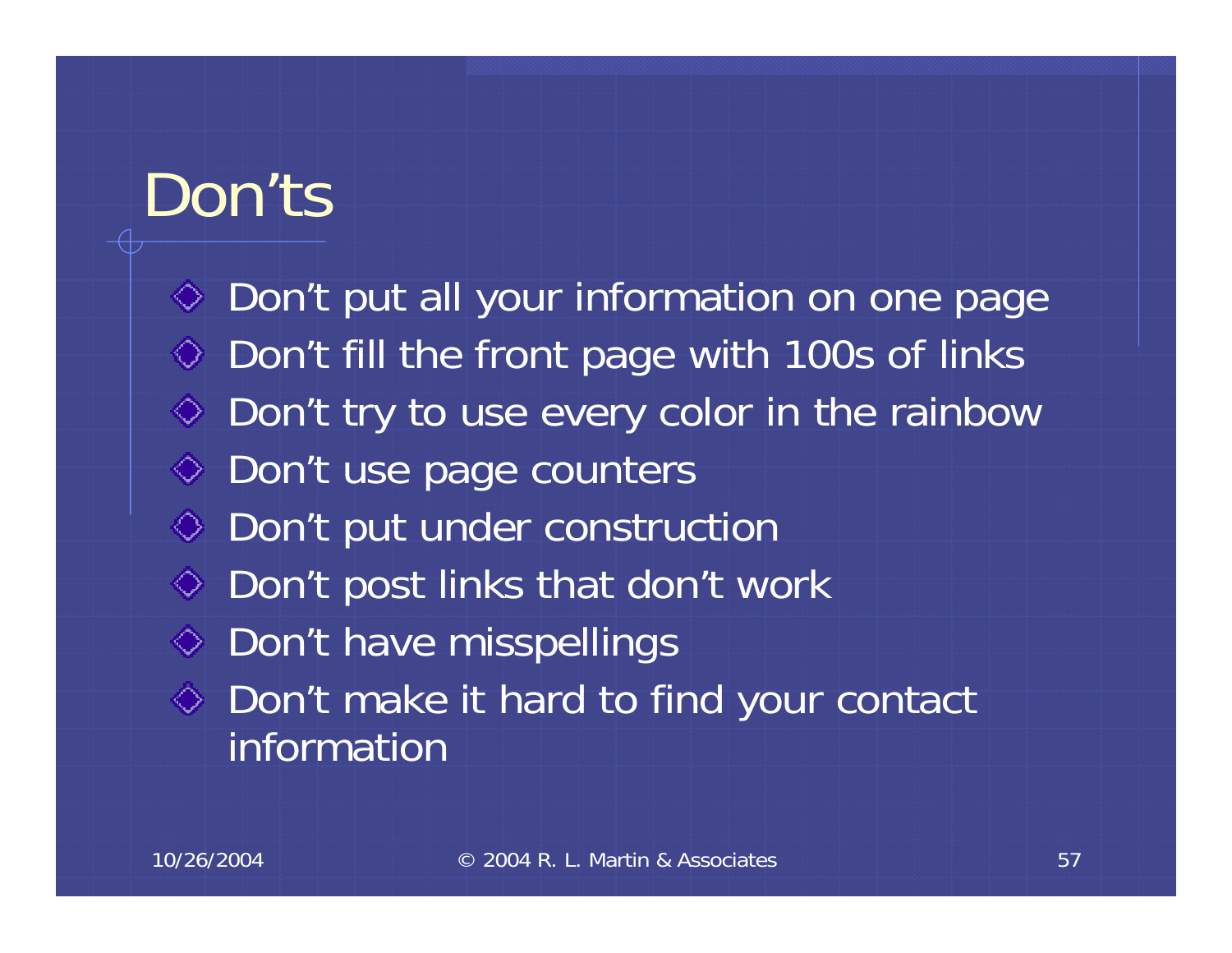## Web Hosting

#### Where do you put your site?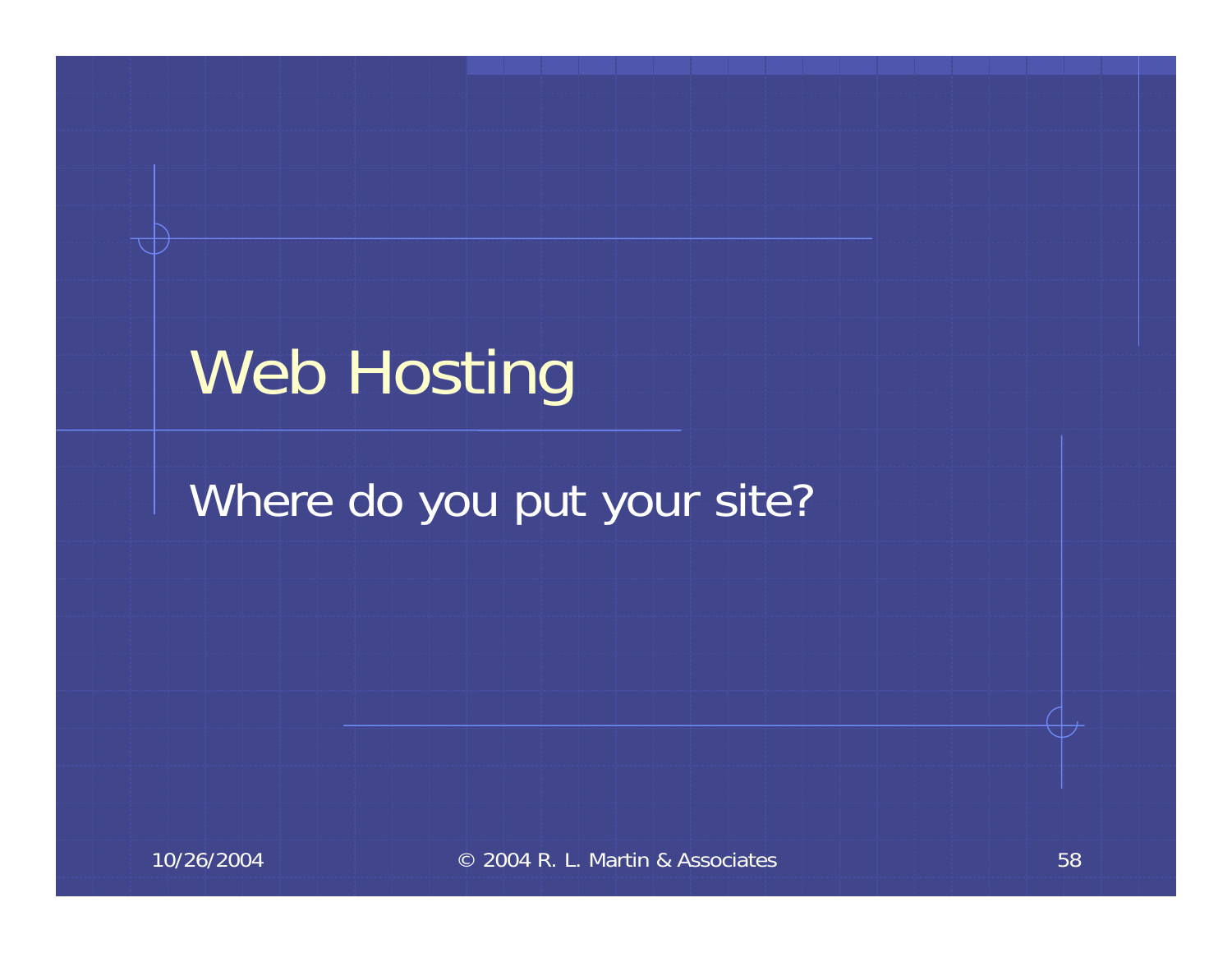Typical Web Hosting  $\Diamond$  Setup Cost: \$35-50 **♦ FrontPage Server Extensions / FTP** AccessWeb Space: 10-100MB Email Addresses: 5-Unlimited, Unlimited aliasesStats: some include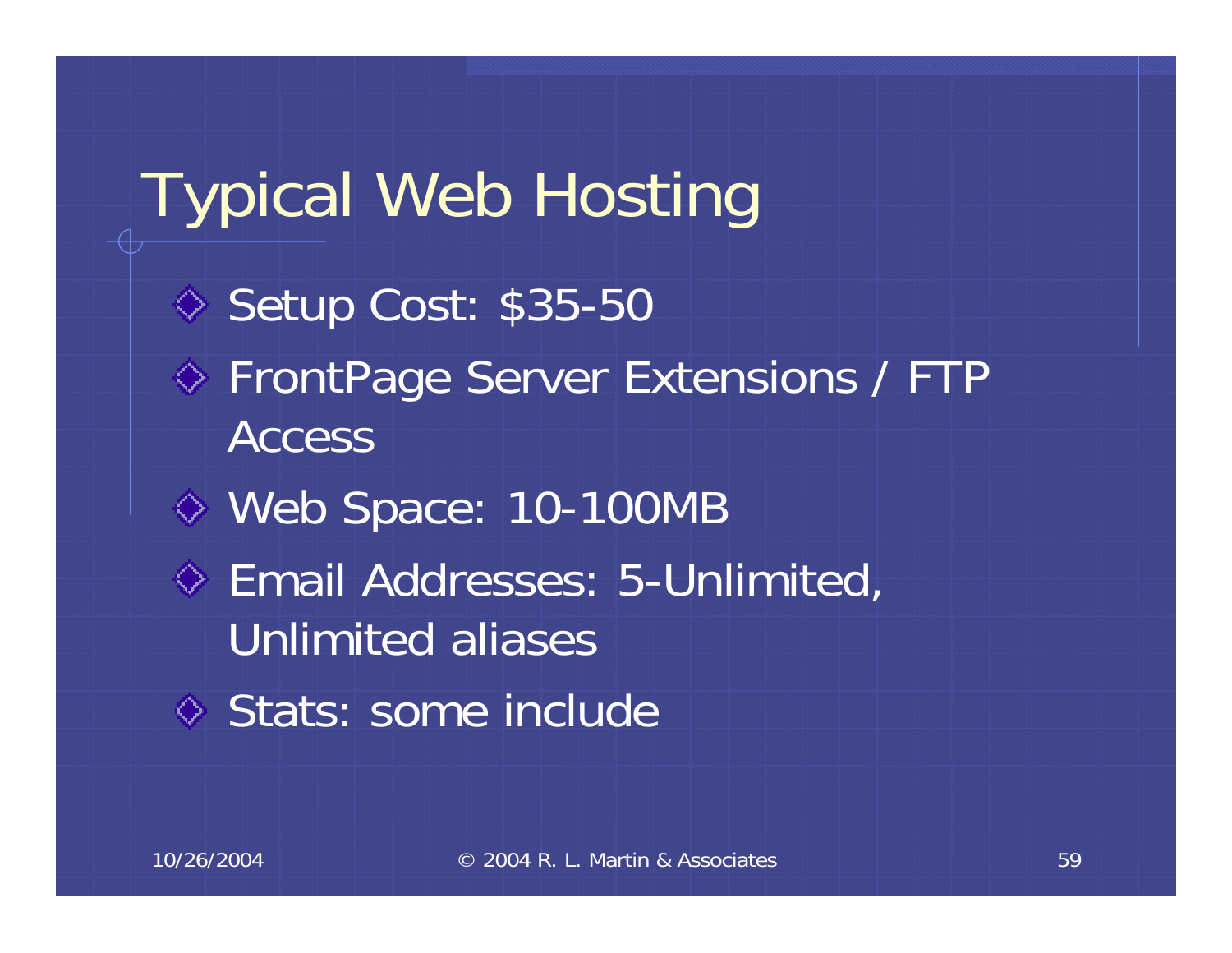## Web Site Promotion

"You can have the most beautiful web site and the best product, but if no one can find it, you are wasting your time and your money"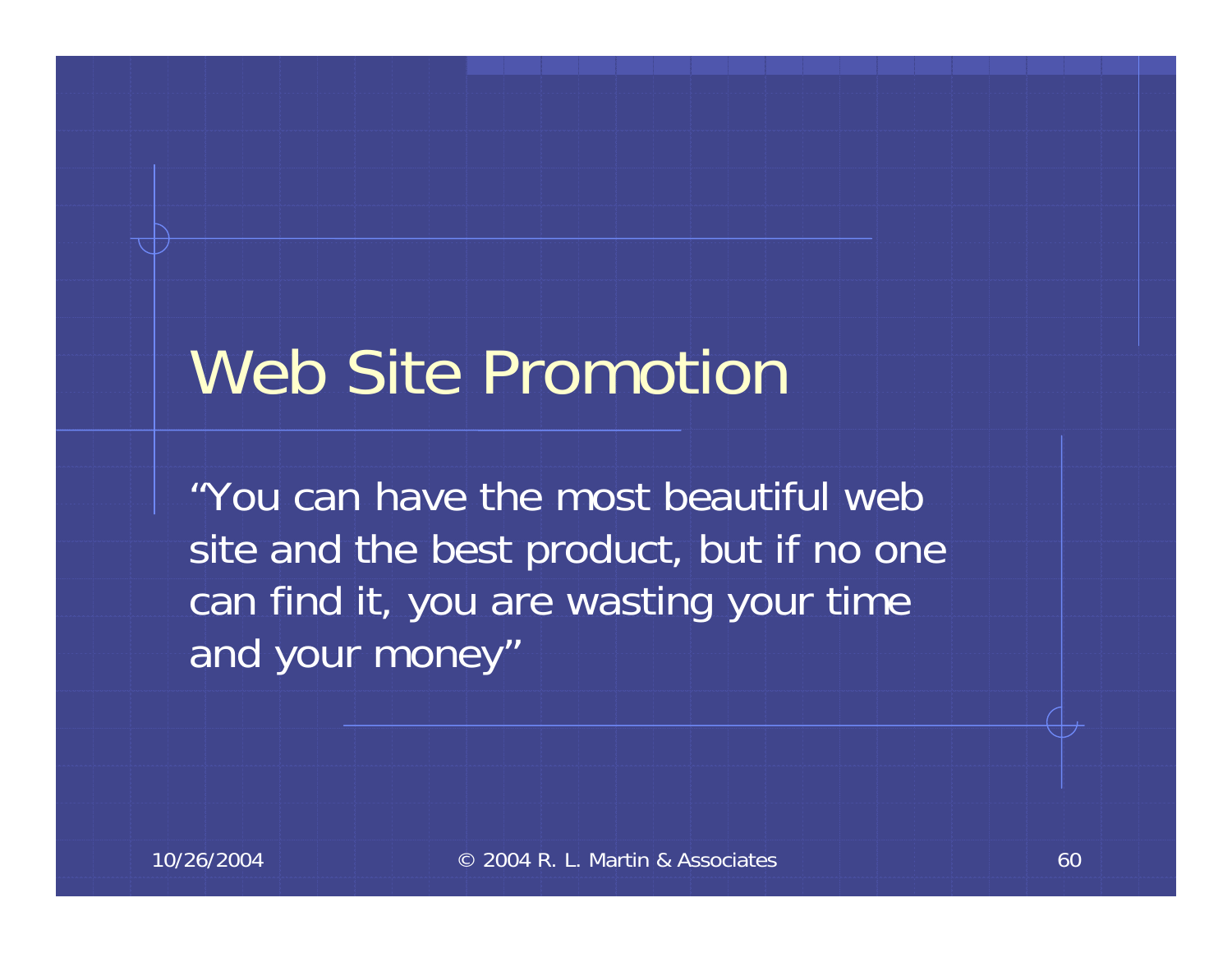## Promoting Your Web Site

◆ Direct Marketing ♦ Semi-Direct Marketing ♦ Indirect Marketing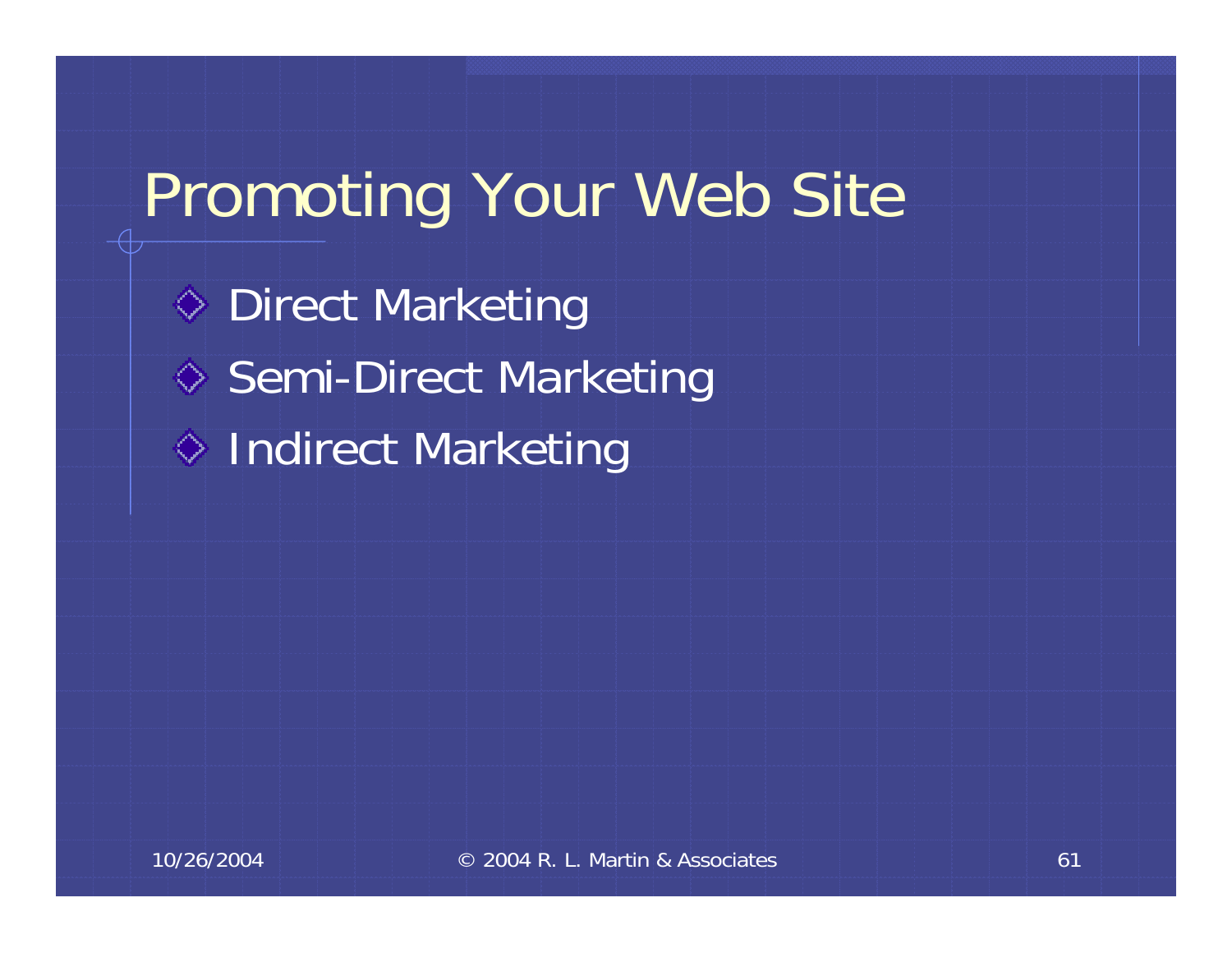# Direct Marketing

Put Web address on all your printed and promotional materials ■ Business cards ■ Stationary **Signature on all email**  Vehicles Signs **- Exhibits** All printed promotional materials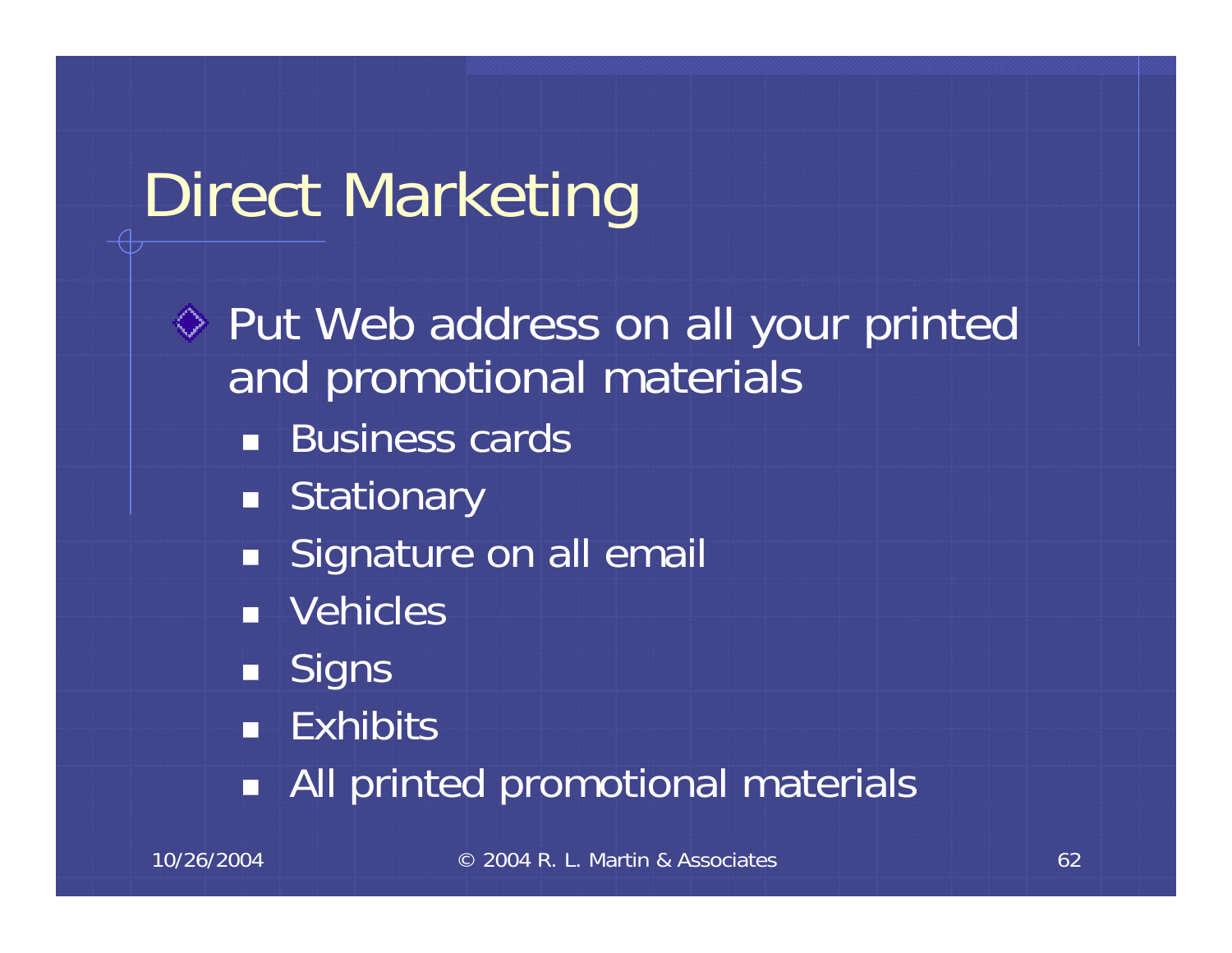#### Step 1: Defining Your Objectives

 $\Diamond$  Most people skip this step  $\Diamond$  Its as important as a business plan What do you expect to gain from having a web site?

- i. Do you wish to provide information to your customers?
- in 19 Do you wish to brand your company, creating a particular image?
- Ť Do you wish to sell a product or service?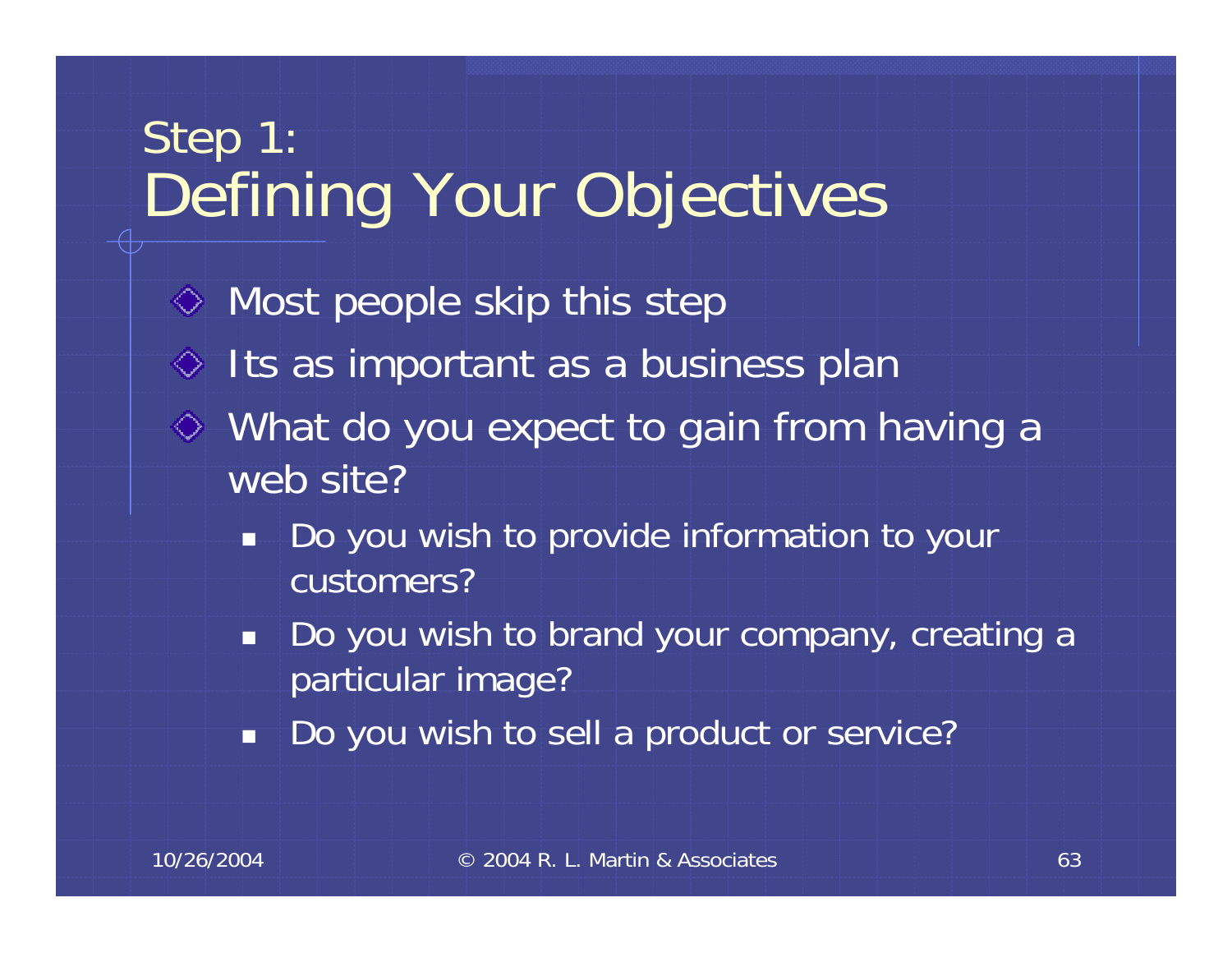#### Step 2: Define Your Target Audience

- Who will benefit from coming to your web site?
- Write them down
- ◆ Don't put "General Public", be specific
- Write down at least 3 or 4
- My Target Audience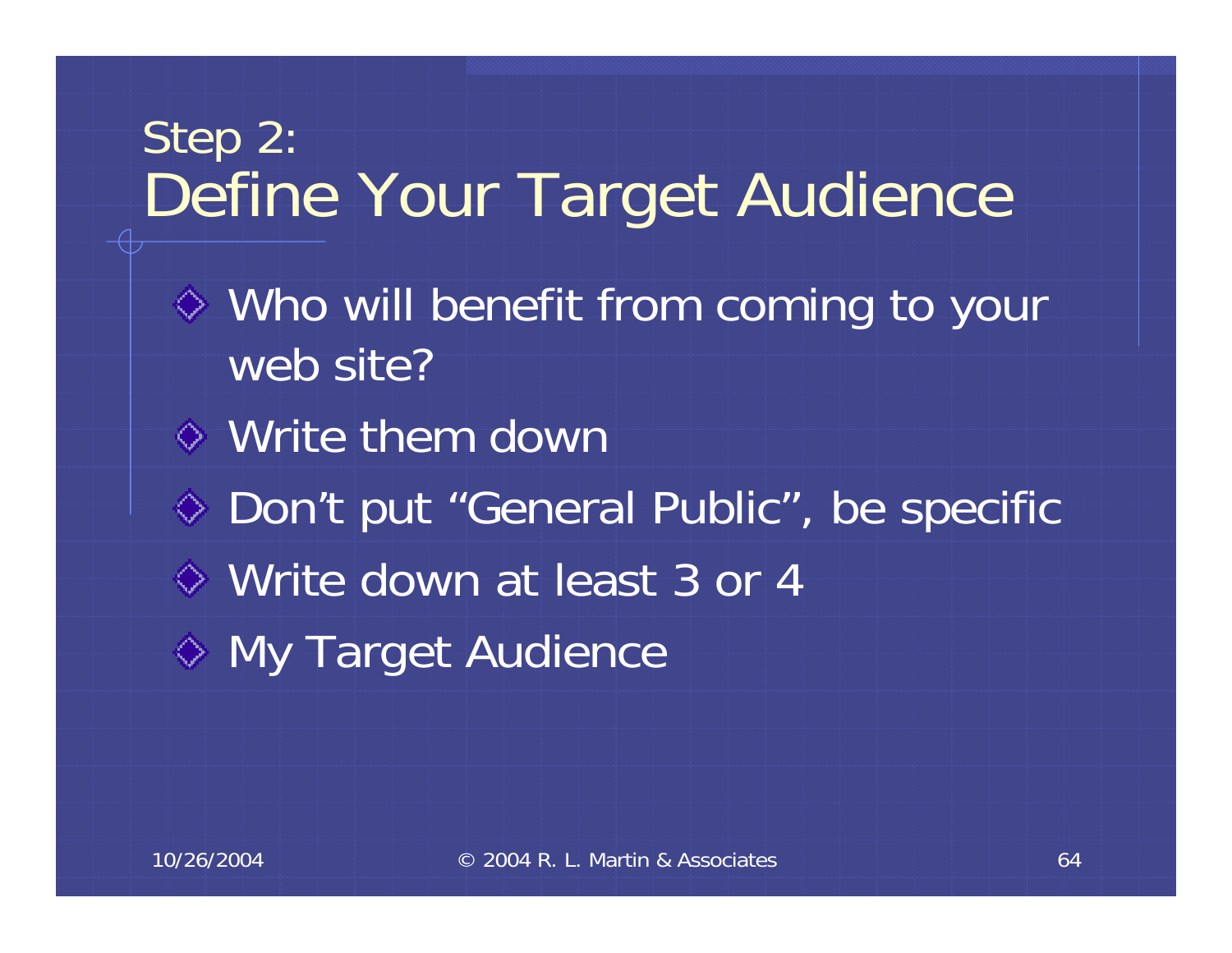#### Step 3: Research, Research,…

- $\Diamond$  Research other web sites that provide the same or similar services
- Forget that you have every heard of your product or service
- Write down 4-6 "keywords" or "keyword phrases" that you would use to type into a search engine
- Choosing the right "keywords" is critical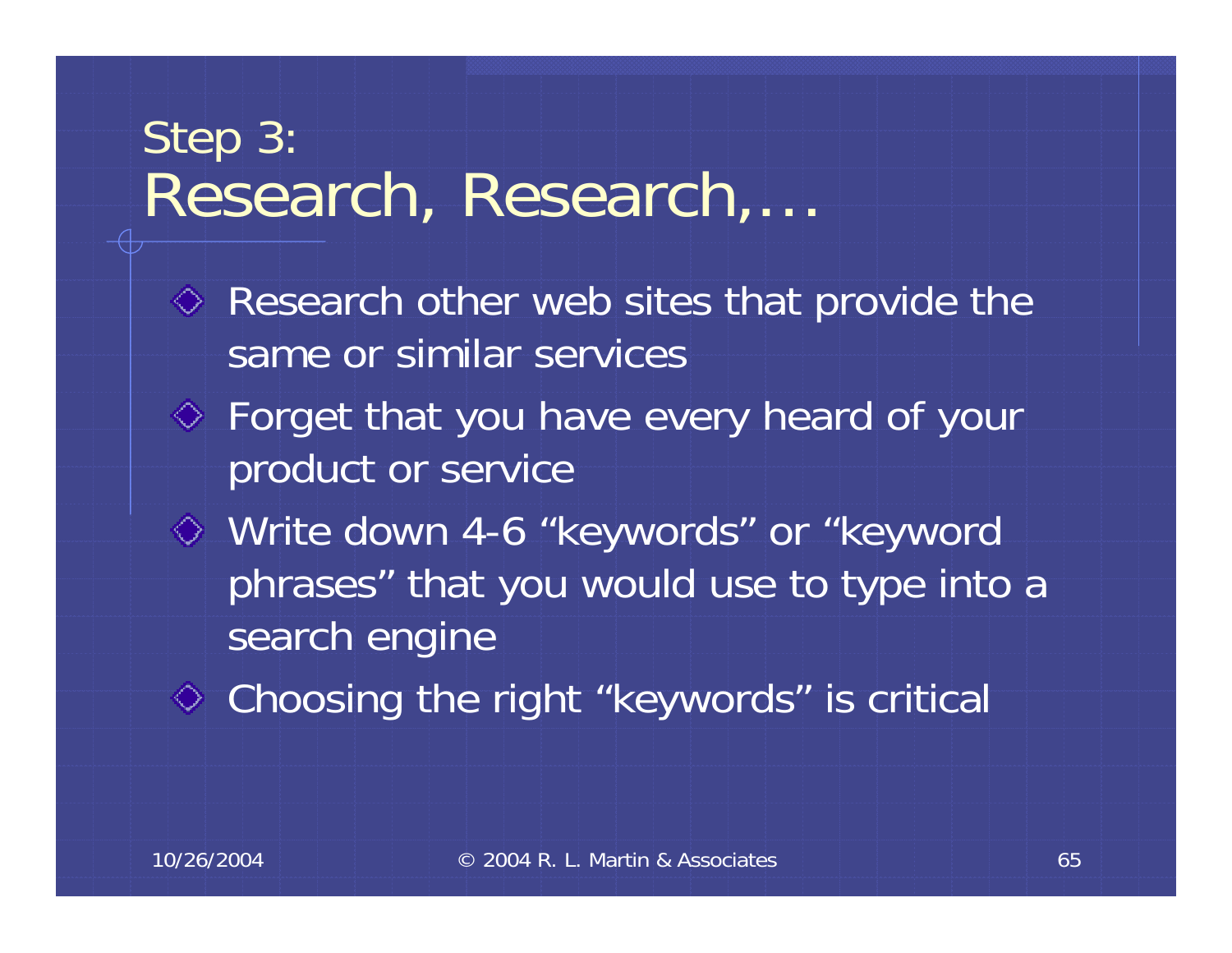#### …and More Research

- Do people search for words using singular or plurals?
- $\Diamond$  Do people search for words in the past, present or future tense?
- $\Diamond$  Do most people search for words using adjectives?
- **◇ Do most people search for single or multiple** words?
- Answers depend on age, education, region or topic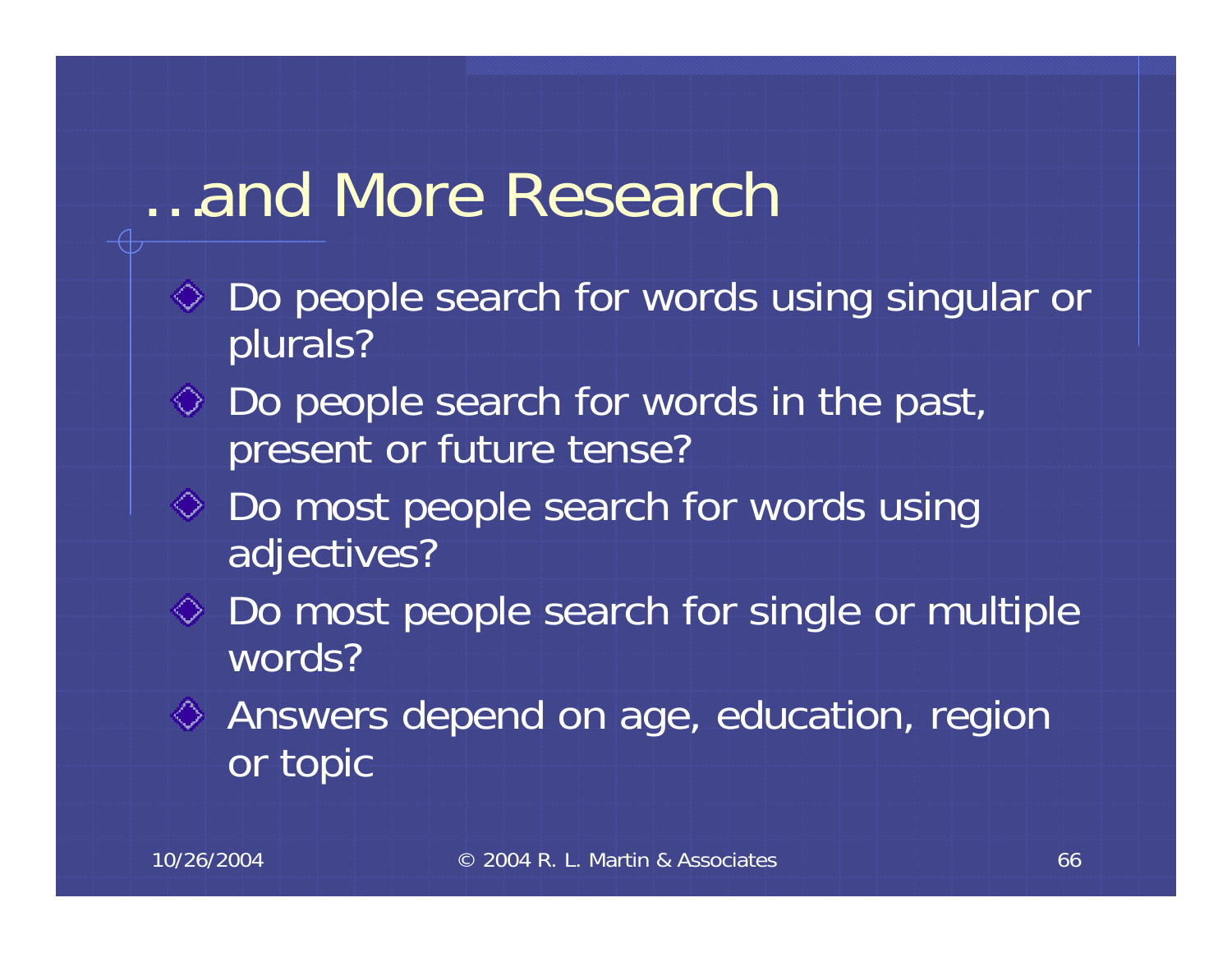#### Step 4: Know the Search Engines

All search engines index differently  $\Diamond$  They all vary in the time it takes to index a site

There are companies that specialize in getting you listed in the top 10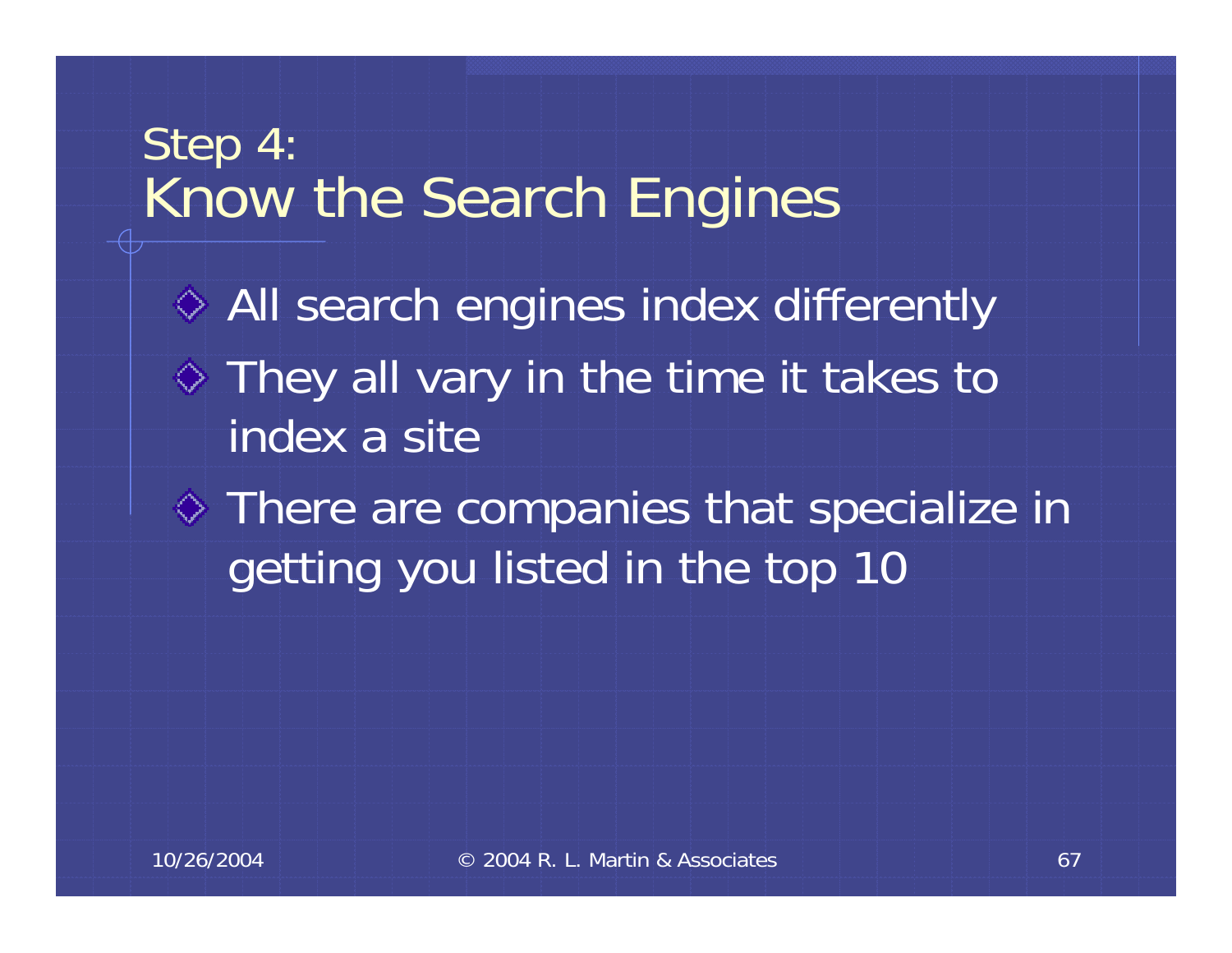## Main Search Engines

◆ Alta Vista **Excite**  $\diamond$  Infoseek  $\Diamond$  MSN

HotBot $\Diamond$  Lycos Webcrawler **◆ Yahoo**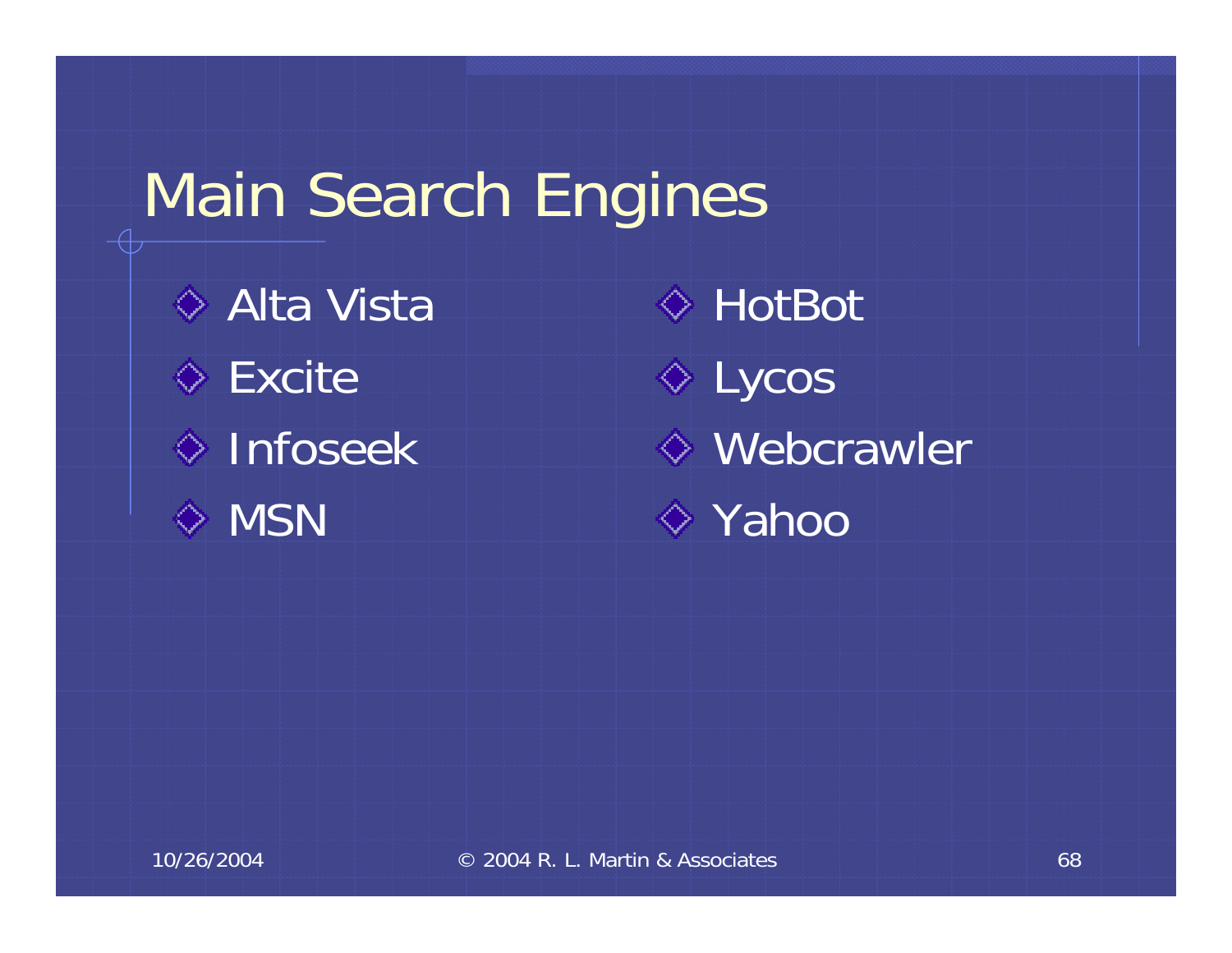## Search Engine Preparation

 $\Diamond$  Make list of keywords that you think people would use to find you Write brief description ♦ Add meta tags to your site  $\diamond$  Some index text in the Page Title  $\diamond$  Some require text on the front page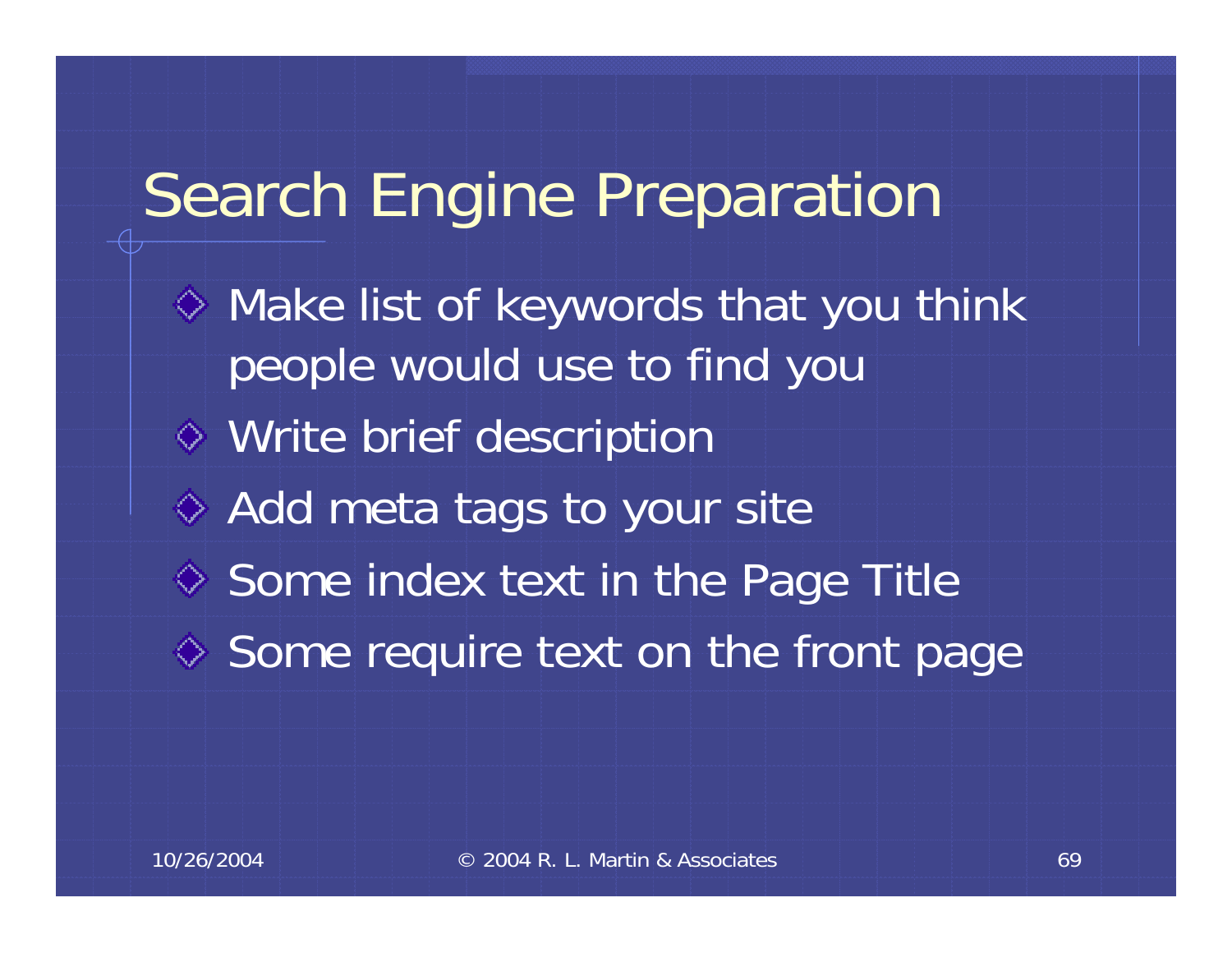### Meta Tags

◈

- <meta name="description" content="Built Green Colorado is a statewide program promoting green building in the Denver metro area and all of Colorado. Built Green is operated by the HBA of Metro Denver. The program promotes energy and resource efficient new construction in Colorado.">
- ◈ <meta name="keywords" content="built green, BUILT GREEN, green building, resource efficient, green builder, denver, colorado, CO, denver hba, hba of denver, hba of metro denver">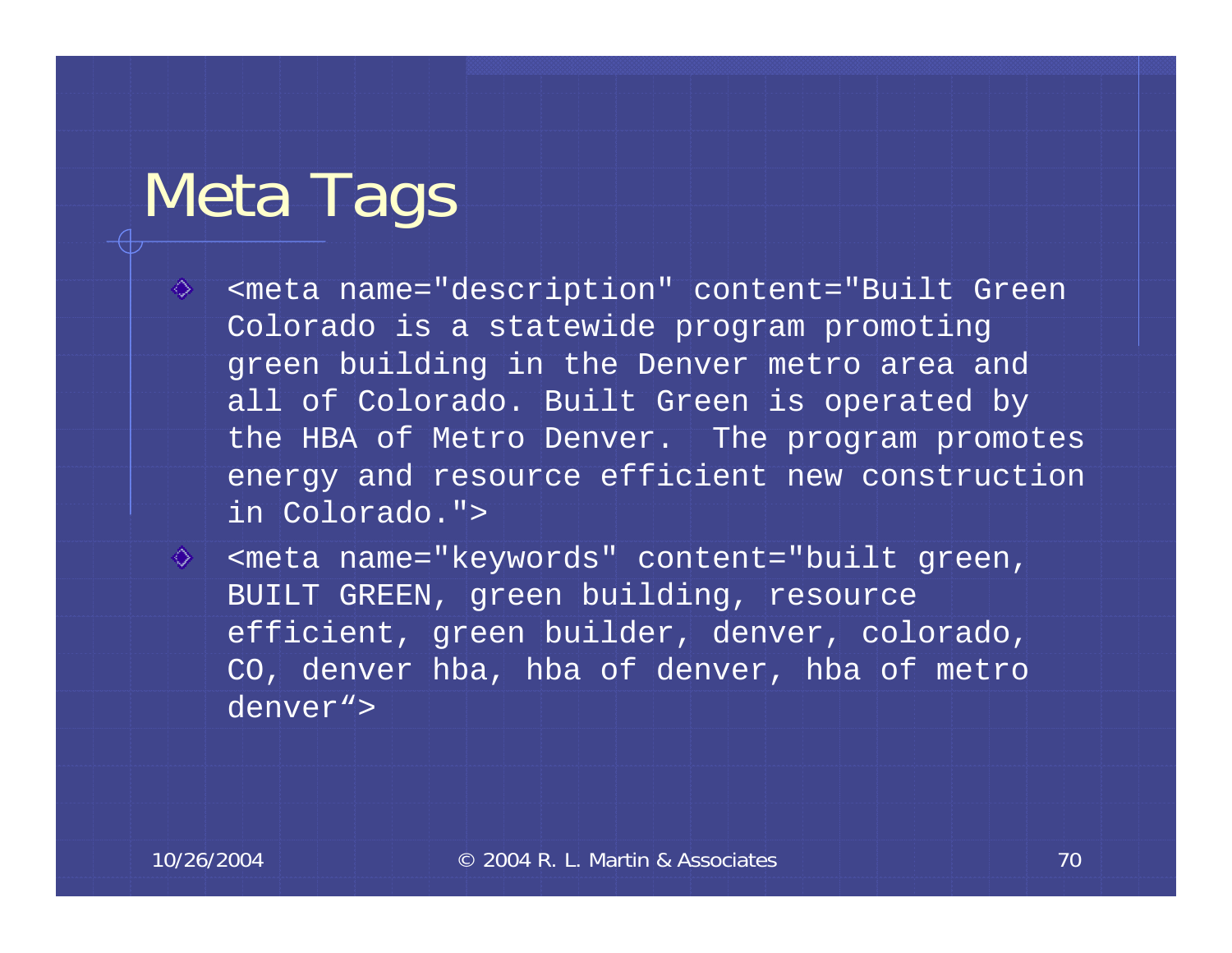# Step 5: Search Engine Submission Use Free Submission Pages ♦ Go to Each Search Engine and submit Use one of the Submit to 500 for \$49.95 ♦ Hire a professional search engine placement specialist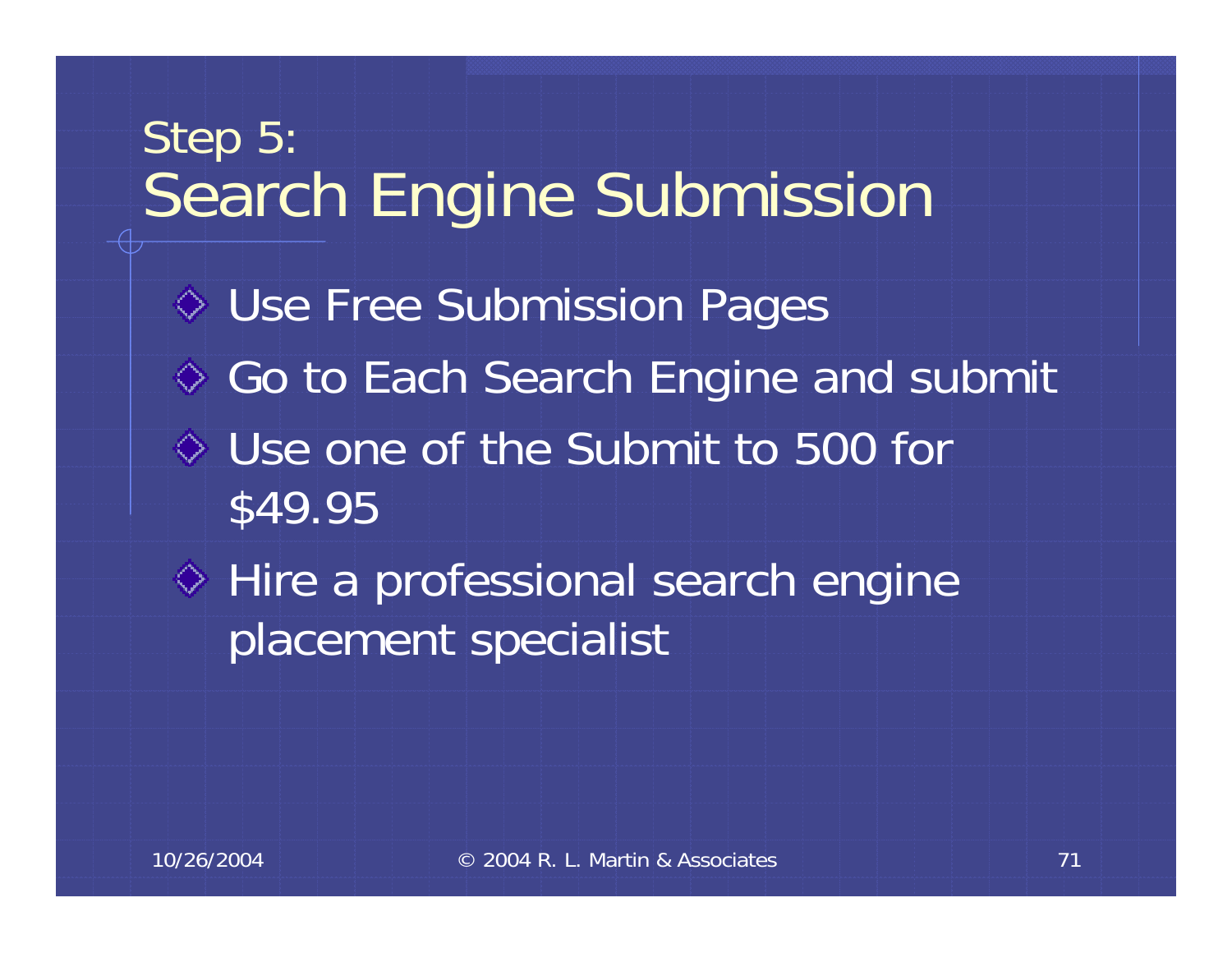## Search Engines

- **1st Goal:** They can easily find you when they know your name **2n<sup>d</sup> Goal:** They can find you if they are looking for you, but don't know you name
	- **3r<sup>d</sup> Goal:** They can find you when they don't know you but are looking for what you do or sell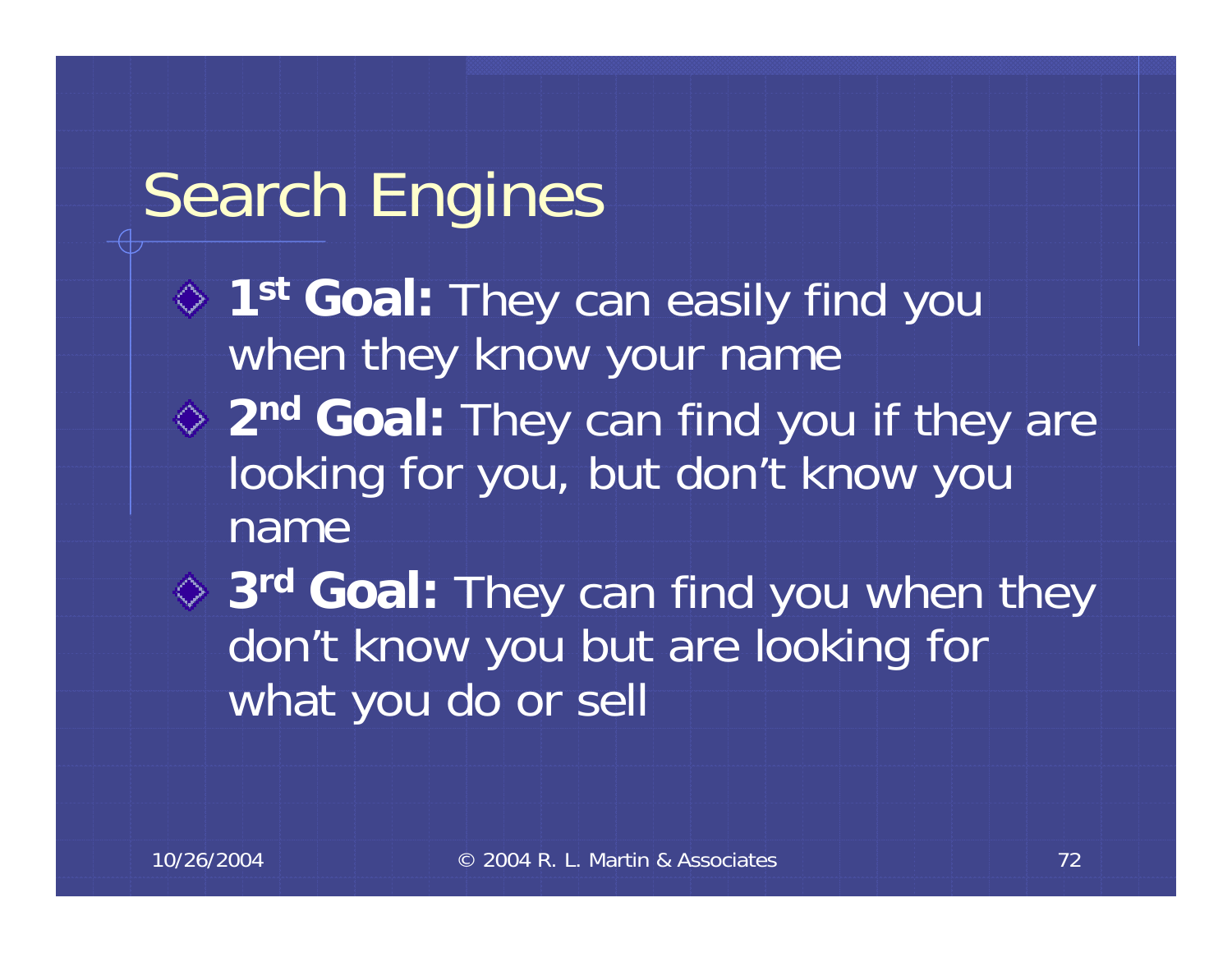#### Step 6: Setup Reciprocal Links

- Using Reciprocal links is as effective if not more effective than using search engines
- You need a links page on your site to reciprocate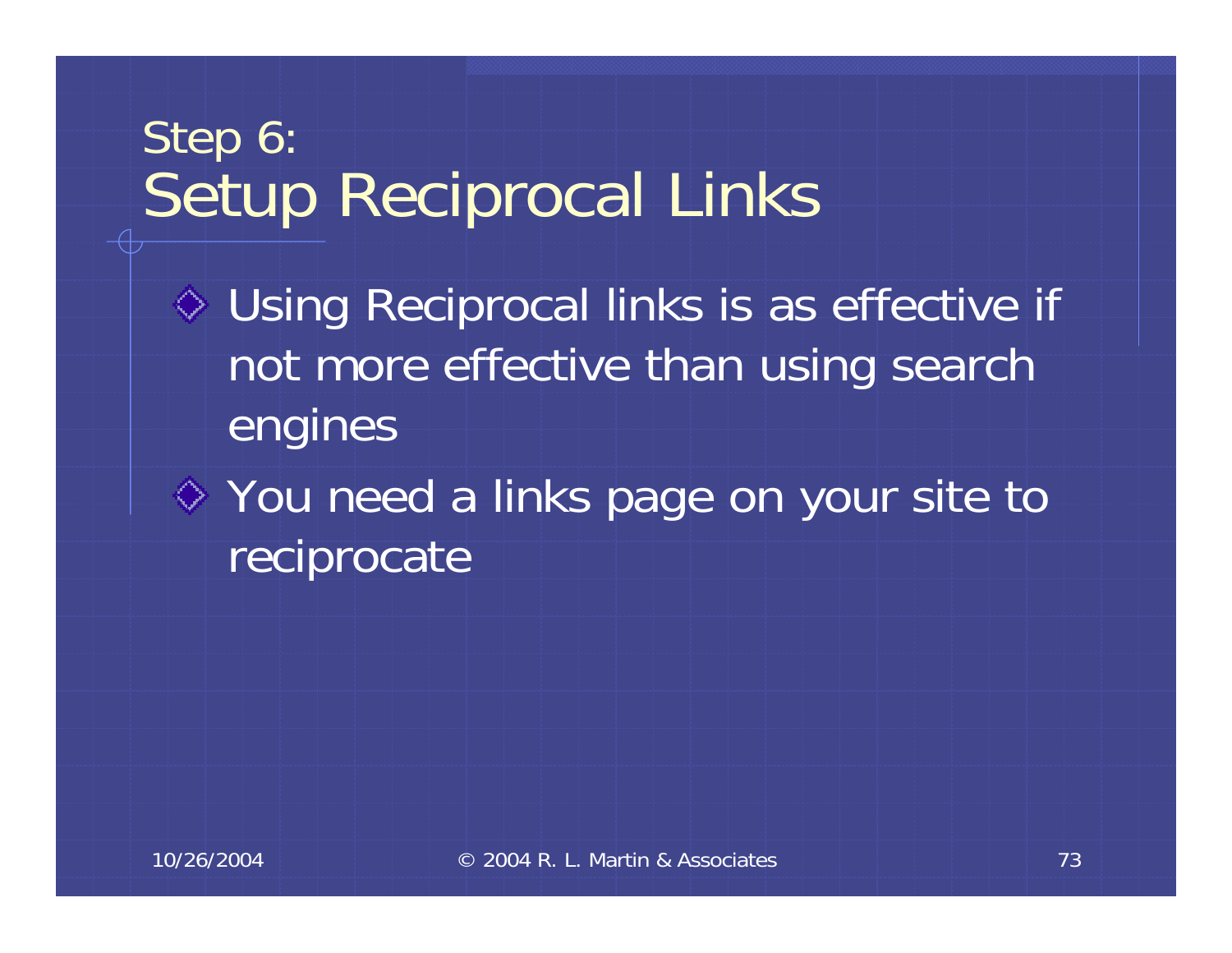#### Step 7: Tracking Your Marketing Efforts

Create a leader page for each web site that is customized for that web site**♦ Track your visitors** ■ Detailed access reports **How many and what pages**  $\diamond$  Leader pages allow you to see where people came to you from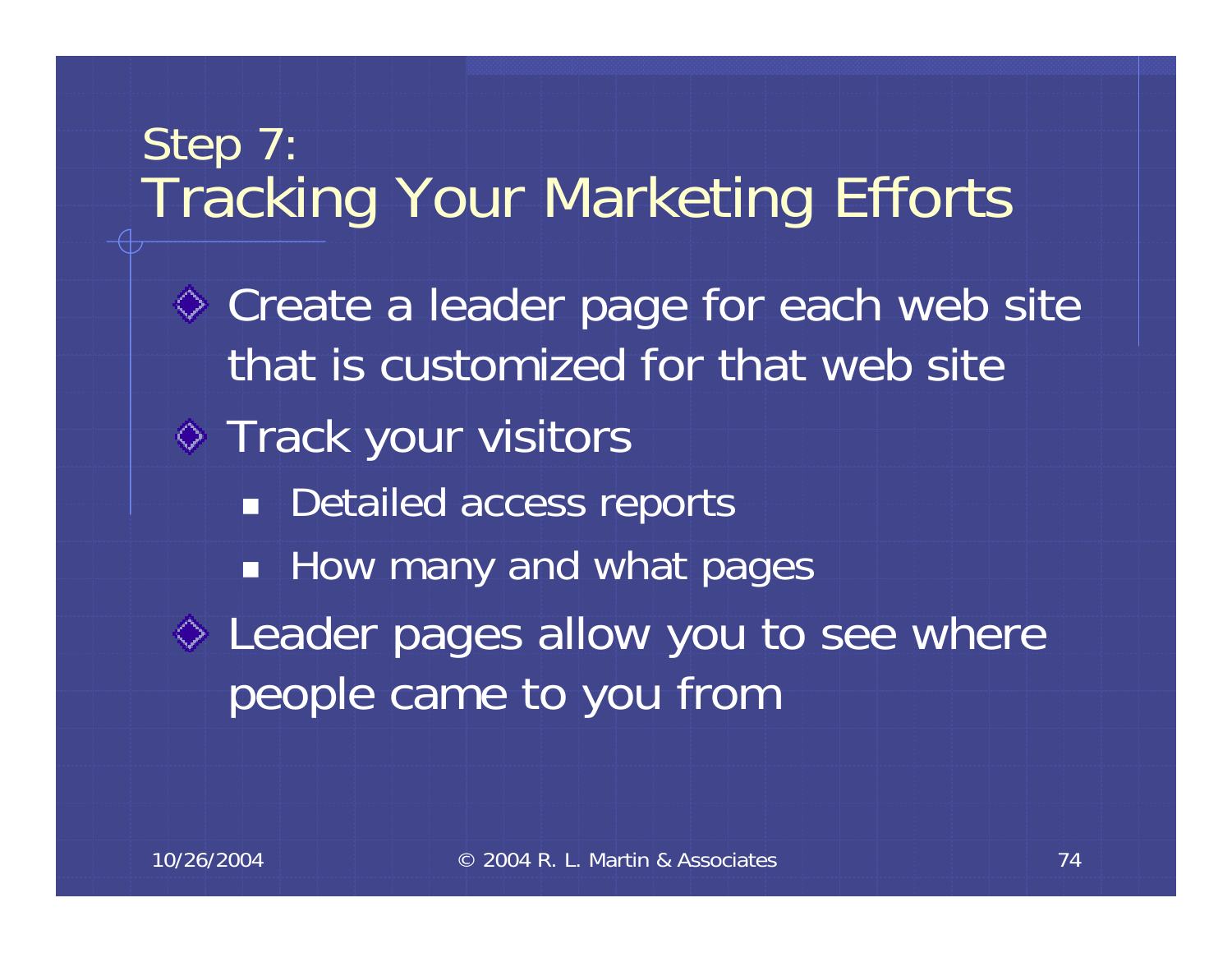# Summary

Define your objectives Define your target audience **♦ Research, research and more research**  $\Leftrightarrow$  Know the search engines  $\Diamond$  Submit your site to the search engines  $\diamond$  Setup reciprocal links Track your marketing efforts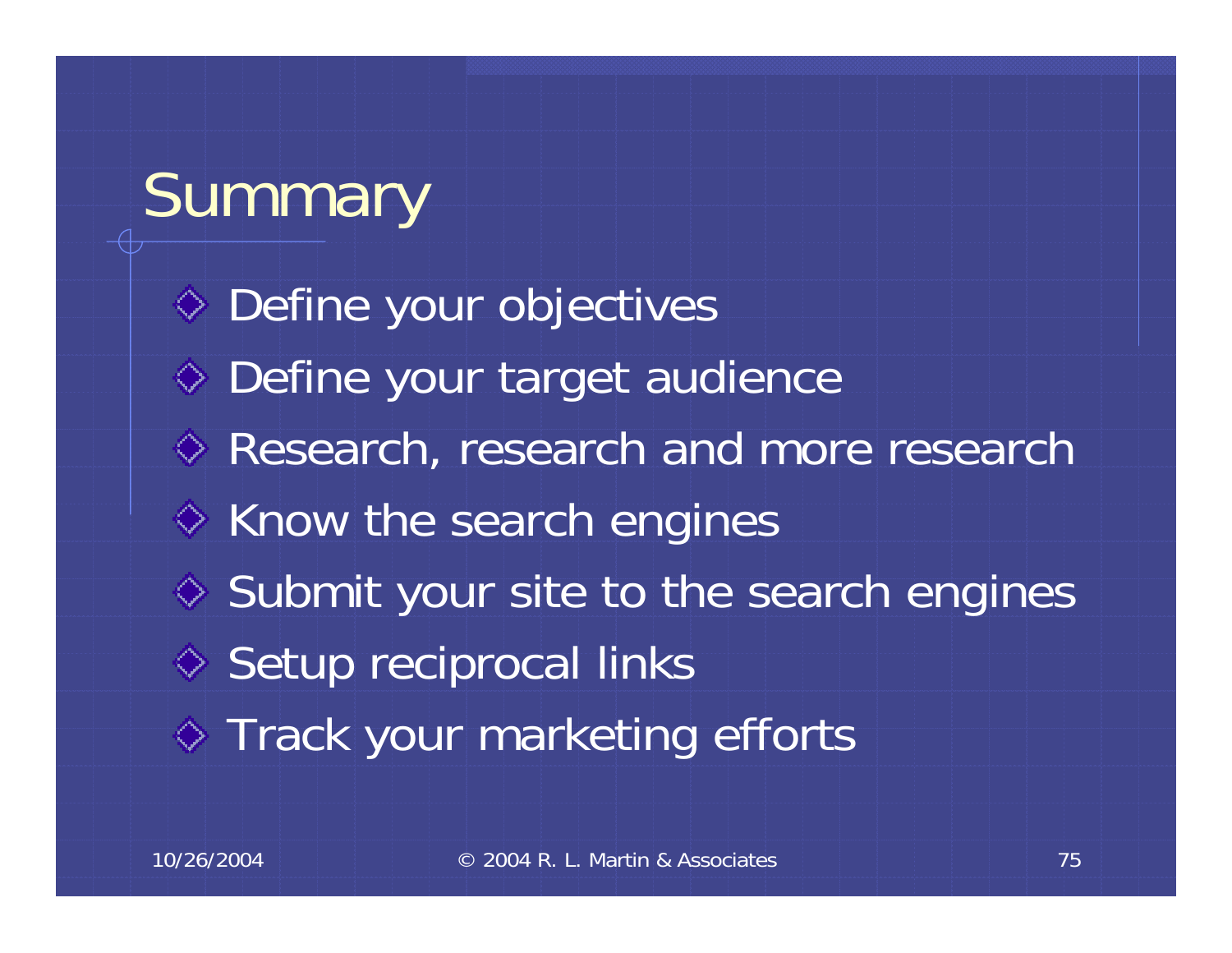### **Credits**

"Creating a Useable Web Site" by Katherine Nolan ◆ "The Step by Step Guide to Successfully Promoting a Web Site" by John R. DeUlloa